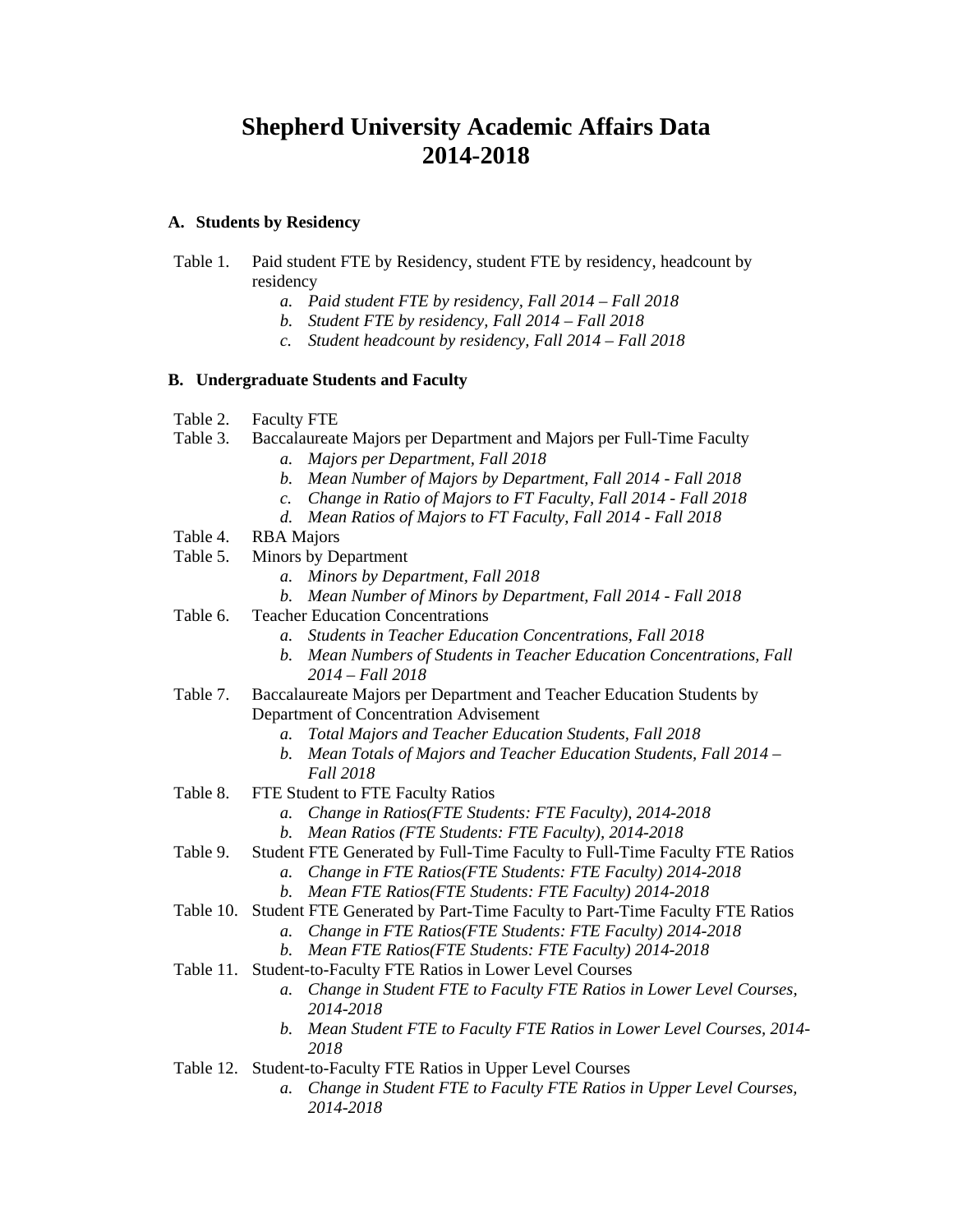- *b. Mean Student FTE to Faculty FTE Ratios in Upper Level Courses, 2014- 2018*
- Table 13. Graduates from Baccalaureate Programs
	- *a. Average Number of Baccalaureate Degrees by Major, 2013-2014 to 2017-2018*
	- *b. Baccalaureate Graduates in 2017-2018*
- Table 14. SCH per FTE faculty, for non-General Studies / Core Curriculum courses
	- *a. Overall rank, Fall 2018, non-GS/CC courses*
	- *b. Overall rank, Fall 2014-2018, non-GS/CC courses*
- Table 15. SCH per FTE faculty, for General Studies / Core Curriculum courses
	- *a. Overall rank, Fall 2018, GS/CC courses*
	- *b. Overall rank, Fall 2014-2018, GS/CC courses*
- Table 16. Core Curriculum courses by time of day
	- *a. Core Curriculum courses by time of day, Monday-Thursday*
	- *b. Core Curriculum courses by time of day, Friday, weekdays and Saturday*
- Table 17. Core Curriculum courses offered in standard timeslots, weekdays
	- *a. CC courses offered in standard timeslots, weekdays*
- Table 18. Online and hybrid courses, Fall 2014 Fall 2018
	- *a. Hybrid and online courses, Fall 2014 Fall 2018*
	- *b. Percentages of hybrid and online courses, Fall 2014 Fall 2018*

### **C. Graduate Students and Faculty**

- Table 19. Students Enrolled in Graduate Programs
- Table 20. Graduates from Graduate Programs
- Table 21. Graduate Student to Faculty FTE Ratios
	- *a. Mean Change in FTE Ratios (Student FTE: Faculty FTE) for Graduate Courses, 2014-2018*
	- *b. Mean FTE Ratios (Student FTE: Faculty FTE) for Graduate Courses, 2014- 2018*

### **D. Shepherd University Student Demographic Data**

- Table 22. Degree Targets
- Table 23. Mean ACT and ACT Equivalent Scores by Residency
- Table 24. Status by Residency, Five-Year Trends
- Table 25. ACT and ACT Equivalent Scores by Residency
- Table 26. Class Level by Residency
- Table 27. Retention of Fall 2017 Freshman Cohort by Residency
- Table 28. Graduation of Fall 2012 Freshman Cohort by Residency
- Table 29. Student Headcount by Registration Type
- Table 30. Student FTE by Registration Type
- Table 31. Student Headcount by Race and Ethnicity

### **E. Shepherd University Global Information**

Table 32. Shepherd University FTE by Department and Instructor

This Acrobat file has been bookmarked for your convenience. To see bookmarks, click on the "Bookmarks" tab on the left side of the Acrobat window.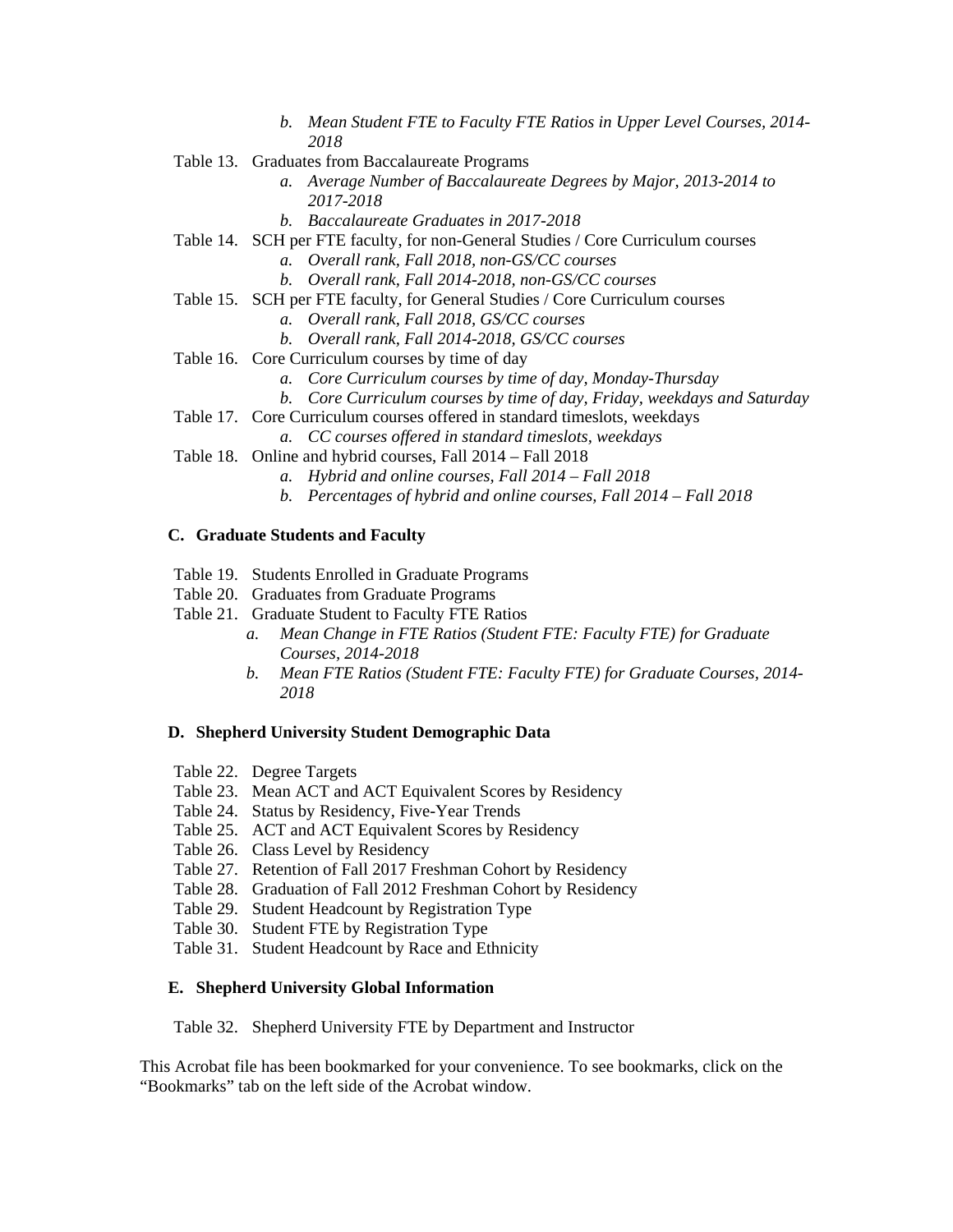# **Table 1a. Paid student FTE by residency**

|              |         |         | SU                                                        |         |         | 2014-2018 |
|--------------|---------|---------|-----------------------------------------------------------|---------|---------|-----------|
| Residency    |         |         | Fall 2014   Fall 2015   Fall 2016   Fall 2017   Fall 2018 |         |         | % Change  |
| Total        | 3463.82 | 3282.15 | 3092.02                                                   | 3010.05 | 2934.48 | -15.3%    |
| In-state     | 2130.63 | 2032.13 | 1954.38                                                   | 1943.77 | 1887.40 | $-11.4%$  |
| Out-of-state | 1333.18 | 1250.02 | 1137.63                                                   | 1066.28 | 1047.08 | $-21.5%$  |

## **Table 1b. Student FTE by residency**

|              |         |         | SU                                                        |         |         | 2014-2018 |
|--------------|---------|---------|-----------------------------------------------------------|---------|---------|-----------|
| Residency    |         |         | Fall 2014   Fall 2015   Fall 2016   Fall 2017   Fall 2018 |         |         | % Change  |
| Total        | 3457.76 | 3282.09 | 3094.38                                                   | 3002.35 | 2932.61 | -15.2%    |
| In-state     | 2127.23 | 2028.27 | 1946.90                                                   | 1930.28 | 1877.68 | $-11.7%$  |
| Out-of-state | 1330.53 | 1253.82 | 1147.48                                                   | 1072.07 | 1054.93 | $-20.7%$  |

## **Table 1c. Student headcount by residency**

|              |      |      | SU                                                        |      |      | 2014-2018 |
|--------------|------|------|-----------------------------------------------------------|------|------|-----------|
| Residency    |      |      | Fall 2014   Fall 2015   Fall 2016   Fall 2017   Fall 2018 |      |      | % Change  |
| Total        | 4119 | 3913 | 3826                                                      | 3789 | 3723 | $-9.6%$   |
| In-state     | 2511 | 2361 | 2333                                                      | 2321 | 2231 | $-11.2\%$ |
| Out-of-state | 1608 | 1552 | 1493                                                      | 1468 | 1492 | $-7.2%$   |

#### **General Explanation/Definitions.**

1. One student *FTE* (full-time equivalent) equals 15 credit hours for baccalaureate students and 12 credit hours for graduate students.

2. The **% change** is the difference between the most recent data and the first column of data, divided by the first column of data.

3. Numbers are for undergraduate and graduate students combined.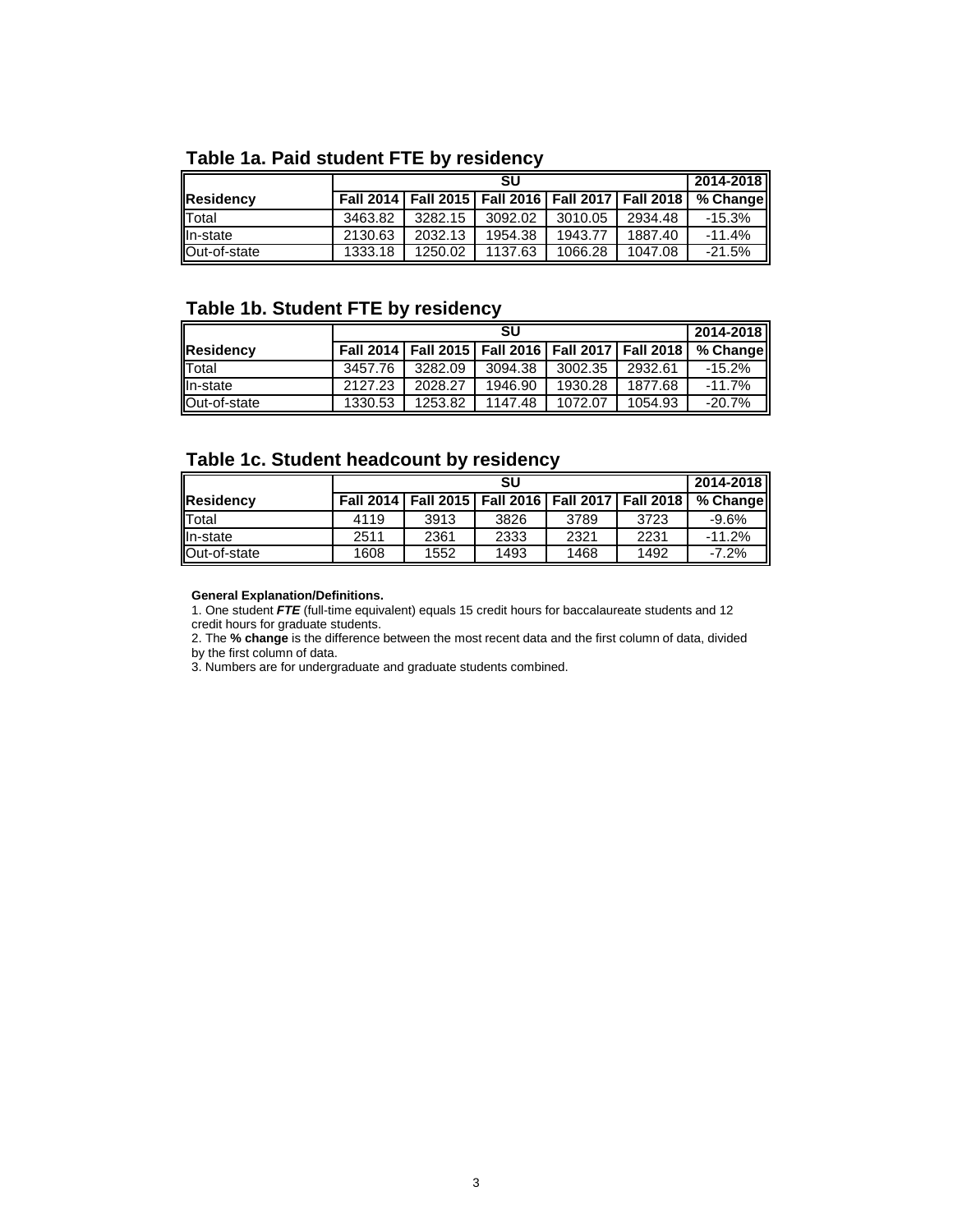|                                 |                  |                  |                  |                  | 2014-2018        |        |          |
|---------------------------------|------------------|------------------|------------------|------------------|------------------|--------|----------|
| Department                      | <b>Fall 2014</b> | <b>Fall 2015</b> | <b>Fall 2016</b> | <b>Fall 2017</b> | <b>Fall 2018</b> | Mean   | % Change |
| <b>CAT</b>                      | 13.75            | 12.20            | 12.47            | 13.20            | 12.51            | 12.83  | $-9.0%$  |
| <b>MCOM</b>                     | 7.25             | 7.50             | 7.00             | 6.74             | 7.23             | 7.14   | $-0.3%$  |
| <b>ENGL</b> (including stretch) | 23.72            | 20.99            | 19.11            | 19.78            | 20.54            | 20.83  | $-13.4%$ |
| <b>HIST</b>                     | 9.82             | 10.31            | 10.26            | 7.19             | 6.54             | 8.82   | $-33.4%$ |
| <b>MUSC</b>                     | 14.07            | 15.04            | 13.22            | 12.57            | 11.65            | 13.31  | $-17.2%$ |
| <b>Arts and Humanities</b>      | 68.61            | 66.04            | 62.06            | 59.48            | 58.47            | 62.93  | $-14.8%$ |
| <b>ACCT</b>                     | 3.50             | 3.25             | 3.00             | 2.75             | 2.75             | 3.05   | $-21.4%$ |
| <b>BADM</b>                     | 8.00             | 7.30             | 8.12             | 9.25             | 9.00             | 8.33   | 12.5%    |
| <b>ECON / ECFN</b>              | 6.50             | 5.74             | 6.00             | 5.75             | 5.75             | 5.95   | $-11.5%$ |
| <b>Business</b>                 | 18.00            | 16.29            | 17.12            | 17.75            | 17.50            | 17.33  | $-2.8%$  |
| <b>FACS</b>                     | 3.83             | 3.07             | 3.33             | 3.57             | 3.58             | 3.48   | $-6.5%$  |
| <b>PSCI/PSGS</b>                | 5.25             | 4.75             | 5.00             | 4.65             | 5.06             | 4.94   | $-3.6%$  |
| <b>PSYC</b>                     | 9.65             | 9.87             | 9.25             | 10.06            | 8.25             | 9.42   | $-14.5%$ |
| <b>SOGE</b>                     | 9.50             | 9.00             | 10.74            | 11.00            | 10.50            | 10.15  | 10.5%    |
| <b>SOWK</b>                     | 3.42             | 3.17             | 2.67             | 3.25             | 3.92             | 3.29   | 14.6%    |
| Social & Behavioral Sci.        | 31.65            | 29.86            | 30.99            | 32.53            | 31.31            | 31.27  | $-1.1%$  |
| <b>EDUC</b>                     | 13.33            | 12.60            | 12.36            | 12.94            | 12.45            | 12.74  | $-6.6%$  |
| <b>HPER</b>                     | 22.57            | 22.24            | 24.58            | 22.33            | 22.56            | 22.86  | 0.0%     |
| <b>NURS</b>                     | 7.67             | 7.33             | 6.92             | 6.75             | 6.58             | 7.05   | $-14.2%$ |
| Education and Prof. St.         | 43.57            | 42.17            | 43.86            | 42.02            | 41.59            | 42.64  | $-4.5%$  |
| <b>BIOL</b>                     | 9.92             | 11.12            | 10.33            | 11.28            | 12.85            | 11.10  | 29.5%    |
| <b>CHEM</b>                     | 6.53             | 6.42             | 6.42             | 6.03             | 5.89             | 6.26   | $-9.8%$  |
| CSME (including stretch)        | 19.74            | 19.39            | 17.81            | 18.22            | 18.24            | 18.68  | $-7.6%$  |
| <b>ENVS / ENPS</b>              | 7.42             | 6.33             | 7.58             | 6.83             | 7.21             | 7.07   | $-2.8%$  |
| Natural Sciences & M.           | 43.61            | 43.26            | 42.14            | 42.36            | 44.19            | 43.11  | 1.3%     |
| <b>Shepherd University</b>      | 205.44           | 197.62           | 196.17           | 194.14           | 193.06           | 197.29 | $-6.0%$  |

# **Table 2. Faculty FTE**

#### **General Explanation/Definitions.**

1 . One faculty **FTE** (full-time equivalent) equals 12 hours of instructional responsibility.

2. The **mean** is the average for five years.

3. The **% change** is the difference between the most recent and the earliest fall semester FTE's divided by the earliest fall FTE. For example, for Mass Communications in Fall 2018, this would be (7.23 - 7.25) / 7.25.

4. Numbers include undergraduate instruction only.

5. As of Fall 2018, Stretch English and Stretch Mathematics courses are housed in English and CSME, respectively.

For Fall 2017 and earlier, the FTE for these courses have been added to the English and CSME FTE totals.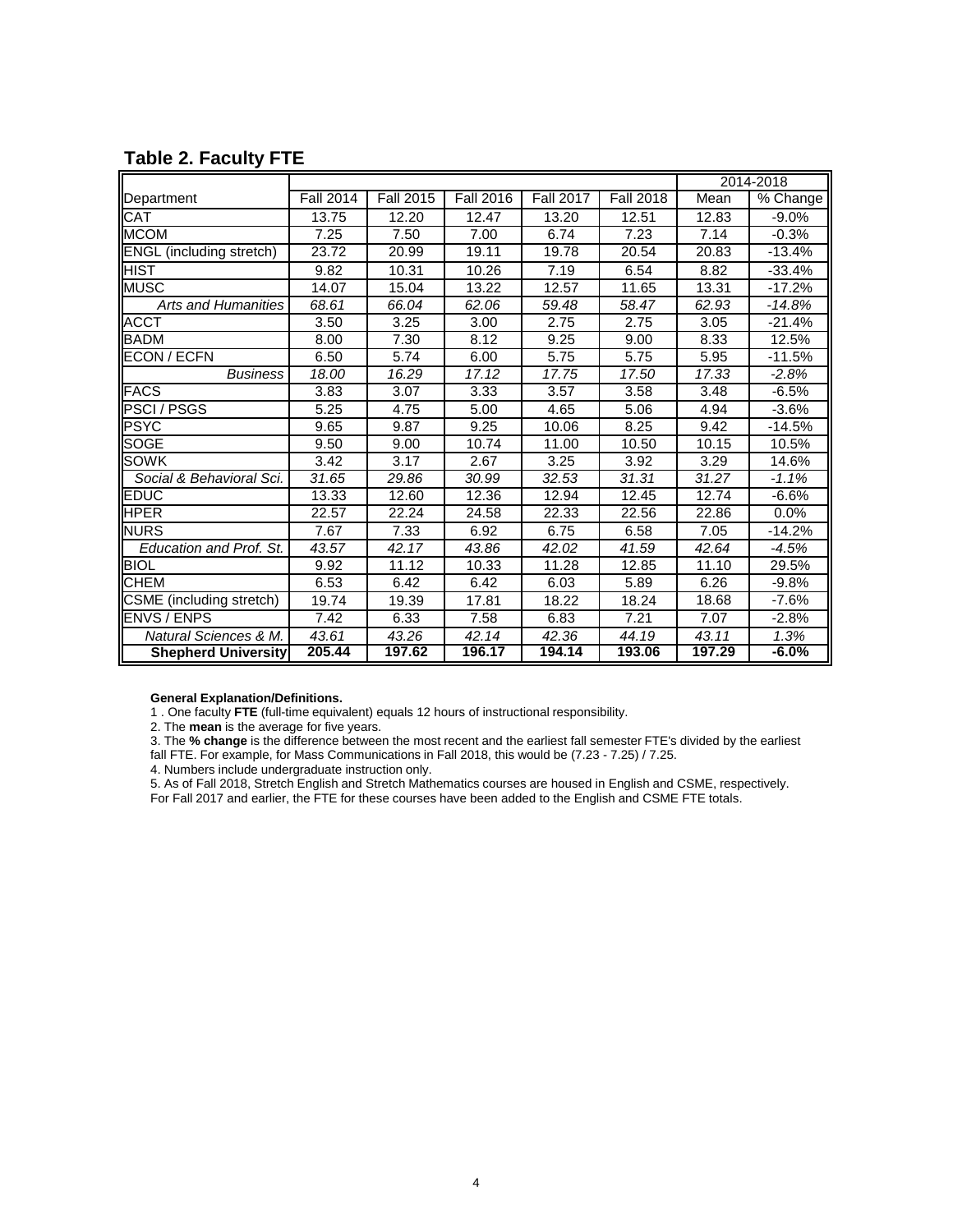|                                 | <b>Fall 2014</b> |                  |      | <b>Fall 2015</b> |                 |      | <b>Fall 2016</b> |                 |      | <b>Fall 2017</b> |                 |                  | <b>Fall 2018</b> |                |      | Fall 2014-2018   |          |            |
|---------------------------------|------------------|------------------|------|------------------|-----------------|------|------------------|-----------------|------|------------------|-----------------|------------------|------------------|----------------|------|------------------|----------|------------|
|                                 |                  |                  |      |                  |                 |      |                  |                 |      |                  |                 |                  |                  |                |      | Mean             | Change   | Percentage |
|                                 |                  |                  | N/FT |                  |                 | N/FT |                  |                 | N/FT |                  |                 | N/FT             |                  |                | N/FT | N/FT             | N/FT     | Change in  |
| Department                      | N                | Fac<br><b>FT</b> | Fac  | N                | FT Fac          | Fac  | N                | FT Fac          | Fac  | N                | FT Fac          | Fac              | N                | FT Fac         | Fac  | Fac              | Fac      | Majors     |
| CAT                             | 160              | 10               | 16.0 | 144              | q               | 16.0 | 120              | 9               | 13.3 | 116              | 11              | 10.5             | 124              | 10.5           | 11.8 | 11.3             | $-4.19$  | $-22.5%$   |
| <b>MCOM</b>                     | 115              |                  | 31.3 | 104              |                 | 26.0 | 104              |                 | 26.0 | 105              |                 | 26.3             | 89               |                | 22.3 | 22.0             | $-9.00$  | $-22.6%$   |
| <b>ENGL</b>                     | 93               | 13.5             | 6.9  | 79               | 13.5            | 5.9  | $\overline{76}$  | 13.5            | 5.6  | 56               | 13.5            | 4.1              | 76               | 15.5           | 4.9  | 4.6              | $-1.99$  | $-18.3%$   |
| $\overline{\text{HST}}$         | 104              | 6                | 17.3 | 84               |                 | 12.0 | 72               |                 | 10.3 | 56               | $\overline{7}$  | 8.0 <sub>l</sub> | 64               |                | 9.1  | 9.5              | $-8.19$  | $-38.5%$   |
| MUSC                            | 39               | 8                | 4.9  | 38               | 8               | 4.8  | 30               | 8               | 3.8  | 35               | 7.5             | 4.7              | 39               | 8.5            | 4.6  | $\overline{3.8}$ | $-0.29$  | 0.0%       |
| <b>Arts and Humanities</b>      | 521              | 41.5             | 12.6 | 449              | 41.5            | 10.8 | 402              | 41.5            | 9.7  | 368              | 43              | 8.6              | 392              | 45.5           | 8.6  | 8.4              | $-3.94$  | $-24.8%$   |
| ACC <sub>1</sub>                | 84               | 3                | 28.0 | 85               | 3               | 28.3 | 75               | 3               | 25.0 | 65               | 3               | 21.7             | 68               | 3              | 22.7 | 20.9             | $-5.33$  | $-19.0%$   |
| <b>BADM</b>                     | 290              | 6                | 39.5 | 291              |                 | 44.9 | 243              | 5               | 48.6 | 270              | 4.5             | 60.0             | 259              | 4.5            | 57.6 | 41.8             | 18.06    | $-10.7%$   |
| ECON / ECFN                     | $\overline{32}$  | 5                | 6.4  | 32               |                 | 6.4  | 29               | $5 \,$          | 5.8  | 29               | 5               | 5.8              | $\overline{28}$  | 5              | 5.6  | 5.0              | $-0.80$  | $-12.5%$   |
| <b>Business</b>                 | 406              | 14               | 29.0 | 408              | 13              | 31.4 | $\overline{347}$ | 13              | 26.7 | 364              | 12.5            | 29.1             | 355              | 12.5           | 28.4 | 24.1             | $-0.60$  | $-12.6%$   |
| <b>FACS</b>                     | $\overline{26}$  | $\overline{2}$   | 14.4 | 23               | $\mathfrak{p}$  | 16.2 | $\overline{22}$  |                 | 22.0 | 15               |                 | 15.0             | 10 <sup>1</sup>  |                | 10.0 | 12.9             | $-4.40$  | $-61.5%$   |
| <b>PSCI/PSGS</b>                | $\overline{72}$  | 5                | 14.4 | 81               | 5               | 16.2 | 73               | 5 <sub>l</sub>  | 14.6 | 60               | 4               | 15.0             | 62               | 5              | 12.4 | 12.1             | $-2.00$  | $-13.9%$   |
| PSYC                            | 162              | 6                | 27.0 | 132              |                 | 22.0 | 123              | 6               | 20.5 | 133              | 6               | 22.2             | 127              | 6              | 21.2 | 18.8             | $-5.83$  | $-21.6%$   |
| <b>SOGE</b>                     | 146              | 6.5              | 22.5 | 117              | 6.5             | 18.0 | 110              | 6.5             | 16.9 | 90               | 6.5             | 13.8             | 86               | 5.5            | 15.6 | 14.5             | $-6.83$  | $-41.1%$   |
| SOWK                            | 82               | 3                | 27.3 | 86               |                 | 28.7 | 97               | 3               | 32.3 | 91               | 3               | 30.3             | 74               | 3              | 24.7 | 23.9             | $-2.67$  | $-9.8%$    |
| Social & Behavioral Sci         | 488              | 22.5             | 21.7 | 439              | 22.5            | 19.5 | 425              | 21.5            | 19.8 | 389              | 20.5            | 19.0             | 359              | 20.5           | 17.5 | 16.2             | $-4.18$  | $-26.4%$   |
| EDUC                            | 539              | 14.5             | 37.2 | 512              | 13.5            | 37.9 | 433              | 13.5            | 32.1 | 383              | 11.5            | 33.3             | 364              | 11             | 33.1 | 28.9             | $-4.08$  | $-32.5%$   |
| HPER                            | 314              | 8.5              | 36.9 | 314              | 8.5             | 36.9 | 319              | 8.5             | 37.5 | 293              | 8               | 36.6             | 274              | 8              | 34.3 | 30.4             | $-2.69$  | $-12.7%$   |
| <b>NURS</b>                     | 454              | 9                | 50.4 | 433              | 11              | 39.4 | 438              | 13              | 33.7 | 388              | 13              | 29.8             | 341              | 10.5           | 32.5 | 31.0             | $-17.97$ | $-24.9%$   |
| Education & Prof. St            | 1307             | $\overline{32}$  | 40.8 | 1259             | $\overline{33}$ | 38.2 | 1190             | $\overline{35}$ | 34.0 | 1064             | 32.5            | 32.7             | 979              | 29.5           | 33.2 | 29.8             | $-7.66$  | $-25.1%$   |
| <b>BIOL</b>                     | 204              | 9.5              | 21.5 | 203              | 9.5             | 21.4 | 190              | 8.5             | 22.4 | 189              | 9               | 21.0             | 192              | 9              | 21.3 | 17.9             | $-0.14$  | $-5.9%$    |
| CHEM                            | 52               | 5.75             | 9.0  | 50               | 5.75            | 8.7  | 43               | 5.75            | 7.5  | 45               | 5.5             | 8.2              | 46               | 5.5            | 8.4  | 7.0              | $-0.68$  | $-11.5%$   |
| <b>CSME</b>                     | 216              | 11               | 19.6 | 244              | 11              | 22.2 | 229              | 11              | 20.8 | 261              | $\overline{12}$ | 20.8             | 247              | 13             | 19.0 | 17.1             | $-0.64$  | 14.4%      |
| <b>ENVS / ENPS</b>              | 107              | 6                | 17.8 | 99               | 6               | 16.5 | 87               | 6               | 14.5 | $\overline{84}$  | 6               | 14.0             | 67               | $\overline{7}$ | 9.6  | 12.1             | $-8.26$  | $-37.4%$   |
| <b>Natural Sciences &amp; M</b> | 579              | 32.25            | 18.0 | 596              | 32.25           | 18.5 | 549              | 31.25           | 17.6 | 579              | 32.5            | 17.8             | 552              | 34.5           | 16.0 | 14.6             | $-1.95$  | $-4.7%$    |
| <b>Shepherd University</b>      | 3301             | 142.3            | 23.2 | 3151             | 142.3           | 22.2 | 2913             | 142.3           | 20.5 | 2764             | 141             | 19.6             | 2637             | 142.5          | 18.5 | 17.3             | $-4.70$  | $-20.1%$   |

## **Table 3. Baccalaureate Majors per Department and Majors per Full-Time Facult y**

#### **General Explanation/Definitions.**

1 . **N** is the number of undergraduate students in degree programs offered by the department. This includes first and second majors.

2. **FT Fac** is the number of full-time faculty in the department including visiting faculty. This is generally a count of "bodies" from the faculty list produced by the Provost's office. Exceptions are where there is a permanent contractual specification of less than full-time; released time is not counted and neither is leave, unless there is a full-time replacement, because those are unlikely to affect the number of majors. Herendeen, Benedict, Legreid, Mailey, Martz, Renninger, Warburton, and Cantrell are all counted as *half* positions. Master faculty are not included. R. Stevens is not counted here, as he works exclusively with graduate students.

3. The **N/FT Fac** is the ratio of students to faculty.

4. The **mean N/FT Fac** is the average N/FT Fac for the years shown.

5. The **change** is the current year's N/FT Fac minus the first year's N/FT Fac.

6. The **percentage change in majors** is the difference between the current year's number of majors and the first year's number of majors, divided by the first year's number of majors.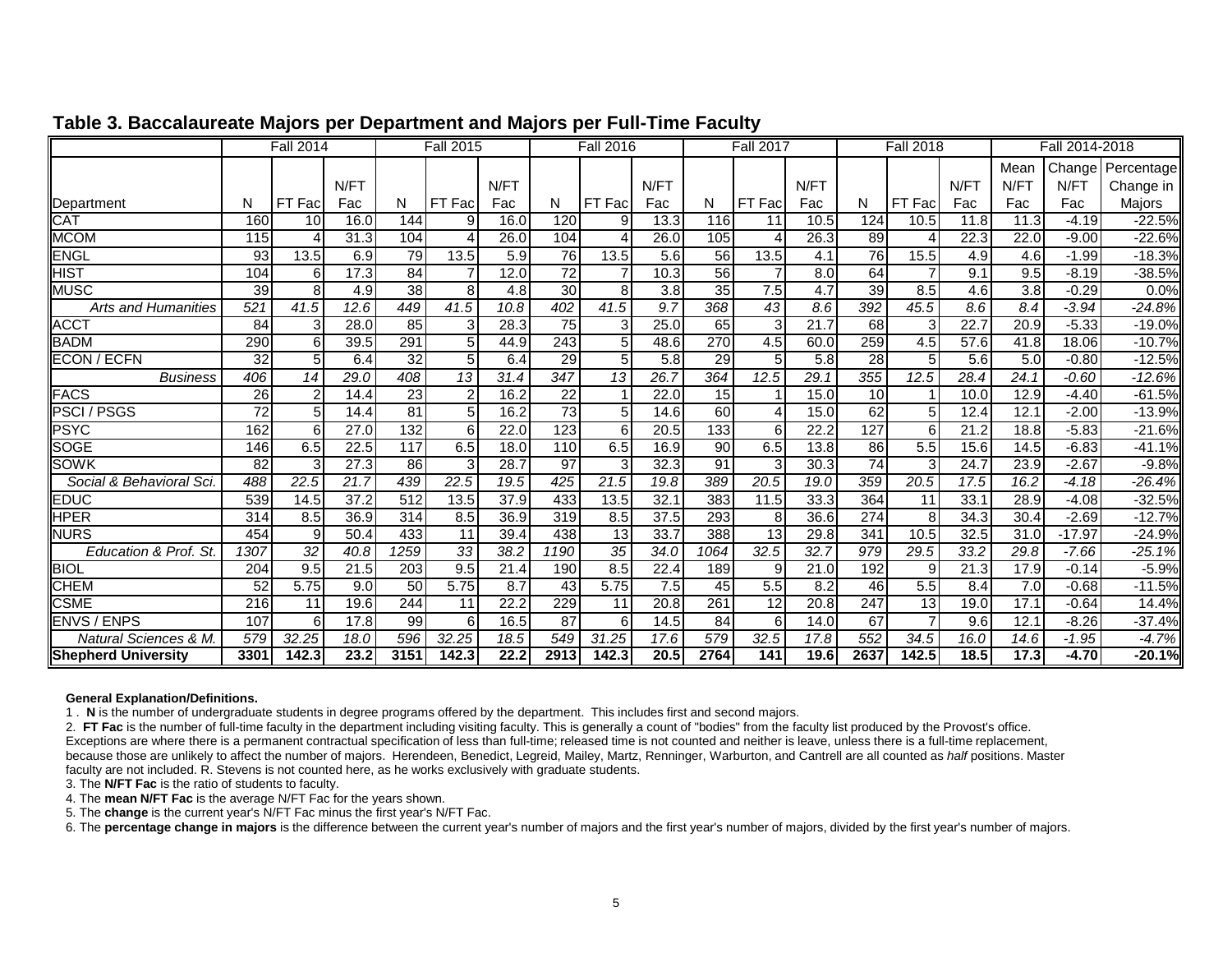

6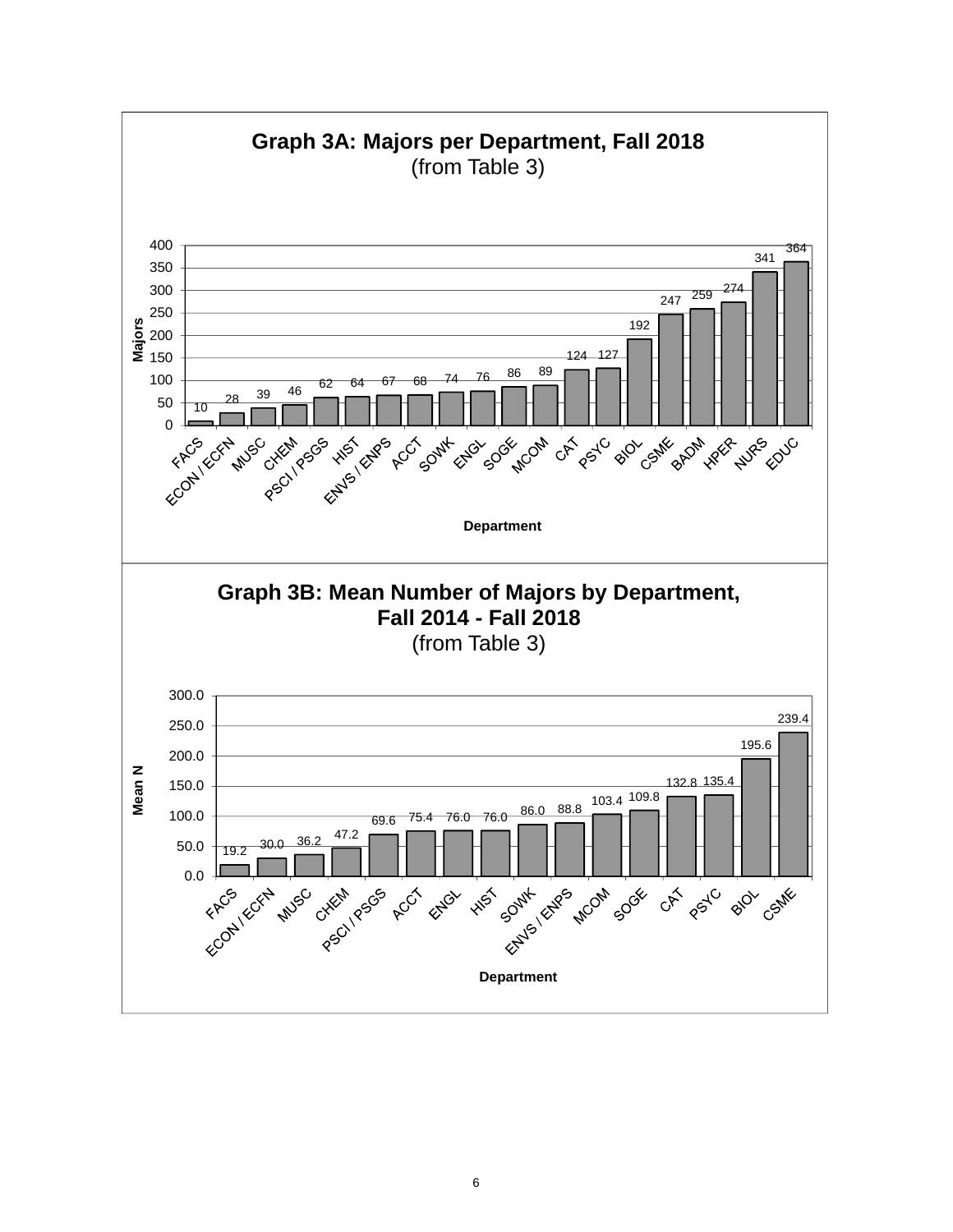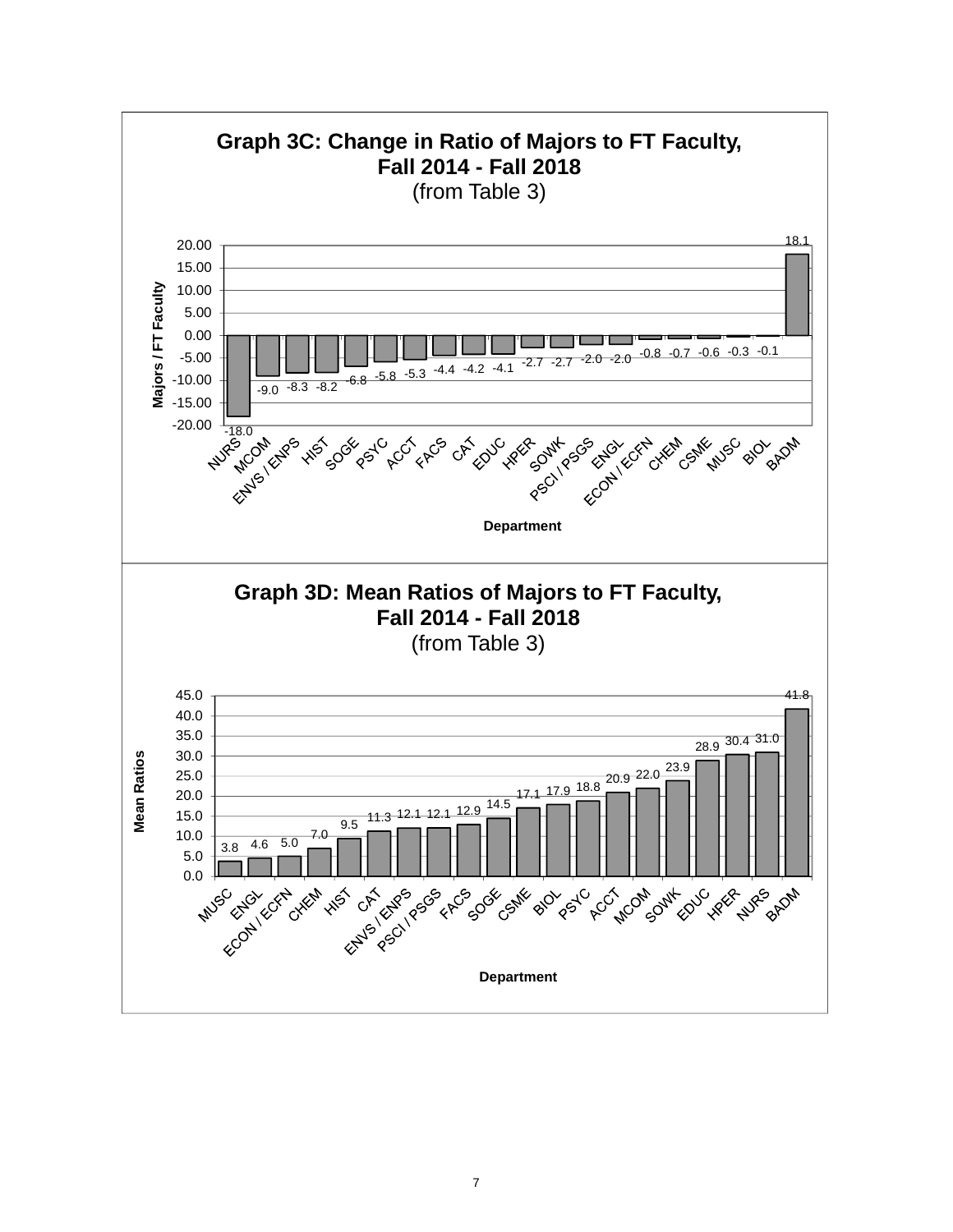# **Table 4. RBA majors**

| <b>RBA</b>               | 2014   | 2015  | 2016  | 2017  | 2018  |
|--------------------------|--------|-------|-------|-------|-------|
| Headcount                | 272    | 147   | 149   | 135   | 130   |
| Full-time                | 163    | 46    | 55    | 58    | 49    |
| Non-credit               | 0      |       | 0     |       | 3     |
| Part-time                | 109    | 100   | 94    | 77    | 78    |
| <b>IFTE</b>              | 196.20 | 77.87 | 84.67 | 83.33 | 76.23 |
| Average SCH per semester | 10.82  | 7.95  | 8.52  | 9.26  | 8.80  |
| Average age of majors    | 31.5   | 39.5  | 38.4  | 37.1  | 37.2  |
| Graduates                | 111    | 88    | 132   | 96    |       |

Headcount, FTE, average SCH per semester, and average age are calculated for Fall semester of the listed academic year.

Graduates are counted from the fall of the listed year through the summer of the following year. Numbers of graduates are not available for the most recent year listed.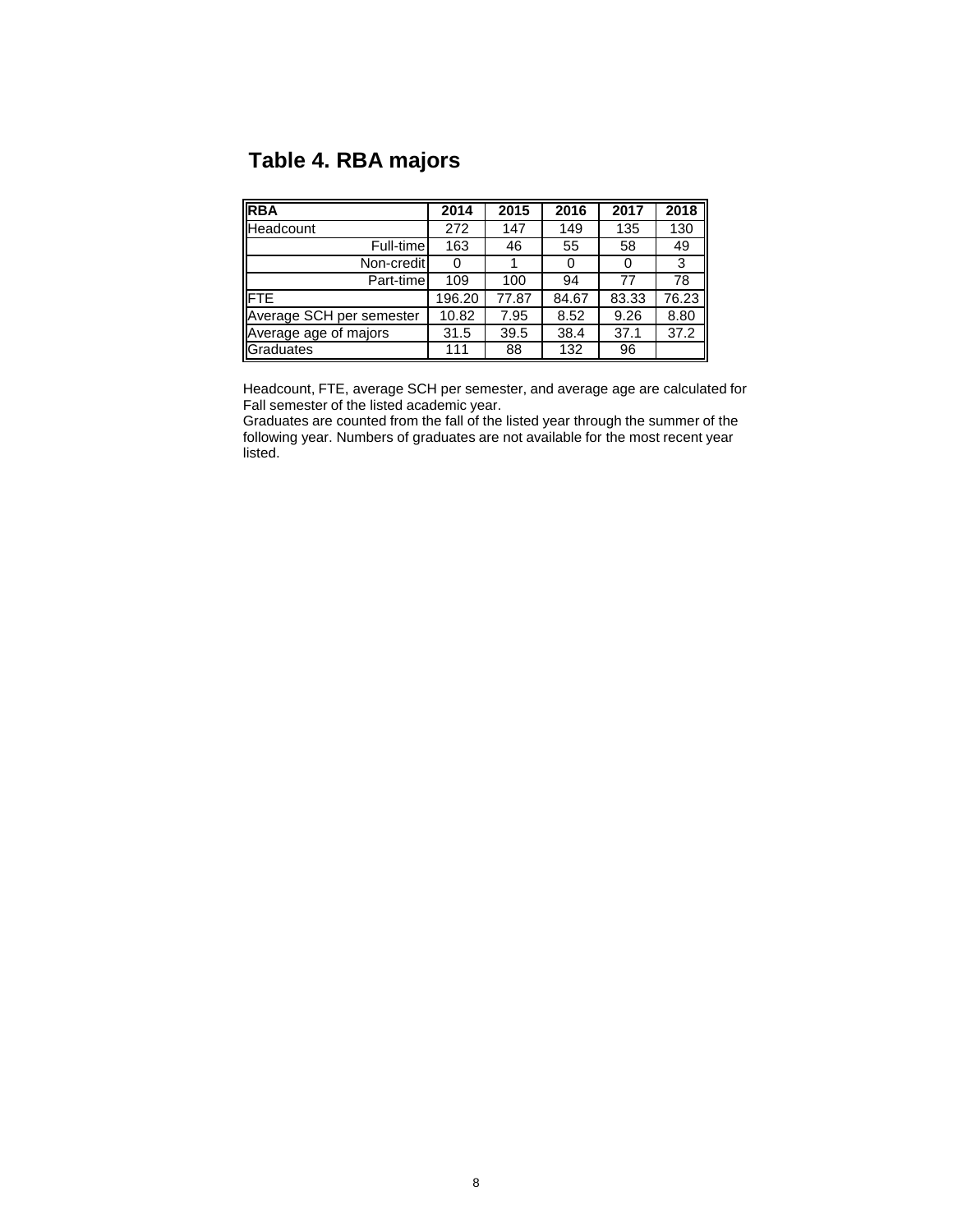|                            |                  | Fall 2014      |                | <b>Fall 2015</b> |          | <b>Fall 2016</b> |                | <b>Fall 2017</b> |          | <b>Fall 2018</b> |       | 2014-2018 |          |
|----------------------------|------------------|----------------|----------------|------------------|----------|------------------|----------------|------------------|----------|------------------|-------|-----------|----------|
|                            |                  | N              |                | N                |          | N                |                | Ñ                |          | Ñ                | Mean  |           | Mean     |
| Department                 | N                | Change         | N              | Change           | N        | Change           | N              | Change           | N        | Change           | N     | Change    | Change   |
| CAT                        | 35               | -6             | 40             | 5                | 30       | $-10$            | 29             | $-1$             | 27       | $-2$             | 32.2  | $-8.00$   | $-2.80$  |
| <b>MCOM</b>                | 22               | 3              | 23             | 1                | 21       | $-2$             | 13             | -8               | 18       | 5                | 19.4  | $-4.0$    | $-0.20$  |
| <b>ENGL</b>                | 64               | $\overline{2}$ | 47             | $-17$            | 53       | 6                | 52             | $-1$             | 62       | 10               | 55.6  | $-2.0$    | 0.00     |
| <b>HIST</b>                | 26               | 8              | 24             | $-2$             | 15       | -9               | 11             | $-4$             | 12       | 1                | 17.6  | $-14.0$   | $-1.20$  |
| <b>MUSC</b>                | 16               | 6              | 10             | -6               | 6        | $-4$             | 11             | 5                | 8        | $-3$             | 10.2  | $-8.0$    | $-0.40$  |
| <b>Arts and Humanities</b> | 163              | 13             | 144            | $-19$            | 125      | $-19$            | 116            | -9               | 127      | 11               | 135.0 | $-36.0$   | $-4.60$  |
| <b>ACCT</b>                | 17               | 11             | 6              | $-11$            | 6        | 0                | 5              | $-1$             | 7        | $\overline{2}$   | 8.2   | $-10.0$   | 0.20     |
| <b>BADM</b>                | 98               | 12             | 102            | 4                | 88       | $-14$            | 102            | 14               | 114      | 12               | 100.8 | 16.0      | 5.60     |
| <b>ECON / ECFN</b>         | 10               | -9             | 5              | $-5$             | 6        | 1                | $\overline{7}$ | 1                | 4        | $-3$             | 6.4   | $-6.0$    | $-3.00$  |
| <b>Business</b>            | 125              | 14             | 113            | $-12$            | 100      | $-13$            | 114            | 14               | 125      | 11               | 115.4 | 0.0       | 2.80     |
| <b>FACS</b>                | 22               | 1              | 26             | 4                | 28       | $\overline{2}$   | 23             | $-5$             | 21       | $-2$             | 24.0  | $-1.0$    | 0.00     |
| <b>PSCI/PSGS</b>           | 21               | -5             | 20             | $-1$             | 18       | $-2$             | 19             | 1                | 19       | 0                | 19.4  | $-2.0$    | $-1.40$  |
| <b>PSYC</b>                | 72               | 18             | 89             | 17               | 87       | $-2$             | 75             | $-12$            | 62       | $-13$            | 77.0  | $-10.0$   | 1.60     |
| <b>SOGE</b>                | 44               | 3              | 49             | 5                | 41       | -8               | 32             | -9               | 32       | 0                | 39.6  | $-12.0$   | $-1.80$  |
| <b>SOWK</b>                | $\Omega$         | $\Omega$       | $\Omega$       | $\mathbf{0}$     | $\Omega$ | $\Omega$         | $\mathbf{0}$   | $\Omega$         | $\Omega$ | $\Omega$         | 0.0   | 0.0       | 0.00     |
| Social & Behavioral Sci.   | 159              | 17             | 184            | 25               | 174      | $-10$            | 149            | $-25$            | 134      | $-15$            | 160.0 | $-25.0$   | $-1.60$  |
| <b>EDUC</b>                | 20               | -5             | 23             | 3                | 22       | $-1$             | 23             | 1                | 22       | $-1$             | 22.0  | 2.0       | $-0.60$  |
| <b>HPER</b>                | 24               | -3             | 20             | $-4$             | 28       | 8                | 15             | $-13$            | 19       | 4                | 21.2  | $-5.0$    | $-1.60$  |
| <b>NURS</b>                | 0                | 0              | $\Omega$       | $\mathbf 0$      | $\Omega$ | 0                | 0              | 0                | $\Omega$ | 0                | 0.0   | 0.0       | 0.00     |
| Education and Prof. St.    | 44               | -8             | 43             | $-1$             | 50       | 7                | 38             | $-12$            | 41       | 3                | 43.2  | $-3.0$    | $-2.20$  |
| <b>BIOL</b>                | 10               | -5             | 12             | $\mathbf 2$      | 7        | $-5$             | 3              | $-4$             | 5        | $\overline{2}$   | 7.4   | $-5.0$    | $-2.00$  |
| <b>CHEM</b>                | 46               | $-22$          | 50             | 4                | 63       | 13               | 38             | $-25$            | 52       | 14               | 49.8  | 6.0       | $-3.20$  |
| <b>CIS</b>                 | 5                | $-10$          | 13             | 8                | 6        | $-7$             | 12             | 6                | 14       | $\overline{2}$   | 10.0  | 9.0       | $-0.20$  |
| <b>MATH</b>                | 9                | $-3$           | $\overline{7}$ | $-2$             | 6        | $-1$             | 6              | 0                | 6        | $\mathbf{0}$     | 6.8   | $-3.0$    | $-1.20$  |
| <b>ENVS / ENPS</b>         | 11               | $-10$          | 14             | 3                | 18       | 4                | 20             | $\overline{2}$   | 16       | $-4$             | 15.8  | 5.0       | $-1.00$  |
| Natural Sciences & M.      | 81               | $-50$          | 96             | 15               | 100      | 4                | 79             | $-21$            | 93       | 14               | 89.8  | 12.0      | $-7.60$  |
| <b>Shepherd University</b> | $\overline{572}$ | $-14$          | 580            | 8                | 549      | $-31$            | 496            | $-53$            | 520      | 24               | 543.4 | $-52.0$   | $-13.20$ |

## **Table 5. Minors by Department**

**General Explanation/Definitions.**

1. **N** is the number of students in minor programs offered by the department.

2. The **N change** is the difference in the number of students in consecutive years.

3. The **mean N** is the mean number of students over the years represented (five years).

4. The **mean change** is the sum of the annual changes divided by the number of annual changes.

5. Women's Studies is not attached to any department. (Gender and Women's Studies is attached to ENGL.) There were six WMST minors in Fall 2017.

6. Appalachian Studies is not attached to any department. There were five APPN minors in Fall 2017.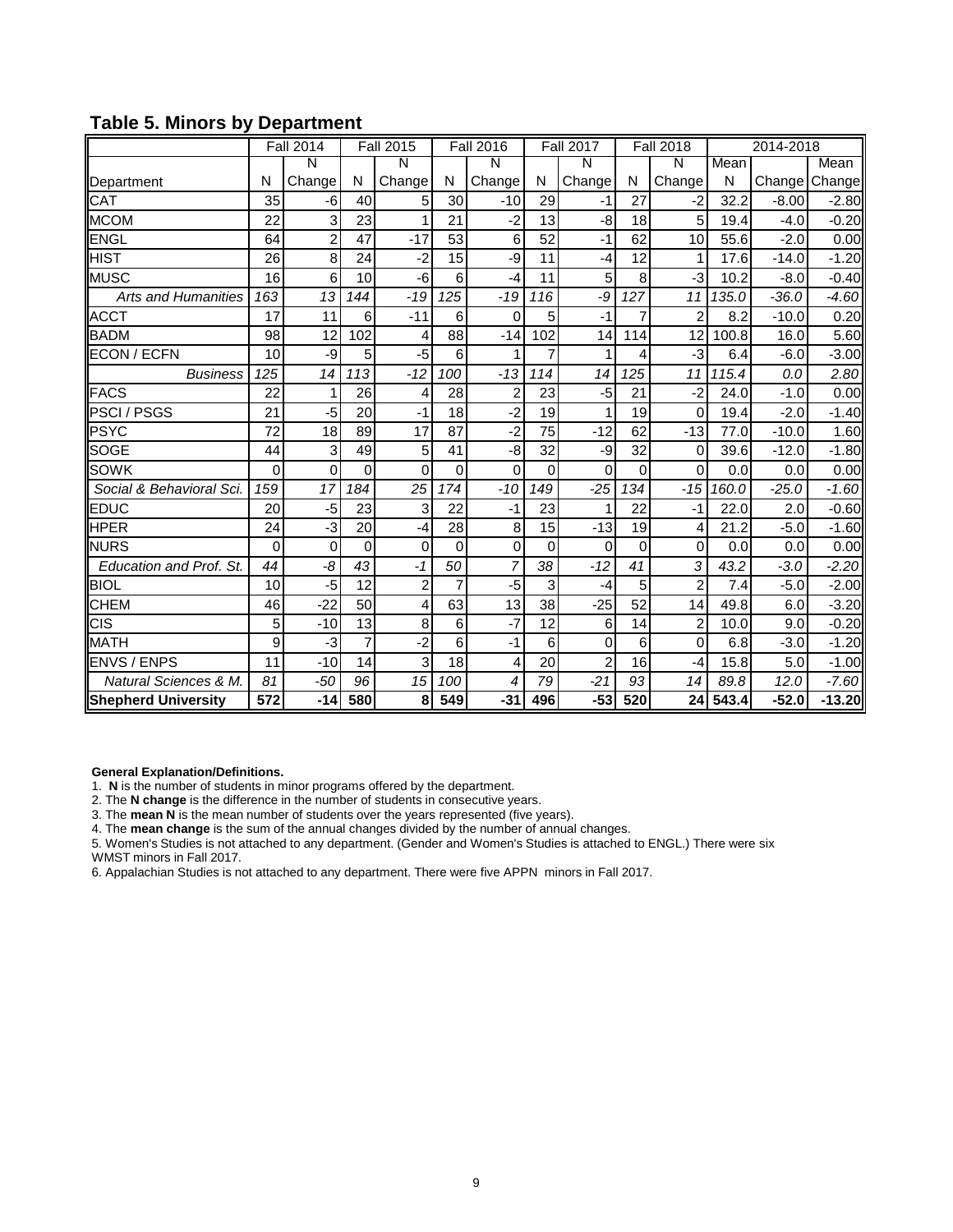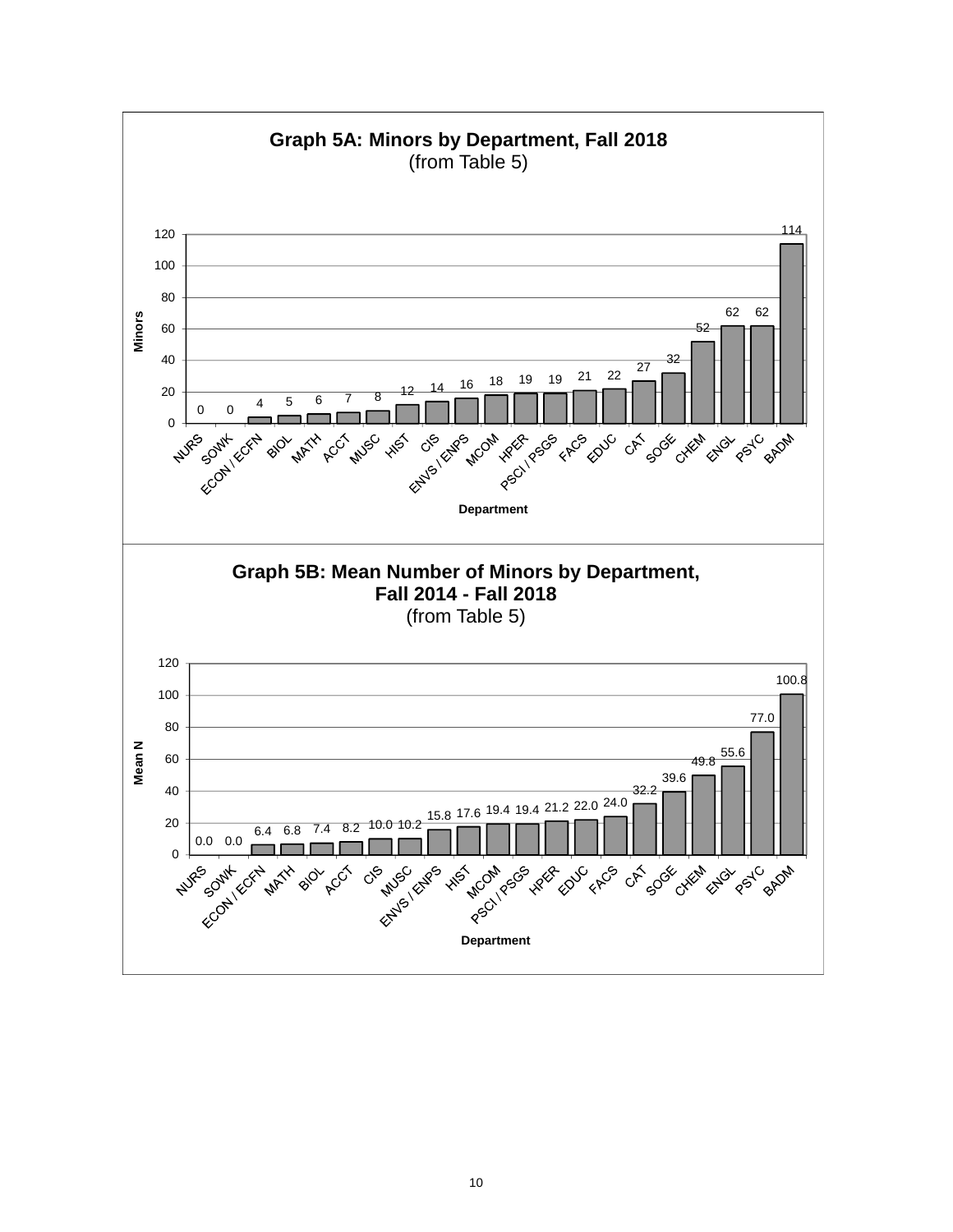|                            |                  | Fall 2014      |                | <b>Fall 2015</b> |          | <b>Fall 2016</b> |                | <b>Fall 2017</b> |          | <b>Fall 2018</b> |       | 2014-2018 |          |
|----------------------------|------------------|----------------|----------------|------------------|----------|------------------|----------------|------------------|----------|------------------|-------|-----------|----------|
|                            |                  | N              |                | N                |          | N                |                | N                |          | N                | Mean  |           | Mean     |
| Department                 | N                | Change         | N              | Change           | N        | Change           | N              | Change           | N        | Change           | N     | Change    | Change   |
| CAT                        | 35               | -6             | 40             | 5                | 30       | $-10$            | 29             | $-1$             | 27       | $-2$             | 32.2  | $-8.00$   | $-2.80$  |
| <b>MCOM</b>                | 22               | 3              | 23             | 1                | 21       | $-2$             | 13             | -8               | 18       | 5                | 19.4  | $-4.0$    | $-0.20$  |
| <b>ENGL</b>                | 64               | $\overline{2}$ | 47             | $-17$            | 53       | 6                | 52             | $-1$             | 62       | 10               | 55.6  | $-2.0$    | 0.00     |
| <b>HIST</b>                | 26               | 8              | 24             | $-2$             | 15       | -9               | 11             | $-4$             | 12       | 1                | 17.6  | $-14.0$   | $-1.20$  |
| <b>MUSC</b>                | 16               | 6              | 10             | -6               | 6        | $-4$             | 11             | 5                | 8        | $-3$             | 10.2  | $-8.0$    | $-0.40$  |
| <b>Arts and Humanities</b> | 163              | 13             | 144            | $-19$            | 125      | $-19$            | 116            | -9               | 127      | 11               | 135.0 | $-36.0$   | $-4.60$  |
| <b>ACCT</b>                | 17               | 11             | 6              | $-11$            | 6        | 0                | 5              | $-1$             | 7        | $\overline{2}$   | 8.2   | $-10.0$   | 0.20     |
| <b>BADM</b>                | 98               | 12             | 102            | 4                | 88       | $-14$            | 102            | 14               | 114      | 12               | 100.8 | 16.0      | 5.60     |
| <b>ECON / ECFN</b>         | 10               | -9             | 5              | $-5$             | 6        | 1                | $\overline{7}$ | 1                | 4        | $-3$             | 6.4   | $-6.0$    | $-3.00$  |
| <b>Business</b>            | 125              | 14             | 113            | $-12$            | 100      | $-13$            | 114            | 14               | 125      | 11               | 115.4 | 0.0       | 2.80     |
| <b>FACS</b>                | 22               | 1              | 26             | 4                | 28       | $\overline{2}$   | 23             | $-5$             | 21       | $-2$             | 24.0  | $-1.0$    | 0.00     |
| <b>PSCI/PSGS</b>           | 21               | -5             | 20             | $-1$             | 18       | $-2$             | 19             | 1                | 19       | 0                | 19.4  | $-2.0$    | $-1.40$  |
| <b>PSYC</b>                | 72               | 18             | 89             | 17               | 87       | $-2$             | 75             | $-12$            | 62       | $-13$            | 77.0  | $-10.0$   | 1.60     |
| <b>SOGE</b>                | 44               | 3              | 49             | 5                | 41       | -8               | 32             | -9               | 32       | 0                | 39.6  | $-12.0$   | $-1.80$  |
| <b>SOWK</b>                | $\Omega$         | $\Omega$       | $\Omega$       | $\mathbf{0}$     | $\Omega$ | $\Omega$         | $\mathbf{0}$   | $\Omega$         | $\Omega$ | $\Omega$         | 0.0   | 0.0       | 0.00     |
| Social & Behavioral Sci.   | 159              | 17             | 184            | 25               | 174      | $-10$            | 149            | $-25$            | 134      | $-15$            | 160.0 | $-25.0$   | $-1.60$  |
| <b>EDUC</b>                | 20               | -5             | 23             | 3                | 22       | $-1$             | 23             | 1                | 22       | $-1$             | 22.0  | 2.0       | $-0.60$  |
| <b>HPER</b>                | 24               | -3             | 20             | $-4$             | 28       | 8                | 15             | $-13$            | 19       | 4                | 21.2  | $-5.0$    | $-1.60$  |
| <b>NURS</b>                | 0                | 0              | $\Omega$       | $\mathbf 0$      | $\Omega$ | 0                | 0              | 0                | $\Omega$ | 0                | 0.0   | 0.0       | 0.00     |
| Education and Prof. St.    | 44               | -8             | 43             | $-1$             | 50       | 7                | 38             | $-12$            | 41       | 3                | 43.2  | $-3.0$    | $-2.20$  |
| <b>BIOL</b>                | 10               | -5             | 12             | $\mathbf 2$      | 7        | $-5$             | 3              | $-4$             | 5        | $\overline{2}$   | 7.4   | $-5.0$    | $-2.00$  |
| <b>CHEM</b>                | 46               | $-22$          | 50             | 4                | 63       | 13               | 38             | $-25$            | 52       | 14               | 49.8  | 6.0       | $-3.20$  |
| <b>CIS</b>                 | 5                | $-10$          | 13             | 8                | 6        | $-7$             | 12             | 6                | 14       | $\overline{2}$   | 10.0  | 9.0       | $-0.20$  |
| <b>MATH</b>                | 9                | $-3$           | $\overline{7}$ | $-2$             | 6        | $-1$             | 6              | 0                | 6        | $\mathbf{0}$     | 6.8   | $-3.0$    | $-1.20$  |
| <b>ENVS / ENPS</b>         | 11               | $-10$          | 14             | 3                | 18       | 4                | 20             | $\overline{2}$   | 16       | $-4$             | 15.8  | 5.0       | $-1.00$  |
| Natural Sciences & M.      | 81               | $-50$          | 96             | 15               | 100      | 4                | 79             | $-21$            | 93       | 14               | 89.8  | 12.0      | $-7.60$  |
| <b>Shepherd University</b> | $\overline{572}$ | $-14$          | 580            | 8                | 549      | $-31$            | 496            | $-53$            | 520      | 24               | 543.4 | $-52.0$   | $-13.20$ |

## **Table 5. Minors by Department**

**General Explanation/Definitions.**

1. **N** is the number of students in minor programs offered by the department.

2. The **N change** is the difference in the number of students in consecutive years.

3. The **mean N** is the mean number of students over the years represented (five years).

4. The **mean change** is the sum of the annual changes divided by the number of annual changes.

5. Women's Studies is not attached to any department. (Gender and Women's Studies is attached to ENGL.) There were six WMST minors in Fall 2018.

6. Appalachian Studies is not attached to any department. There were five APPN minors in Fall 2018.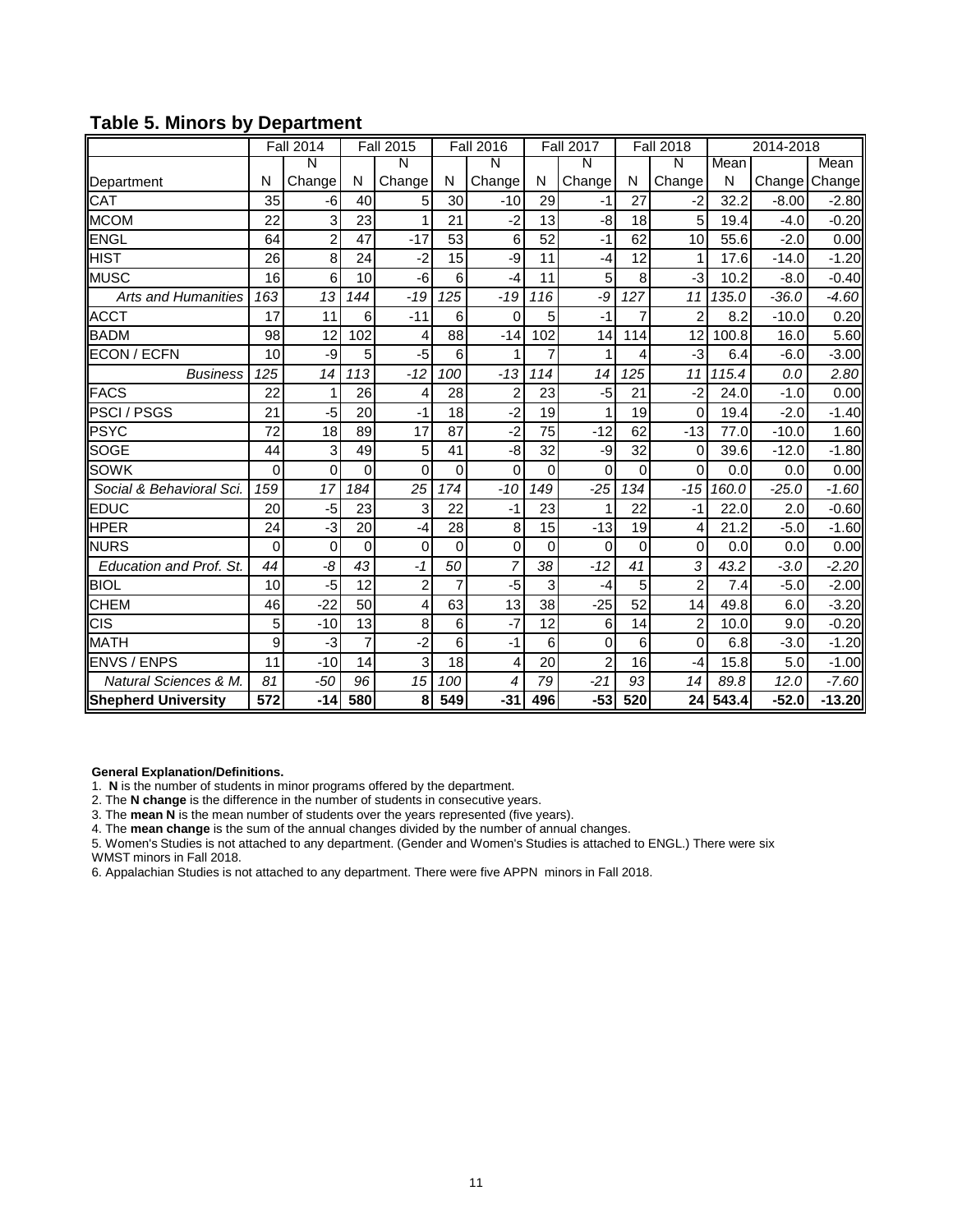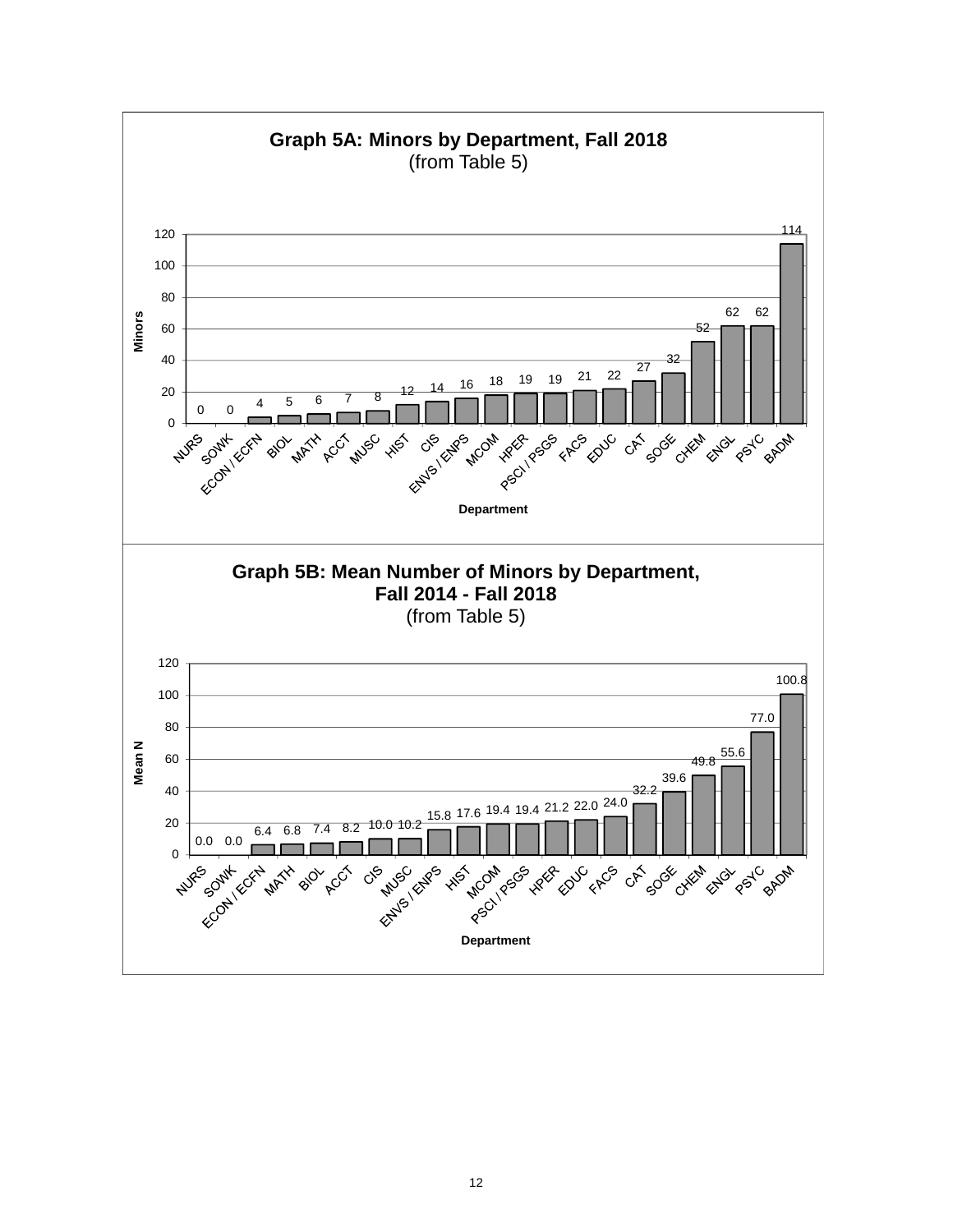|                       | Teaching               | Fall | Fall | Fall           | Fall           | Fall     |       |          |      |              |
|-----------------------|------------------------|------|------|----------------|----------------|----------|-------|----------|------|--------------|
| Department            | Concentration          | 2014 | 2015 | 2016           | 2017           | 2018     | Mean  | Change   |      | Advising F18 |
|                       |                        |      |      |                |                |          |       |          |      |              |
|                       |                        |      |      |                |                |          |       |          | Fac  | Majors       |
| <b>CAT</b>            | Art                    | 27   | 22   | 20             | 15             | 14       | 19.6  | $-13$    | 10.5 | 28           |
| Biology               | Biology                | 5    | 2    | $\overline{2}$ | $\mathfrak{p}$ | 0        | 2.2   | -5       | 9    | 0            |
| Business Admin / FACS | <b>FACS</b>            | 4    | 7    | 5              | 3              | 0        | 3.8   | -4       |      | 0            |
| Biology               | Chemistry              | 3    | 1    | 1              | 2              | $\Omega$ | 1.4   | -3       | 9    | $\Omega$     |
| Education             | Elementary             | 254  | 225  | 202            | 136            | 129      | 189.2 | $-125$   | 11   | 258          |
| English               | English                | 49   | 49   | 27             | 19             | 29       | 34.6  | $-20$    | 15.5 | 58           |
| Biology               | <b>General Science</b> | 6    | 3    | 4              | 6              | 6        | 5.0   | $\Omega$ | 9    | 12           |
| <b>HPERS</b>          | Health, Phys. Ed.      | 83   | 68   | 62             | 59             | 53       | 65.0  | $-30$    | 8    | 106          |
| <b>CSME</b>           | <b>Mathematics</b>     | 36   | 16   | 14             | 12             | 10       | 17.6  | $-26$    | 13   | 20           |
| <b>Music</b>          | Music                  | 76   | 84   | 70             | 57             | 50       | 67.4  | $-26$    | 8.5  | 100          |
| Education             | <b>Social Studies</b>  | 61   | 59   | 44             | 50             | 55       | 53.8  | -6       | 11   | 110          |
| English               | Spanish                | 2    | 4    | 4              | 3              |          | 2.8   | $-1$     | 15.5 | 2            |
| Education             | $C$ &l                 | 14   | 22   | 18             | 13             | 8        | 15.0  | -6       | 11   | 16           |

## **Table 6. Teacher Education Concentrations**

Note that the C & I students are included both in the Education department and in the departments of their concentrations. The secondary education majors are included only in the departments of their concentrations.

The Advising F18 "majors" is the number of students in the Fall 2018 column multiplied by 2, as Joe Simplicio specified starting with the 2003 reports. "Fac" is the number of full-time faculty in the department in which the concentration is housed.

#### **General Explanation/Definitions.**

1. A **concentration** is a teaching specialty such as English or Biology. The C&I graduate students' concentrations have been added to their departments where applicable. For Fall 2018, of the nine C&I students, four are Individualized, four are in Special Education, and one has no concentration declared.

2. The **department** is the unit responsible for the concentration.

3. The numbers for each semester are the number of declared students in each concentration. Any given student may have more than one concentration.

4. The **mean** is the average of the annual number of students in a given concentration.

5. The **change** is the number of students in the current year minus the number of students in the first year.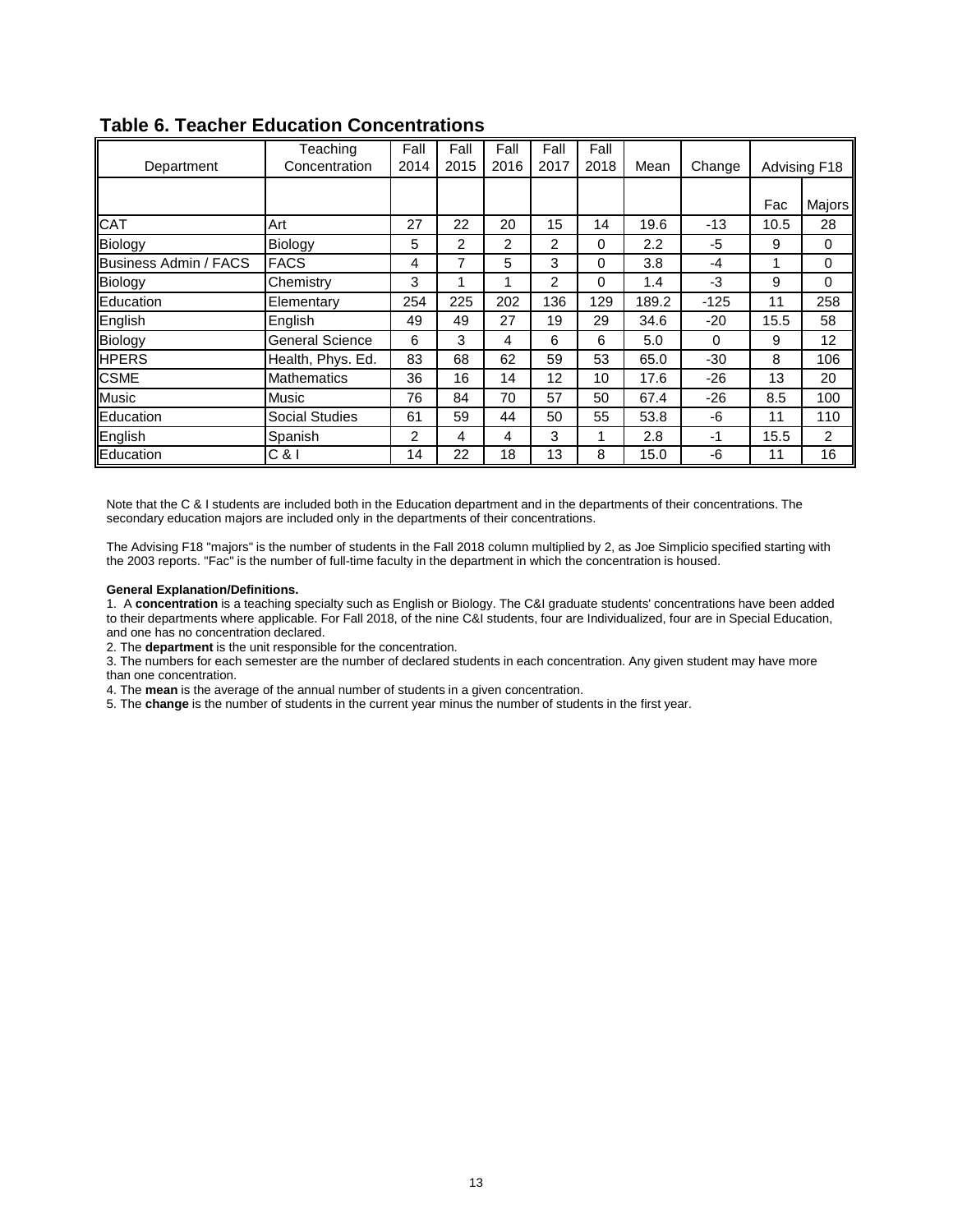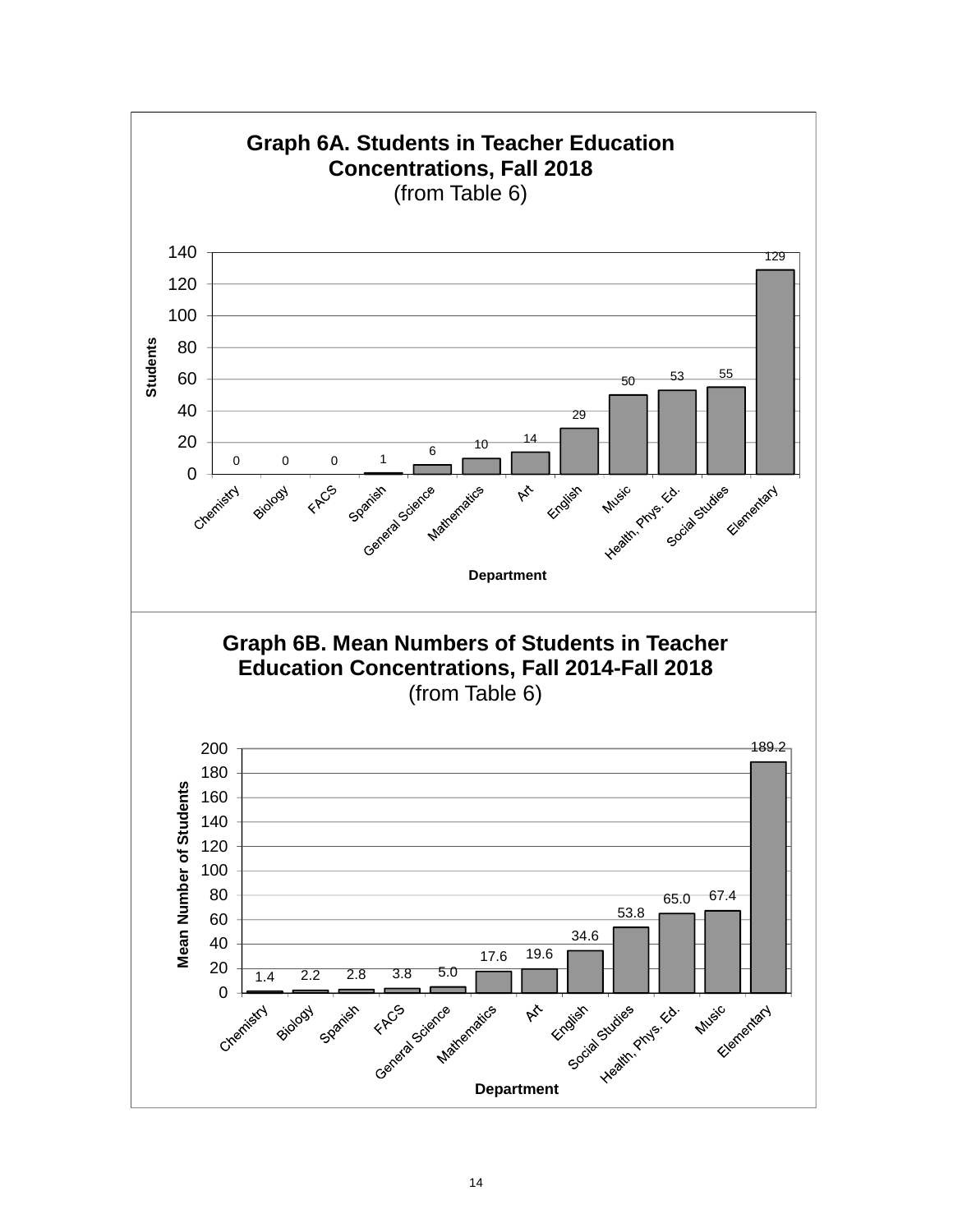|                            |                 | <b>Fall 2014</b>       |       |      | <b>Fall 2015</b>       |       |                 | <b>Fall 2016</b>       |                 |      | <b>Fall 2017</b>       |       |      | <b>Fall 2018</b>       |       |        | Fall 2014-2018    |        |
|----------------------------|-----------------|------------------------|-------|------|------------------------|-------|-----------------|------------------------|-----------------|------|------------------------|-------|------|------------------------|-------|--------|-------------------|--------|
|                            |                 | Secondary<br>Education |       |      | Secondary<br>Education |       |                 | Secondary<br>Education |                 |      | Secondary<br>Education |       |      | Secondary<br>Education |       | Mean   | Mean<br>Secondary | Mean   |
| Department                 | N               | and C&I                | Total | N    | and C&I                | Total | N               | and C&I                | Total           | N    | and C&I                | Total | N    | and C&I                | Total | N      | Education         | Total  |
| CAT                        | 160             | 27                     | 187   | 144  | 22                     | 166   | 120             | 20                     | 140             | 116  | 15                     | 131   | 124  | 14                     | 138   | 132.8  | 19.6              | 152.4  |
| <b>MCOM</b>                | 125             | $\Omega$               | 125   | 104  | 0                      | 104   | 104             | 0                      | 104             | 105  | $\Omega$               | 105   | 89   | $\Omega$               | 89    | 105.4  | 0.0               | 105.4  |
| ENGL                       | 93              | 51                     | 144   | 79   | 53                     | 132   | 76              | 31                     | 107             | 56   | 22                     | 78    | 76   | 30                     | 106   | 76.0   | 37.4              | 113.4  |
| HIST                       | 104             | $\Omega$               | 104   | 84   | $\Omega$               | 84    | $\overline{72}$ | 0                      | $\overline{72}$ | 56   | $\Omega$               | 56    | 64   | $\Omega$               | 64    | 76.0   | 0.0               | 76.0   |
| MUSC                       | 39              | 76                     | 115   | 38   | 84                     | 122   | 30              | $\overline{70}$        | 100             | 35   | 57                     | 92    | 39   | 50                     | 89    | 36.2   | 67.4              | 103.6  |
| <b>Arts and Humanities</b> | 52 <sub>1</sub> | 154                    | 675   | 449  | 159                    | 608   | 402             | 121                    | 523             | 368  | 94                     | 462   | 392  | 94                     | 486   | 426.4  | 124.4             | 550.8  |
| ACCT                       | 84              | $\Omega$               | 84    | 85   | $\Omega$               | 85    | 75              | $\Omega$               | 75              | 65   | $\Omega$               | 65    | 68   | $\Omega$               | 68    | 75.4   | 0.0               | 75.4   |
| <b>BADM</b>                | 290             | $\Omega$               | 294   | 291  | $\Omega$               | 298   | 243             | $\Omega$               | 270             | 270  | $\Omega$               | 273   | 259  | $\Omega$               | 259   | 270.6  | 3.8               | 278.8  |
| ECON / ECFN                | 32              | $\Omega$               | 32    | 32   | $\Omega$               | 32    | 29              | 0                      | 29              | 29   | $\Omega$               | 29    | 28   | $\Omega$               | 28    | 30.0   | 0.0               | 30.0   |
| <b>Business</b>            | 406             | $\Omega$               | 406   | 408  | $\Omega$               | 408   | 347             | 0                      | 347             | 364  | $\Omega$               | 364   | 355  | $\Omega$               | 355   | 376.0  | 0.0               | 376.0  |
| <b>FACS</b>                | 26              | 4                      | 26    | 23   | $\overline{7}$         | 23    | 22              | 5                      | 22              | 15   | 3                      | 18    | 10   | $\Omega$               | 10    | 19.2   | 3.8               | 19.8   |
| <b>PSCI / PSGS</b>         | 72              | $\Omega$               | 72    | 81   | $\Omega$               | 81    | $\overline{73}$ | $\Omega$               | 67              | 60   | $\Omega$               | 60    | 62   | $\Omega$               | 62    | 69.6   | 0.0               | 68.4   |
| PSYC                       | 162             | $\Omega$               | 162   | 132  | $\Omega$               | 132   | 123             | 0                      | 123             | 133  | 0                      | 133   | 127  | $\Omega$               | 127   | 135.4  | 0.0               | 135.4  |
| SOGE                       | 146             | $\Omega$               | 146   | 117  | $\Omega$               | 117   | 110             | 0                      | 110             | 90   | $\Omega$               | 90    | 86   | $\Omega$               | 86    | 109.8  | 0.0               | 109.8  |
| SOWK                       | 82              | $\Omega$               | 82    | 86   | $\Omega$               | 86    | 97              | 0                      | 97              | 91   | 0                      | 91    | 74   | $\Omega$               | 74    | 86.0   | 0.0               | 86.0   |
| Social & Behavioral Sci.   | 488             | 4                      | 492   | 439  | $\overline{7}$         | 446   | 425             | 5                      | 419             | 389  | 3                      | 392   | 359  | 0                      | 359   | 420.0  | 3.8               | 421.6  |
| EDUC                       | 539             | 64                     | 603   | 512  | 61                     | 573   | 433             | 44                     | 477             | 383  | 50                     | 433   | 364  | 55                     | 419   | 446.2  | 54.8              | 501.0  |
| HPER                       | 314             | 83                     | 397   | 314  | 68                     | 382   | 320             | 62                     | 382             | 293  | 59                     | 352   | 274  | 53                     | 327   | 303.0  | 65.0              | 368.0  |
| <b>NURS</b>                | 454             | $\mathbf 0$            | 454   | 433  | 0                      | 433   | 438             | 0                      | 438             | 388  | $\mathbf 0$            | 388   | 341  | $\Omega$               | 341   | 410.8  | 0.0               | 410.8  |
| Education & Prof. St.      | 1307            | 398                    | 1705  | 1259 | 352                    | 1611  | 1191            | 106                    | 1297            | 1064 | 109                    | 1173  | 979  | 108                    | 1087  | 1160.0 | 214.6             | 1374.6 |
| <b>BIOL</b>                | 204             | 14                     | 218   | 203  | 6                      | 209   | 190             | $\overline{7}$         | 197             | 189  | 10                     | 199   | 192  | 6                      | 198   | 195.6  | 8.6               | 204.2  |
| CHEM                       | 52              | $\Omega$               | 52    | 50   | $\Omega$               | 50    | 43              | 0                      | 43              | 45   | 0                      | 45    | 46   | $\Omega$               | 46    | 47.2   | 0.0               | 47.2   |
| CSME                       | 193             | 36                     | 229   | 217  | 16                     | 233   | 206             | 14                     | 206             | 261  | 12                     | 273   | 247  | 10                     | 257   | 224.8  | 17.6              | 239.6  |
| ENVS / ENPS                | 107             | $\Omega$               | 107   | 99   | $\Omega$               | 99    | 87              | 0                      | 87              | 84   | 0                      | 84    | 67   | $\Omega$               | 67    | 88.8   | 0.0               | 88.8   |
| Natural Sciences & M.      | 556             | 50                     | 606   | 569  | 22                     | 591   | 549             | 21                     | 570             | 579  | 22                     | 601   | 552  | 16                     | 568   | 561.0  | 26.2              | 587.2  |
| <b>Shepherd University</b> | 3278            | 606                    | 3884  | 3124 | 540                    | 3664  | 2914            | 253                    | 3167            | 2764 | 228                    | 2992  | 2637 | $\overline{218}$       | 2855  | 2943.4 | 369.0             | 3312.4 |

### **Table 7. Baccalaureate Majors per Department and Teacher Education Students by Department of Concentration Advisement**

**General Explanation/Definitions.**

1 . **N** is the number of undergraduate students in degree programs offered by the department. This includes first and second majors.

2. **Secondary Education and C&I** is the number of Secondary Education and C&I students with concentrations housed in that department. "Housing" is considered to be in the department if the Secondary Education coordinator for the concentration is in the department. For EDUC, numbers include Secondary Education Social Studies concentrations, and C&I Elementary Education and Social Studies concentrations; baccalaureate Elementary Education majors are not counted here.

3. Total is the sum of N and Secondary Education. Note that, for the EDUC department, this double-counts some students (as listed in the "Secondary Education and C&I" description above), and is therefore not likely to be useful.

Concentration housings are as follows: **ART / CAT**: Art **BIOL:** Biology, Chemistry, General Science **CSME:** Mathematics **EDUC:** Social Studies, C&I **FACS:** FACS (with BADM through Fall 2016) **ENGL**: English, Spanish **HPERS:** Health and Physical Education **MUSC**: Music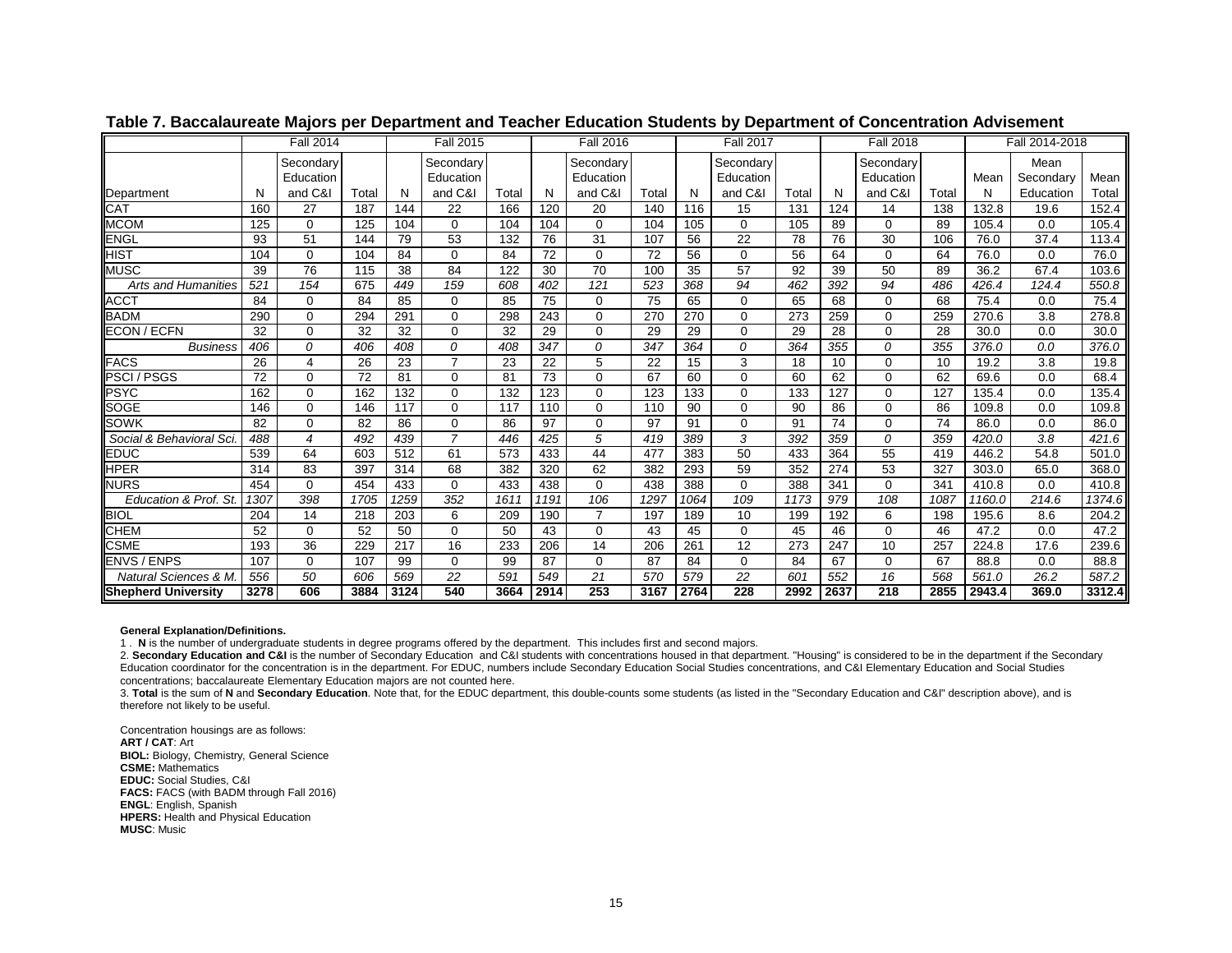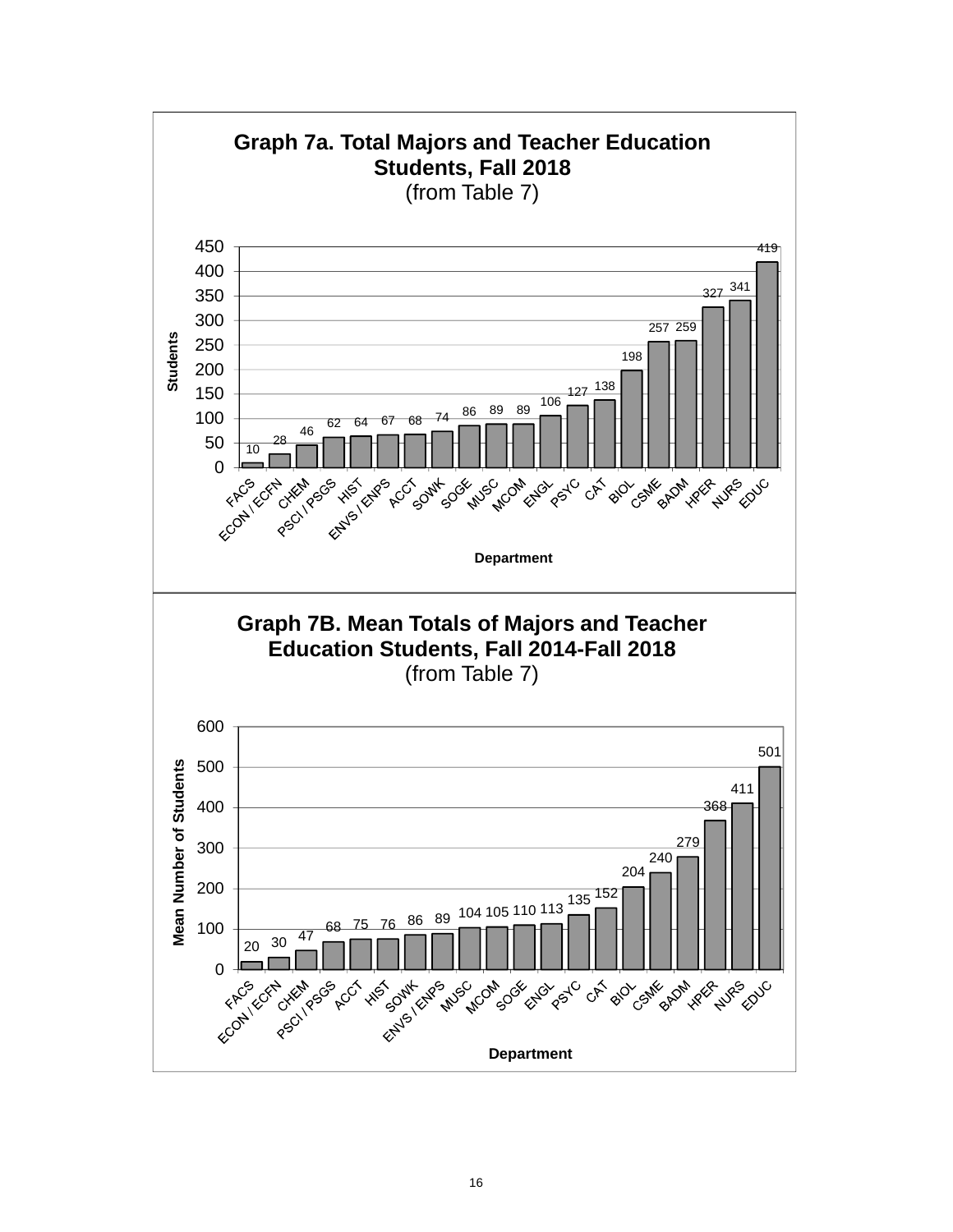|                                  |       | <b>Fall 2014</b> |       | <b>Fall 2015</b>    |       | <b>Fall 2016</b> |       | <b>Fall 2017</b> |        | <b>Fall 2018</b> |        |         |       | Fall 2014-18 |
|----------------------------------|-------|------------------|-------|---------------------|-------|------------------|-------|------------------|--------|------------------|--------|---------|-------|--------------|
|                                  |       |                  |       |                     |       |                  |       |                  |        |                  |        |         | Mean  | Change       |
| Department                       |       | Ratio Change     |       | <b>Ratio</b> Change |       | Ratio Change     |       | Ratio Change     | F-FTE  | S-FTE            | Ratiol | Change  | Ratio | in Ratio     |
| <b>CAT</b>                       | 13.12 | $-0.49$          | 12.87 | $-0.25$             | 12.48 | $-0.64$          | 12.09 | $-0.39$          | 12.51  | 151.67           | 12.12  | 0.03    | 12.54 | $-1.00$      |
| <b>IMCOM</b>                     | 13.66 | 0.44             | 13.63 | $-0.03$             | 13.18 | $-0.47$          | 13.90 | 0.72             | 7.23   | 97.13            | 13.43  | $-0.46$ | 13.56 | $-0.22$      |
| <b>ENGL</b> (including stretch)  | 13.67 | $-0.23$          | 13.36 | $-0.31$             | 12.83 | $-0.84$          | 11.77 | $-1.05$          | 20.54  | 238.53           | 11.61  | $-0.16$ | 12.65 | $-2.05$      |
| <b>HIST</b>                      | 18.89 | $-1.26$          | 19.34 | 0.45                | 16.21 | $-2.69$          | 16.91 | 0.71             | 6.54   | 114.93           | 17.57  | 0.66    | 17.78 | $-1.32$      |
| <b>MUSC</b>                      | 7.97  | $-1.31$          | 7.47  | $-0.50$             | 7.86  | $-0.11$          | 7.63  | $-0.23$          | 11.65  | 83.93            | 7.20   | $-0.42$ | 7.63  | $-0.77$      |
| <b>Arts and Humanities</b>       | 13.14 | $-0.74$          | 12.89 | $-0.25$             | 12.30 | $-0.84$          | 11.83 | $-0.47$          | 58.47  | 686.19           | 11.74  | -0.09   | 12.38 | $-1.40$      |
| <b>ACCT</b>                      | 16.86 | $-1.67$          | 17.35 | 0.50                | 15.87 | $-0.99$          | 14.98 | $-0.88$          | 2.75   | 43.40            | 15.78  | 0.80    | 16.17 | $-1.08$      |
| <b>BADM</b>                      | 14.60 | $-1.81$          | 17.29 | 2.69                | 16.54 | 1.94             | 16.11 | $-0.43$          | 9.00   | 144.60           | 16.07  | $-0.04$ | 16.12 | 1.47         |
| <b>ECON / ECFN</b>               | 15.60 | $-2.32$          | 16.97 | 1.37                | 15.67 | 0.07             | 15.58 | $-0.08$          | 5.75   | 88.40            | 15.37  | $-0.21$ | 15.84 | $-0.23$      |
| <b>Business</b>                  | 15.40 | $-1.99$          | 17.19 | 1.79                | 16.11 | 0.71             | 15.76 | $-0.35$          | 17.50  | 276.40           | 15.79  | 0.03    | 16.05 | 0.39         |
| <b>FACS</b>                      | 18.21 | 2.68             | 17.81 | $-0.40$             | 17.56 | $-0.65$          | 16.23 | $-1.33$          | 3.58   | 44.93            | 12.55  | $-3.68$ | 16.47 | $-5.66$      |
| <b>PSCI / PSGS</b>               | 15.50 | 1.60             | 16.51 | 1.00                | 12.68 | $-2.82$          | 13.18 | 0.50             | 5.06   | 49.93            | 9.87   | $-3.31$ | 13.55 | $-5.64$      |
| <b>PSYC</b>                      | 15.76 | $-1.26$          | 15.24 | $-0.52$             | 15.54 | $-0.22$          | 13.76 | $-1.77$          | 8.25   | 138.47           | 16.78  | 3.02    | 15.42 | 1.03         |
| <b>SOGE</b>                      | 19.54 | 0.28             | 17.56 | $-1.98$             | 14.47 | $-5.07$          | 13.47 | $-1.00$          | 10.50  | 133.00           | 12.67  | $-0.81$ | 15.54 | $-6.87$      |
| SOWK                             | 12.94 | $-1.36$          | 12.30 | $-0.64$             | 16.36 | 3.41             | 14.52 | $-1.83$          | 3.92   | 44.20            | 11.28  | $-3.25$ | 13.48 | $-1.67$      |
| Social & Behavioral Sci.         | 16.84 | 0.25             | 16.09 | $-0.75$             | 14.99 | $-1.85$          | 13.93 | $-1.07$          | 31.31  | 410.53           | 13.11  | $-0.82$ | 14.99 | $-3.73$      |
| <b>EDUC</b>                      | 11.35 | $-0.33$          | 9.79  | $-1.56$             | 8.97  | $-2.38$          | 8.49  | $-0.48$          | 12.45  | 104.13           | 8.36   | $-0.13$ | 9.39  | $-2.98$      |
| <b>HPER</b>                      | 15.06 | 0.63             | 15.30 | 0.24                | 12.99 | $-2.07$          | 13.73 | 0.74             | 22.56  | 282.93           | 12.54  | $-1.19$ | 13.92 | $-2.52$      |
| <b>NURS</b>                      | 25.11 | 2.34             | 24.38 | $-0.74$             | 24.25 | $-0.86$          | 23.05 | $-1.20$          | 6.58   | 177.67           | 27.00  | 3.95    | 24.76 | 1.89         |
| Education & Prof. St.            | 15.69 | 0.53             | 15.23 | $-0.46$             | 13.63 | $-2.06$          | 13.61 | $-0.02$          | 41.59  | 564.73           | 13.58  | $-0.04$ | 14.35 | $-2.12$      |
| <b>BIOL</b>                      | 17.58 | $-1.45$          | 18.63 | 1.05                | 17.42 | $-0.16$          | 16.90 | $-0.51$          | 12.85  | 194.40           | 15.13  | $-1.77$ | 17.13 | $-2.45$      |
| <b>CHEM</b>                      | 19.37 | $-0.01$          | 19.25 | $-0.12$             | 17.05 | $-2.32$          | 17.68 | 0.63             | 5.89   | 89.47            | 15.19  | $-2.49$ | 17.71 | $-4.18$      |
| CSME (including stretch)         | 16.16 | $-0.57$          | 15.78 | 16.36               | 15.23 | $-1.12$          | 15.35 | 16.47            | 18.24  | 299.47           | 16.42  | 1.07    | 15.79 | 0.25         |
| <b>ENVS / ENPS</b>               | 16.49 | $-0.54$          | 16.95 | 0.46                | 15.37 | $-1.12$          | 14.75 | $-0.62$          | 7.21   | 98.27            | 13.63  | $-1.12$ | 15.44 | $-2.86$      |
| <b>Natural Sciences &amp; M.</b> | 17.02 | $-0.73$          | 17.20 | 0.18                | 16.07 | $-0.95$          | 16.00 | $-0.07$          | 44.19  | 681.61           | 15.42  | $-0.57$ | 16.34 | $-1.60$      |
| <b>Shepherd University</b>       | 15.27 | $-0.41$          | 15.17 | $-0.10$             | 14.17 | $-1.11$          | 13.84 | $-0.33$          | 193.06 | 2619.46          | 13.57  | $-0.27$ | 14.40 | $-1.70$      |

# **Table 8. FTE Student to FTE Faculty Ratios**

#### **General Explanation/Definitions.**

1 . The **ratio** is obtained by dividing the student FTE by the faculty FTE.

2. One faculty **FTE** (full-time equivalent) equals 12 hours of instructional responsibility and one student FTE equals 15 credit hours.

3. The annual **change** is the current year's ratio minus the prior year's ratio.

4. The **mean ratio** is the sum of the annual ratios divided by the number of years for which data are presented (five years).

5. The **change in ratio** is the current year's ratio minus the first year's ratio.

6. Numbers include undergraduate instruction only.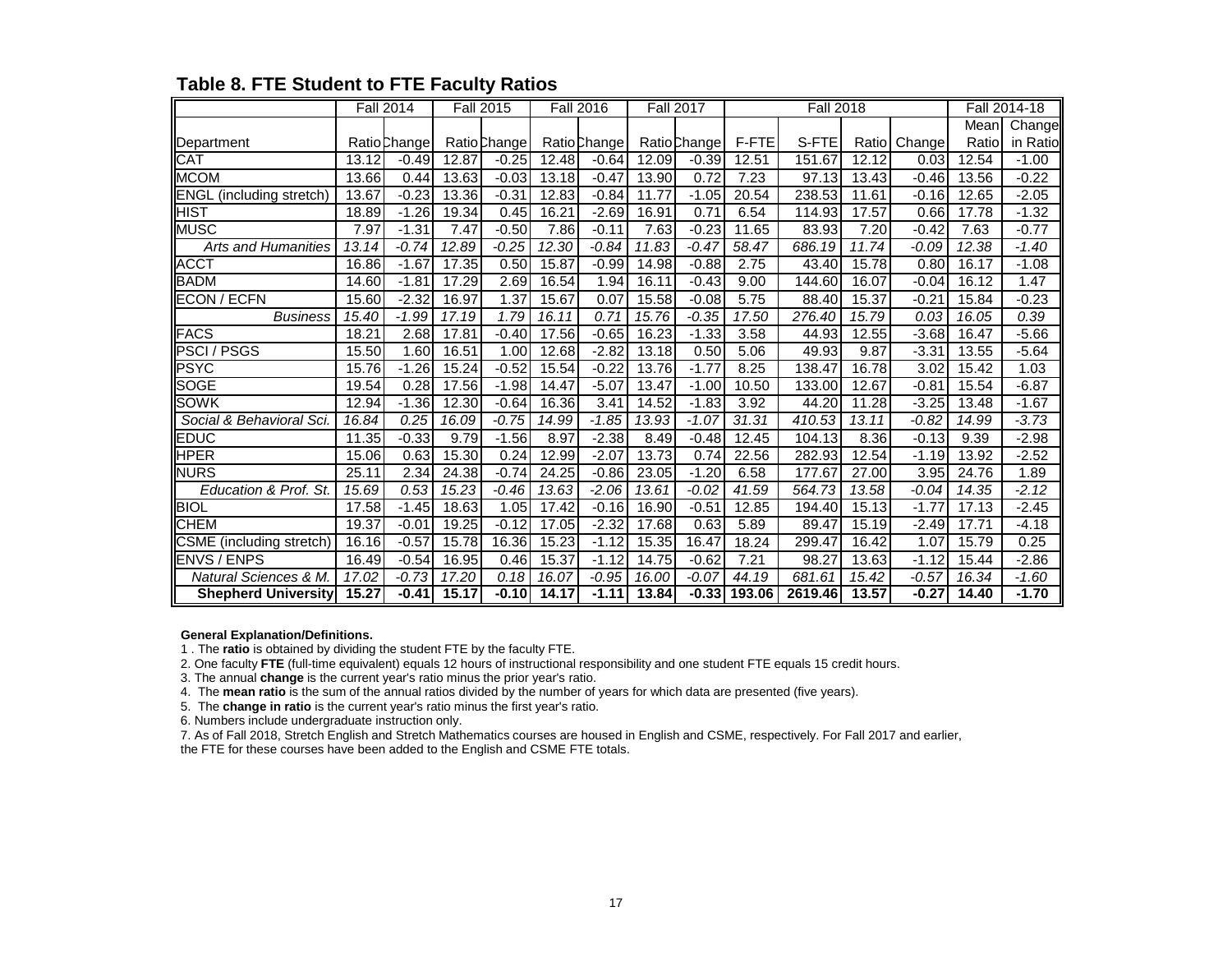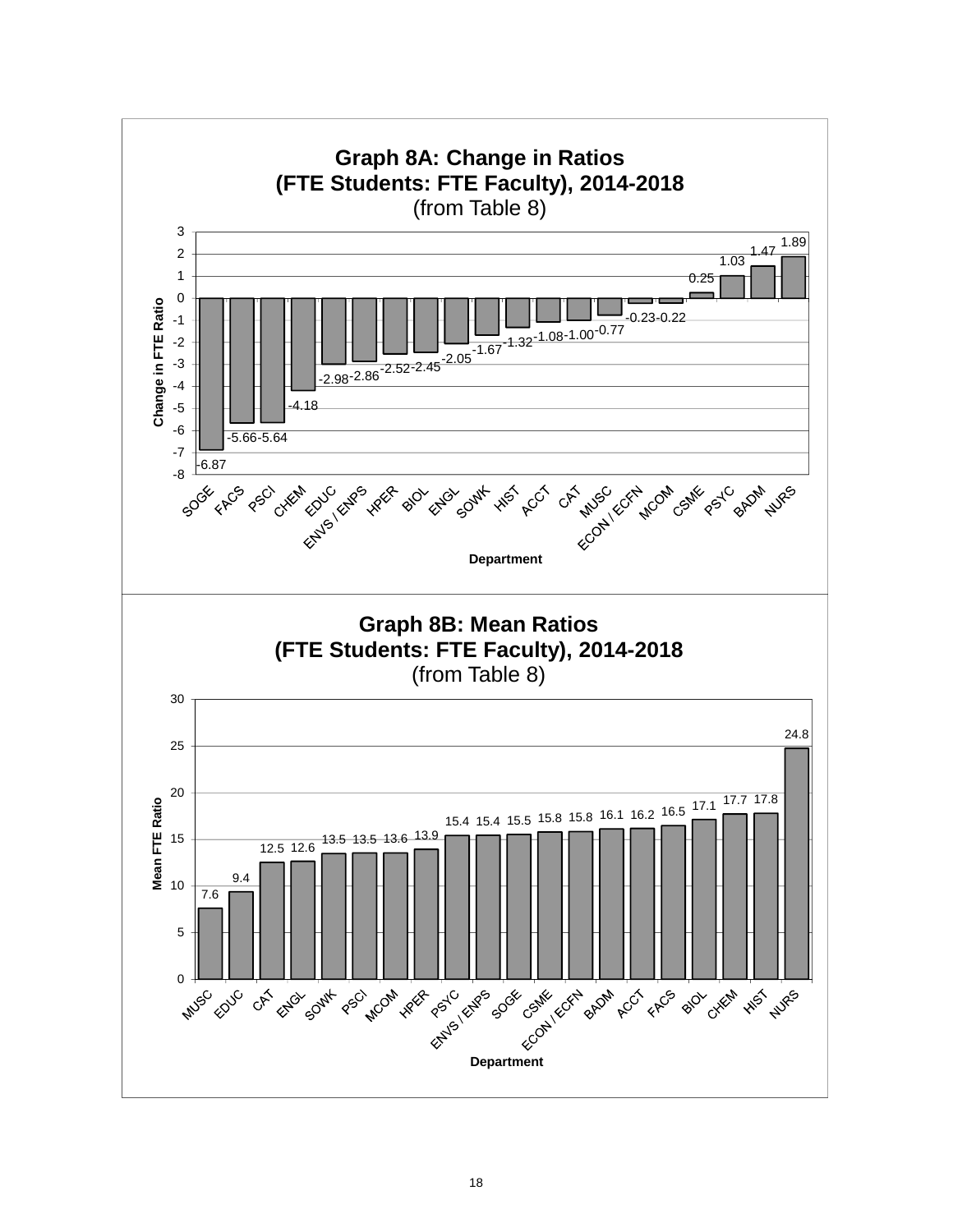|                              |       | <b>Fall 2014</b> |               |       | <b>Fall 2015</b> |         |       | <b>Fall 2016</b> |         |       | <b>Fall 2017</b> |         |       |                | <b>Fall 2018</b> |          |         |       | Fall 2014-18 |
|------------------------------|-------|------------------|---------------|-------|------------------|---------|-------|------------------|---------|-------|------------------|---------|-------|----------------|------------------|----------|---------|-------|--------------|
|                              |       |                  |               |       |                  | А.      |       |                  | А.      |       |                  | А.      |       |                |                  |          | А.      | Mean  | Change       |
| Department                   | Ratio |                  | % Cha A. Cha. | Ratio | $%$ Cha          | Cha     | Ratio | $%$ Cha          | Chg.    | Ratio | % Chg            | Chq.    | F-FTE | S-FTEI         | Ratio            | $%$ Cha  | Chq.    | Ratio | in Ratio     |
| <b>CAT</b>                   | 11.10 | $-7.4%$          | $-0.89$       | 11.93 | 7.5%             | 0.83    | 10.66 | $-10.7%$         | $-1.27$ | 10.49 | $-1.6%$          | $-0.17$ | 7.53  | 80.27          | 10.66            | 1.6%     | 0.17    | 10.97 | $-0.44$      |
| <b>MCOM</b>                  | 14.29 | 8.3%             | 1.09          | 12.71 | $-11.1%$         | $-1.59$ | 11.36 | $-10.6%$         | $-1.35$ | 13.40 | 18.0%            | 2.04    | 3.98  | 48.93          | 12.29            | $-8.3%$  | $-1.11$ | 12.81 | $-2.00$      |
| ENGL<br>(including stretch)  | 13.30 | $-0.2%$          | $-0.03$       | 13.47 | .3%              | 0.17    | 12.99 | $-3.6%$          | $-0.48$ | 11.35 | $-12.7%$         | $-1.64$ | 15.29 | 175.33         | 11.47            | 1.1%     | 0.12    | 12.52 | $-1.84$      |
| <b>HIST</b>                  | 19.10 | $-4.1%$          | $-0.82$       | 16.67 | $-12.7%$         | $-2.43$ | 14.67 | $-12.0%$         | $-1.99$ | 17.32 | 18.0%            | 2.65    | 5.29  | 90.53          | 17.11            | $-1.2%$  | $-0.21$ | 16.98 | $-1.99$      |
| <b>MUSC</b>                  | 11.23 | $-6.9%$          | $-0.83$       | 9.59  | $-14.7%$         | $-1.65$ | 10.27 | 7.1%             | 0.68    | 8.78  | $-14.6%$         | $-1.49$ | 5.63  | 49.60          | 8.81             | 0.4%     | 0.03    | 9.73  | $-2.42$      |
| <b>Arts &amp; Humanities</b> | 13.20 | $-5.5%$          | $-0.76$       | 12.93 | $-2.0%$          | $-0.27$ | 12.22 | $-5.5%$          | $-0.71$ | 11.67 | $-4.5%$          | $-0.55$ | 37.72 | 444.66         | 11.79            | 1.0%     | 0.12    | 12.36 | $-1.41$      |
| <b>ACCT</b>                  | 16.33 | $-11.2%$         | -2.07         | 18.47 | 13.1%            | 2.14    | 16.80 | $-9.1%$          | $-1.67$ | 14.98 | $-10.8%$         | $-1.82$ | 2.50  | 38.40          | 15.36            | 2.5%     | 0.38    | 16.39 | $-0.97$      |
| <b>BADM</b>                  | 14.64 | $-13.3%$         | $-2.24$       | 15.76 | 7.6%             | 1.12    | 14.60 | $-7.3%$          | $-1.15$ | 15.00 | 2.7%             | 0.40    | 3.75  | 65.00          | 17.33            | 15.6%    | 2.33    | 15.47 | 2.69         |
| <b>ECON / ECFN</b>           | 14.28 | $-15.9%$         | $-2.70$       | 16.14 | 13.0%            | 1.86    | 15.56 | $-3.6%$          | $-0.59$ | 15.81 | 1.6%             | 0.26    | 4.25  | 63.80          | 15.01            | $-5.1%$  | $-0.80$ | 15.36 | 0.73         |
| <b>Business</b>              | 14.89 | $-13.7%$         | $-2.36$       | 16.53 | 11.0%            | 1.64    | 15.55 | $-5.9%$          | $-0.97$ | 15.31 | $-1.6%$          | $-0.24$ | 10.50 | 167.20         | 15.92            | 4.0%     | 0.61    | 15.64 | 1.03         |
| <b>FACS</b>                  | 15.07 | $-5.9%$          | $-0.95$       | 18.00 | 19.5%            | 2.94    | 16.00 | $-11.1%$         | $-2.00$ | 13.39 | $-16.3%$         | $-2.61$ | 1.00  | 11.73          | 11.73            | $-12.4%$ | $-1.66$ | 14.84 | $-3.34$      |
| <b>PSCI/PSGS</b>             | 16.04 | 31.1%            | 3.81          | 16.51 | 2.9%             | 0.46    | 12.52 | $-24.2%$         | $-3.99$ | 12.46 | $-0.5%$          | $-0.06$ | 4.06  | 40.33          | 9.93             | $-20.3%$ | $-2.52$ | 13.49 | $-6.11$      |
| <b>PSYC</b>                  | 14.82 | $-11.6%$         | $-1.94$       | 12.78 | $-13.8%$         | $-2.05$ | 13.14 | 2.8%             | 0.36    | 12.40 | $-5.6%$          | $-0.73$ | 4.50  | 71.07          | 15.79            | 27.3%    | 3.39    | 13.79 | 0.97         |
| <b>SOGE</b>                  | 18.82 | $-7.2%$          | $-1.46$       | 17.47 | $-7.2%$          | $-1.35$ | 13.26 | $-24.1%$         | $-4.21$ | 13.26 | 0.0%             | 0.00    | 5.50  | 67.00          | 12.18            | $-8.1%$  | $-1.08$ | 15.00 | $-6.63$      |
| <b>SOWK</b>                  | 13.31 | $-6.9%$          | $-0.98$       | 11.91 | $-10.5%$         | $-1.40$ | 13.67 | 14.7%            | 1.76    | 14.93 | 9.3%             | 1.27    | 2.50  | 31.27          | 12.51            | $-16.2%$ | $-2.43$ | 13.27 | $-0.80$      |
| Social & Behavioral Sci      | 16.04 | $-1.0%$          | $-0.16$       | 15.29 | $-4.7%$          | $-0.75$ | 13.29 | $-13.1%$         | $-2.00$ | 13.06 | $-1.7%$          | $-0.23$ | 17.56 | 221.40         | 12.61            | $-3.5%$  | $-0.45$ | 14.06 | $-3.43$      |
| <b>EDUC</b>                  | 11.66 | $-3.0%$          | $-0.36$       | 10.22 | $-12.4%$         | $-1.44$ | 9.33  | $-8.7%$          | $-0.89$ | 8.82  | $-5.5%$          | $-0.51$ | 11.62 | 96.47          | 8.30             | $-5.8%$  | $-0.52$ | 9.67  | $-3.36$      |
| <b>HPER</b>                  | 15.32 | 9.8%             | .37           | 15.03 | $-1.9%$          | $-0.29$ | 11.05 | $-26.5%$         | $-3.98$ | 13.55 | 22.6%            | 2.50    | 17.25 | 205.93         | 11.94            | $-11.9%$ | $-1.61$ | 13.38 | $-3.38$      |
| <b>NURS</b>                  | 24.25 | 0.1%             | 0.03          | 27.05 | 11.5%            | 2.79    | 28.68 | 6.0%             | 1.64    | 27.23 | $-5.1%$          | $-1.45$ | 5.58  | 170.47         | 30.55            | 12.2%    | 3.32    | 27.55 | 6.30         |
| Education & Prof. St.        | 16.18 | 2.5%             | 0.39          | 16.20 | 0.1%             | 0.02    | 13.81 | $-14.7%$         | $-2.39$ | 14.15 | 2.5%             | 0.34    | 34.45 | 472.87         | 13.73            | $-3.0%$  | $-0.43$ | 14.82 | $-2.46$      |
| <b>BIOL</b>                  | 15.65 | $-18.0%$         | $-3.43$       | 17.22 | 10.1%            | .57     | 16.04 | $-6.9%$          | $-1.18$ | 14.72 | $-8.2%$          | $-1.32$ | 9.85  | 147.47         | 14.97            | 1.7%     | 0.25    | 15.72 | $-0.67$      |
| <b>CHEM</b>                  | 19.75 | 0.2%             | 0.05          | 20.20 | 2.3%             | 0.45    | 17.27 | $-14.5%$         | $-2.93$ | 17.31 | 0.2%             | 0.04    | 5.55  | 87.20          | 15.7'            | $-9.2%$  | $-1.60$ | 18.05 | $-4.04$      |
| CSME (including stretch)     | 14.58 | $-1.7%$          | $-0.25$       | 13.97 | $-4.2%$          | $-0.61$ | 13.06 | $-6.5%$          | $-0.91$ | 13.42 | 2.8%             | 0.36    | 3.24  | 204.87         | 15.47            | 15.3%    | 2.05    | 14.10 | 0.89         |
| <b>ENVS / ENPS</b>           | 16.17 | $-9.5%$          | $-1.69$       | 17.24 | 6.6%             | 1.07    | 15.32 | $-11.2%$         | $-1.92$ | 14.63 | $-4.5%$          | $-0.68$ | 6.63  | 91.00          | 13.73            | $-6.2%$  | $-0.91$ | 15.42 | $-2.44$      |
| Natural Sciences & M.        | 15.91 | $-8.5%$          | $-1.47$       | 16.37 | 2.9%             | 0.46    | 14.88 | $-9.1%$          | $-1.49$ | 14.52 | $-2.4%$          | $-0.36$ | 35.27 | 530.54         | 15.04            | 3.6%     | 0.52    | 15.35 | $-0.87$      |
| <b>Shepherd University</b>   | 15.13 | $-4.6%$          | $-0.72$       | 15.17 | 0.3%             | 0.04    | 13.66 | $-9.9%$          | $-1.51$ | 13.45 | $-1.6%$          | $-0.22$ |       | 135.50 1836.67 | 13.55            | 0.8%     | 0.10    | 14.19 | $-1.58$      |

## **Table 9. Ratios of Student FTE Generated by Full-Time Faculty Only to Full-Time Faculty FTE**

#### **General Explanation/Definitions.**

1 . The **ratio** is obtained by dividing the student FTE generated by full-time faculty by the full-time faculty FTE. For full-time faculty, one faculty FTE (full-time equivalent) equals 12 hours of instructional responsibility and one student FTE equals 15 credit hours.

2. The **% change** is the difference between the ratio in two consecutive years divided by the ratio of the earlier year.

3. The **annual change** is the current year's ratio minus the prior year's ratio.

4. The **mean ratio** is the sum of the annual ratios divided by the number of years for which data are presented (five years).

5. The **change in ratio** is the current year's ratio minus the first year's ratio.

6. Numbers include undergraduate instruction only.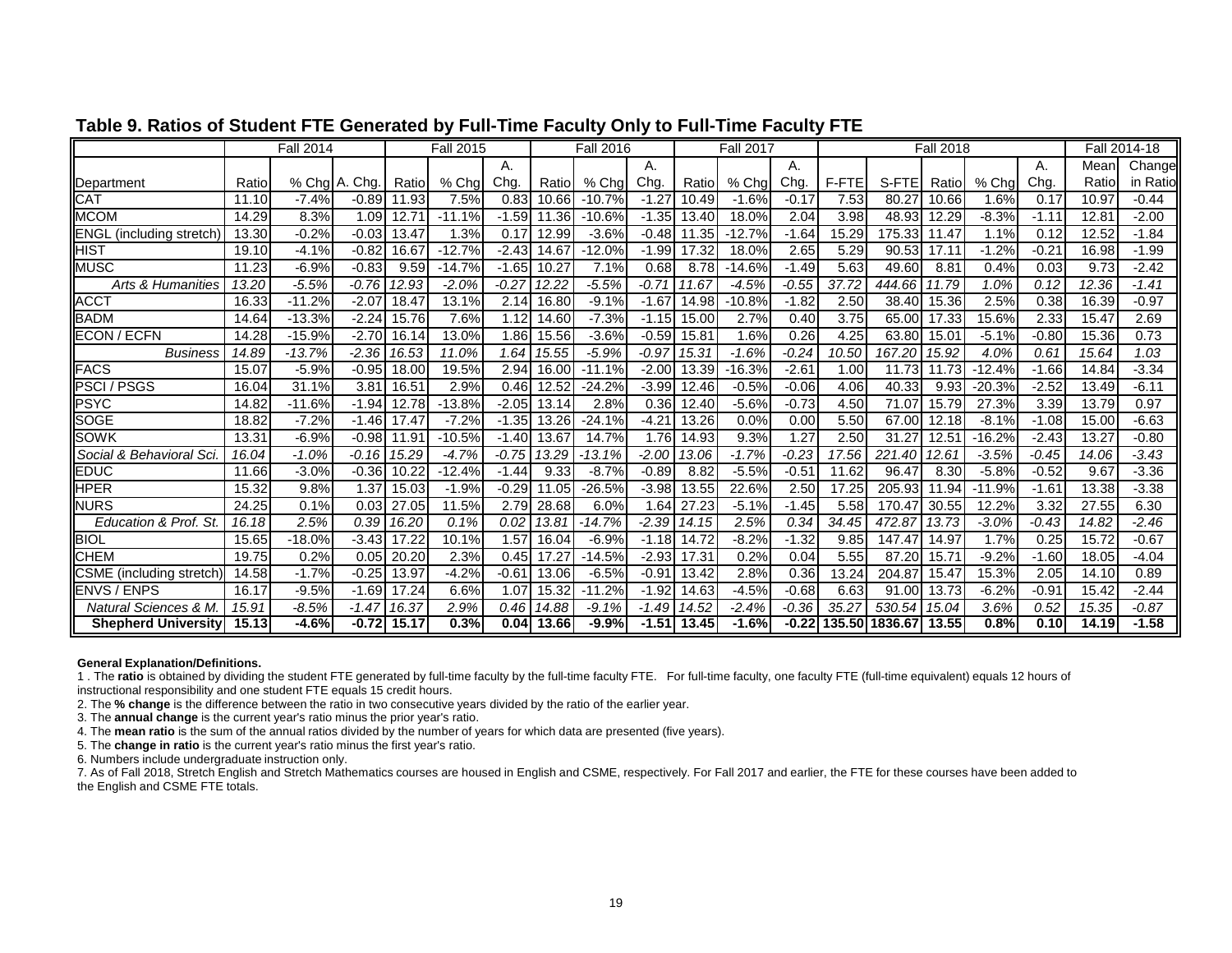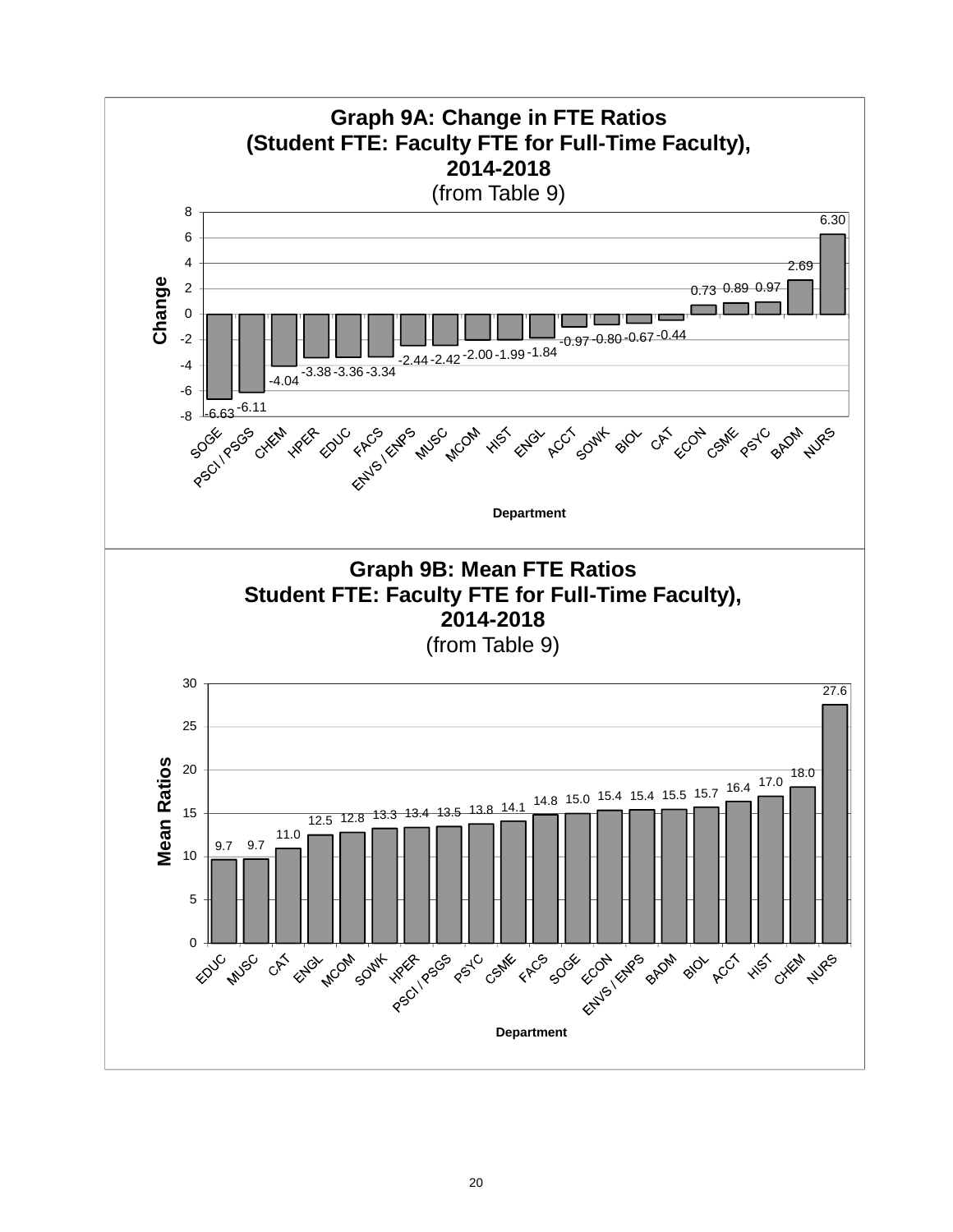|                                 |                | <b>Fall 2014</b> |          |                   | <b>Fall 2015</b> |          |       | <b>Fall 2016</b> |         |       | <b>Fall 2017</b> |         |       |        | <b>Fall 2018</b> |          |          |       | Fall 2014-18 |
|---------------------------------|----------------|------------------|----------|-------------------|------------------|----------|-------|------------------|---------|-------|------------------|---------|-------|--------|------------------|----------|----------|-------|--------------|
|                                 |                |                  | А.       |                   |                  | А.       |       |                  | А.      |       |                  | А.      |       |        |                  |          | А.       | Mean  | Change       |
| Department                      | Ratio          | % Cha            | Chg.     | Ratio             | % Cha            | Chg.     | Ratio | $%$ Cha          | Chg.    | Ratio | % Chg            | Chq     | F-FTE | S-FTE  | Ratio            | % Chg    | Chg.     | Ratio | in Ratio     |
| <b>CAT</b>                      | 15.93          | 0.2%             | 0.03     | 13.85             | $-13.1%$         | $-2.08$  | 16.03 | 15.8%            | 2.18    | 15.46 | $-3.5%$          | $-0.57$ | 4.98  | 71.40  | 14.34            | $-7.3%$  | $-1.12$  | 15.12 | $-1.59$      |
| <b>MCOM</b>                     | 12.97          | $-2.0%$          | $-0.26$  | 14.83             | 14.3%            | 1.86     | 16.00 | 7.9%             | 1.17    | 14.62 | $-8.6%$          | $-1.38$ | 3.25  | 48.20  | 14.83            | 1.5%     | 0.21     | 14.65 | 1.86         |
| <b>ENGL</b> (including stretch) | 14.10          | $-2.5%$          | $-0.36$  | 13.18             | $-6.5%$          | $-0.92$  | 12.56 | $-4.7%$          | $-0.62$ | 12.61 | 0.4%             | 0.05    | 5.25  | 63.20  | 12.04            | $-4.5%$  | $-0.57$  | 12.90 | $-2.07$      |
| <b>HIST</b>                     | 18.75          | $-8.5%$          | $-1.74$  | 22.49             | 20.0%            | 3.75     | 19.51 | $-13.3%$         | $-2.99$ | 15.98 | $-18.1%$         | $-3.53$ | .25   | 24.40  | 19.52            | 22.1%    | 3.54     | 19.25 | 0.77         |
| <b>MUSC</b>                     | 5.22           | $-28.5%$         | $-2.08$  | 6.02              | 15.2%            | 0.79     | 6.36  | 5.7%             | 0.34    | 6.16  | $-3.2%$          | $-0.20$ | 6.02  | 34.33  | 5.70             | $-7.4%$  | $-0.46$  | 5.89  | 0.48         |
| <b>Arts &amp; Humanities</b>    | 13.07          | $-5.1%$          | $-0.70$  | 12.84             | $-1.8%$          | $-0.23$  | 12.41 | $-3.4%$          | $-0.43$ | 12.11 | $-2.4%$          | $-0.29$ | 20.75 | 241.53 | 11.64            | $-3.9%$  | $-0.47$  | 12.41 | $-1.43$      |
| <b>ACCT</b>                     | 20.00          | 4.2%             | 0.80     | 11.20             | $-44.0%$         | $-8.80$  | 5.60  | $-50.0%$         | $-5.60$ | N/A   | N/A              | N/A     | 0.25  | 5.00   | 20.00            | N/A      | N/A      | 14.20 | N/A          |
| <b>BADM</b>                     | 14.53          | $-5.5%$          | $-0.84$  | 20.24             | 39.3%            | 5.71     | 18.09 | $-10.6%$         | $-2.15$ | 16.95 | $-6.3%$          | $-1.14$ | 5.25  | 79.60  | 15.16            | $-10.6%$ | $-1.79$  | 17.00 | 0.63         |
| ECON / ECFN                     | 20.00          | $-1.7%$          | $-0.34$  | 19.33             | $-3.4%$          | $-0.67$  | 16.00 | $-17.2%$         | $-3.33$ | 14.93 | $-6.7%$          | $-1.07$ | 1.50  | 24.60  | 16.40            | 9.8%     | 1.47     | 17.33 | $-3.60$      |
| <b>Business</b>                 | 16.72          | $-5.7%$          | $-1.01$  | 18.93             | 13.2%            | 2.21     | 17.09 | $-9.7%$          | $-1.84$ | 16.50 | $-3.4%$          | $-0.58$ | 7.00  | 109.20 | 15.60            | $-5.5%$  | $-0.90$  | 16.97 | $-1.12$      |
| <b>FACS</b>                     | 21.64          | 57.6%            | 7.91     | 17.27             | $-20.2%$         | $-4.37$  | 18.50 | 7.1%             | 1.23    | 17.74 | $-4.1%$          | $-0.76$ | 2.58  | 33.20  | 12.87            | $-27.5%$ | $-4.87$  | 17.60 | $-8.77$      |
| <b>PSCI/PSGS</b>                | 10.40          | $-52.6%$         | $-11.52$ | N/A               | N/A              | N/A      | 13.60 | N/A              | N/A     | 15.80 | 16.2%            | 2.20    | 1.00  | 9.60   | 9.60             | $-39.2%$ | $-6.20$  | 12.35 | $-0.80$      |
| <b>PSYC</b>                     | $17.4^{\circ}$ | $-0.1%$          | $-0.02$  | 19.71             | 13.2%            | 2.30     | 19.49 | $-1.2%$          | $-0.23$ | 15.62 | $-19.8%$         | $-3.86$ | 3.75  | 67.40  | 17.97            | 15.0%    | 2.35     | 18.04 | 0.56         |
| <b>SOGE</b>                     | 20.92          | 20.4%            | 3.55     | 17.73             | $-15.2%$         | $-3.19$  | 16.00 | $-9.8%$          | $-1.73$ | 13.85 | $-13.4%$         | $-2.15$ | 5.00  | 66.00  | 13.20            | $-4.7\%$ | $-0.65$  | 16.34 | $-7.72$      |
| <b>SOWK</b>                     | 10.80          | $-25.0%$         | $-3.60$  | 14.40             | 33.3%            | 3.60     | 42.40 | 94.4%            | 28.00   | 13.60 | $-67.9%$         | 28.80   | 1.42  | 12.93  | 9.1'             | $-33.0%$ | $-4.49$  | 18.06 | $-1.69$      |
| Social & Behavioral Sci         | 18.70          | 6.4%             | 1.12     | 18.36             | $-1.9%$          | $-0.35$  | 17.96 | $-2.2%$          | -0.40   | 15.30 | $-14.8%$         | $-2.65$ | 13.75 | 189.13 | 13.75            | $-10.1%$ | $-1.55$  | 16.82 | $-4.95$      |
| <b>EDUC</b>                     | 10.57          | 41.5%            | 3.10     | 8.14              | $-23.0%$         | $-2.43$  | 7.41  | $-8.9%$          | $-0.73$ | 6.00  | $-19.1%$         | $-1.41$ | 0.83  | 7.67   | 9.24             | 54.0%    | 3.24     | 8.27  | $-1.33$      |
| <b>HPER</b>                     | 14.87          | 0.5%             | 0.08     | 15.45             | 3.9%             | 0.57     | 14.95 | $-3.2%$          | $-0.50$ | 14.21 | $-4.9%$          | $-0.74$ | 5.31  | 77.00  | 14.50            | 2.0%     | 0.29     | 14.80 | $-0.37$      |
| <b>NURS</b>                     | 29.38          | 573.8%           | 25.02    | 7.47              | $-74.6%$         | $-21.9'$ | 9.45  | 26.5%            | 1.98    | 6.02  | $-36.3%$         | $-3.43$ | 1.00  | 7.20   | 7.20             | 19.7%    | 1.18     | 11.90 | $-22.18$     |
| Education & Prof. St            | 15.03          | 6.8%             | 0.96     | 13.93             | $-7.3%$          | $-1.10$  | 13.32 | $-4.4%$          | $-0.61$ | 11.60 | $-12.9%$         | $-1.71$ | 7.14  | 91.87  | 12.87            | 10.9%    | 1.26     | 13.35 | $-2.16$      |
| <b>BIOL</b>                     | 24.18          | 28.1%            | 5.30     | 21.94             | $-9.2%$          | $-2.23$  | 20.32 | $-7.4%$          | $-1.62$ | 20.59 | 1.3%             | 0.27    | 3.00  | 46.93  | 15.64            | $-24.0%$ | $-4.95$  | 20.54 | $-8.53$      |
| <b>CHEM</b>                     | 18.44          | 5.5%             | 0.97     | 16.98             | $-7.9%$          | $-1.46$  | 16.50 | $-2.8%$          | $-0.48$ | 18.80 | 13.9%            | 2.30    | 0.33  | 2.27   | 6.88             | $-63.4%$ | $-11.92$ | 15.52 | $-11.56$     |
| <b>CSME</b> (Including stretch) | 19.08          | $-2.1%$          | $-0.42$  | 18.6 <sup>′</sup> | $-2.5%$          | $-0.47$  | 19.51 | 4.8%             | 0.90    | 20.43 | 4.7%             | 0.92    | 5.00  | 94.60  | 18.92            | $-7.4%$  | $-1.51$  | 19.31 | $-0.16$      |
| <b>ENVS / ENPS</b>              | 17.84          | 18.5%            | 2.78     | 16.00             | $-10.3%$         | $-1.84$  | 15.52 | $-3.0%$          | $-0.48$ | 14.96 | $-3.6%$          | $-0.56$ | 0.58  | 7.27   | 12.53            | $-16.2%$ | $-2.43$  | 15.37 | $-5.30$      |
| <b>Natural Sciences &amp; M</b> | 19.76          | 6.5%             | 1.20     | 18.91             | $-4.3%$          | $-0.85$  | 18.73 | $-0.9%$          | -0.17   | 19.45 | 3.9%             | 0.72    | 8.91  | 151.07 | 16.96            | $-12.8%$ | $-2.50$  | 18.76 | $-2.80$      |
| <b>Shepherd Universityl</b>     | 15.50          | 0.7%             | 0.11     | 15.16             | $-2.2%$          | $-0.34$  | 15.02 | $-1.0%$          | $-0.14$ | 14.65 | $-2.5%$          | $-0.37$ | 57.55 | 782.80 | 13.60            | $-7.1%$  | $-1.05$  | 14.79 | $-1.90$      |

## **Table 10. Ratios of Student FTE Generated by Part-Time Faculty Only to Part-Time Faculty FTE**

#### **General Explanation/Definitions.**

1 . The **ratio** is obtained by dividing the student FTE generated by part-time faculty by the part-time faculty FTE. For part-time faculty, one faculty FTE (full-time equivalent) equals 15 hours

of instructional responsibility and one student FTE equals 15 credit hours.

2. The **% change** is the difference between the ratio in two consecutive years divided by the ratio of the earlier year.

3. The **annual change** is the current year's ratio minus the prior year's ratio.

4. The **mean ratio** is the sum of the annual ratios divided by the number of years for which data are presented (five years).

5. The **change in ratio** is the current year's ratio minus the first year's ratio.

6. Numbers include undergraduate instruction only.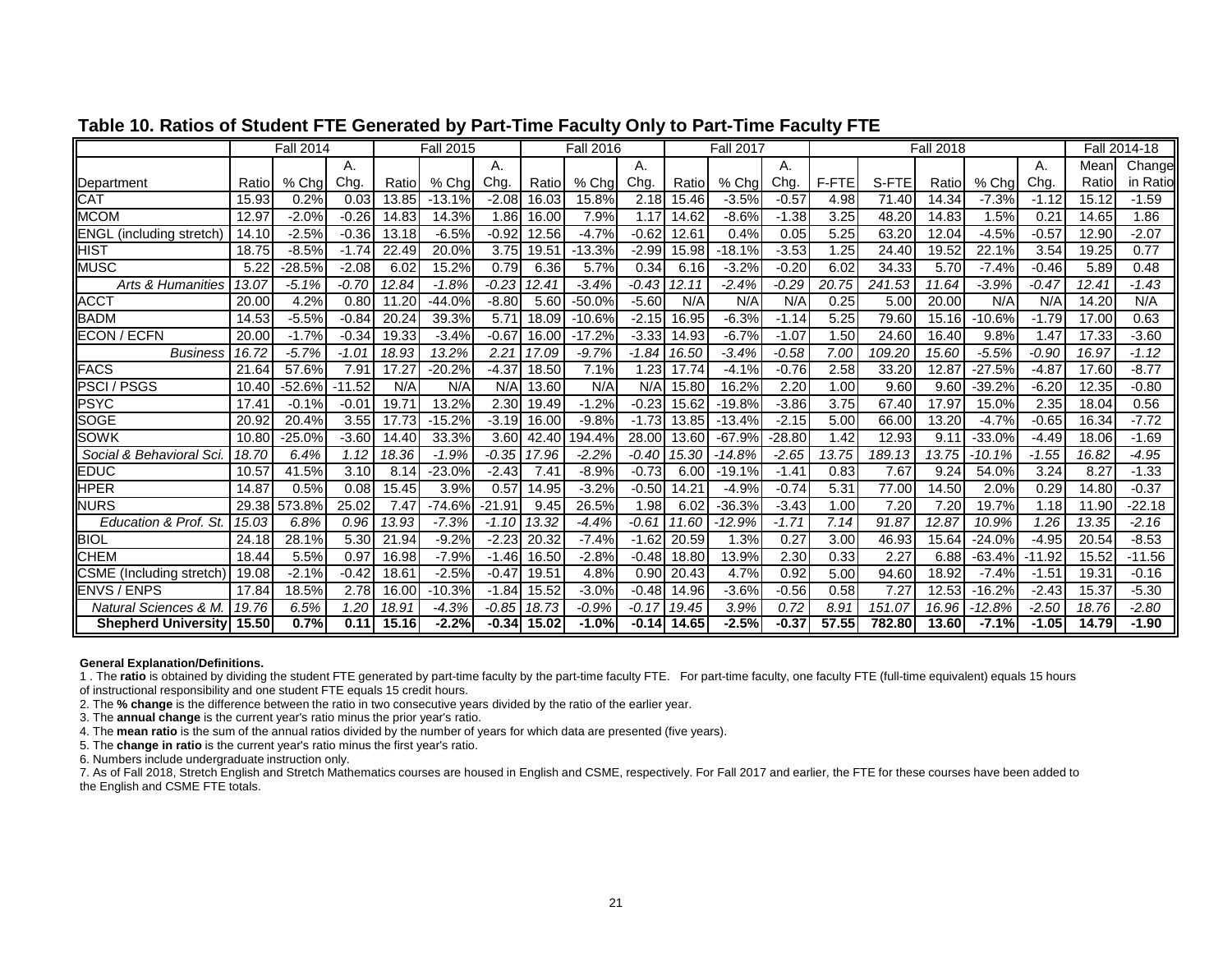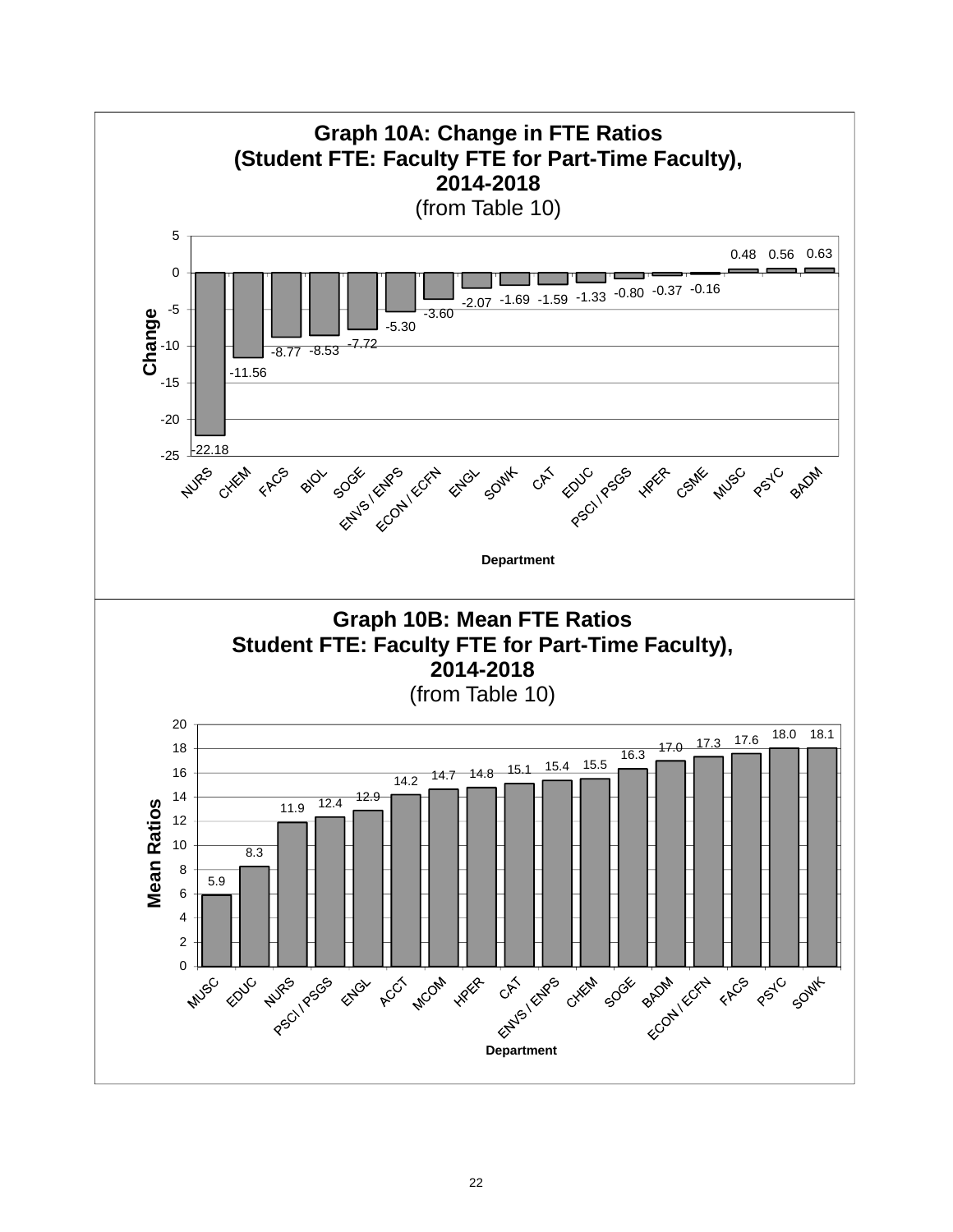|                                 |       | <b>Fall 2014</b> |         |       | <b>Fall 2015</b> |         |       | <b>Fall 2016</b>                      |          |       | <b>Fall 2017</b> |         |            |            | <b>Fall 2018</b> |                |         |       | Fall 2014-18 |
|---------------------------------|-------|------------------|---------|-------|------------------|---------|-------|---------------------------------------|----------|-------|------------------|---------|------------|------------|------------------|----------------|---------|-------|--------------|
|                                 |       |                  |         |       |                  |         |       |                                       |          |       |                  |         | Facultv    | Student    |                  |                |         | Mean  | Change in    |
| Department                      | Ratio | % Chg. A. Chg.   |         | Ratio |                  |         |       | % Chg. A. Chg. Ratio   % Chg. A. Chg. |          | Ratio | % Chg. A. Chg.   |         | <b>FTE</b> | <b>FTE</b> | Ratio            | % Chg. A. Chg. |         | Ratio | Ratio        |
| <b>CAT</b>                      | 15.37 | 0.02             | 0.35    | 13.92 | $-0.09$          | $-1.45$ | 15.11 | 0.09                                  | 1.19     | 14.43 | $-0.05$          | $-0.68$ | 7.07       | 105.67     | 14.95            | 0.04           | 0.52    | 14.75 | $-0.42$      |
| <b>MCOM</b>                     | 14.11 | 0.06             | 0.82    | 15.80 | 0.12             | 1.69    | 15.60 | $-0.01$                               | $-0.20$  | 15.93 | 0.02             | 0.33    | 3.25       | 50.20      | 15.45            | $-0.03$        | $-0.48$ | 15.38 | 1.34         |
| <b>ENGL</b> (including stretch) | 14.53 | $-0.02$          | $-0.26$ | 13.96 | $-0.04$          | $-0.56$ | 13.47 | $-0.04$                               | $-0.49$  | 12.57 | $-0.07$          | $-0.89$ | 16.06      | 193.13     | 12.03            | $-0.04$        | $-0.55$ | 13.31 | $-2.50$      |
| <b>HIST</b>                     | 18.99 | $-0.16$          | $-3.69$ | 21.44 | 0.13             | 2.46    | 18.86 | $-0.12$                               | $-2.59$  | 20.05 | 0.06             | 1.19    | 3.58       | 80.13      | 22.38            | 0.12           | 2.34    | 20.34 | 3.40         |
| <b>MUSC</b>                     | 10.00 | $-0.06$          | $-0.67$ | 9.73  | $-0.03$          | $-0.27$ | 8.68  | $-0.11$                               | $-1.05$  | 9.17  | 0.06             | 0.49    | 5.85       | 48.77      | 8.34             | $-0.09$        | $-0.83$ | 9.18  | $-1.67$      |
| Arts & Humanities               | 14.63 | -0.05            | $-0.80$ | 14.62 | 0.00             | $-0.01$ | 14.03 | -0.04                                 | $-0.59$  | 13.60 | -0.03            | -0.42   | 35.81      | 477.90     | 13.35            | -0.02          | $-0.26$ | 14.05 | $-1.29$      |
| <b>ACCT</b>                     | 17.47 | 0.02             | 0.27    | 15.60 | $-0.11$          | $-1.87$ | 13.12 | $-0.16$                               | $-2.48$  | 19.60 | 0.49             | 6.48    | 1.00       | 18.60      | 18.60            | $-0.05$        | $-1.00$ | 16.88 | 1.13         |
| <b>BADM</b>                     | 36.00 | 0.82             | 16.27   | 48.80 | 0.36             | 12.80   | 32.00 | $-0.34$                               | $-16.80$ | 26.80 | $-0.16$          | $-5.20$ | 0.50       | 15.60      | 31.20            | 0.16           | 4.40    | 34.96 | $-4.80$      |
| <b>ECON / ECFN</b>              | 18.50 | $-0.02$          | $-0.40$ | 18.24 | $-0.01$          | $-0.26$ | 16.70 | $-0.08$                               | $-1.54$  | 16.65 | 0.00             | $-0.05$ | 4.00       | 70.00      | 17.50            | 0.05           | 0.85    | 17.52 | $-1.00$      |
| <b>Business</b>                 | 18.99 | 0.02             | 0.40    | 18.91 | 0.00             | $-0.08$ | 16.58 | $-0.12$                               | $-2.33$  | 18.11 | 0.09             | 1.53    | 5.50       | 104.20     | 18.95            | 0.05           | 0.84    | 18.31 | -0.05        |
| <b>FACS</b>                     | 21.53 | 75.7%            | 9.28    | 19.70 | $-0.08$          | $-1.83$ | 19.05 | $-0.03$                               | $-0.66$  | 17.67 | $-0.07$          | $-1.38$ | .58        | 22.60      | 14.30            | $-0.19$        | $-3.36$ | 18.45 | $-7.23$      |
| <b>PSCI/PSGS</b>                | 15.51 | $-0.14$          | $-2.63$ | 18.33 | 0.18             | 2.82    | 17.40 | $-0.05$                               | $-0.93$  | 16.14 | $-0.07$          | $-1.26$ | 2.83       | 31.93      | 11.28            | $-0.30$        | $-4.85$ | 15.73 | $-4.23$      |
| <b>PSYC</b>                     | 16.18 | $-0.09$          | $-1.69$ | 14.86 | $-0.08$          | $-1.32$ | 14.82 | 0.00                                  | $-0.04$  | 14.82 | 0.00             | 0.00    | 4.08       | 77.27      | 18.94            | 0.28           | 4.12    | 15.92 | 2.76         |
| <b>SOGE</b>                     | 22.40 | $-0.04$          | $-0.84$ | 20.21 | $-0.10$          | $-2.19$ | 19.24 | $-0.05$                               | $-0.97$  | 18.78 | $-0.02$          | $-0.46$ | 4.75       | 88.40      | 18.61            | $-0.01$        | $-0.17$ | 19.85 | $-3.79$      |
| SOWK                            | 9.91  | $-0.42$          | $-7.06$ | 16.36 | 0.65             | 6.45    | 17.97 | 0.10                                  | .61      | 10.52 | $-0.41$          | $-7.45$ | 0.33       | 3.47       | 10.52            | 0.00           | 0.00    | 13.05 | 0.61         |
| Social & Behavioral Sci         | 18.57 | $-3.1%$          | $-0.60$ | 17.78 | $-4.3%$          | $-0.80$ | 17.24 | $-3.0%$                               | $-0.53$  | 16.63 | $-3.6%$          | $-0.62$ | 13.57      | 223.67     | 16.48            | $-0.9%$        | $-0.14$ | 17.34 | $-2.09$      |
| <b>EDUC</b>                     | 15.73 | $-0.05$          | $-0.89$ | 13.15 | $-0.16$          | $-2.58$ | 11.07 | $-0.16$                               | $-2.09$  | 12.08 | 0.09             | 1.01    | 1.08       | 11.93      | 11.05            | $-0.09$        | $-1.03$ | 12.62 | $-4.69$      |
| <b>HPER</b>                     | 18.18 | 0.08             | 1.35    | 18.41 | 0.01             | 0.23    | 15.53 | $-0.16$                               | $-2.88$  | 17.63 | 0.14             | 2.10    | 9.81       | 171.13     | 17.44            | $-0.01$        | $-0.19$ | 17.44 | $-0.73$      |
| <b>NURS</b>                     | 13.02 | 0.58             | 4.77    | N/A   | N/A              | N/A     | N/A   | N/A                                   | N/A      | N/A   | N/A              | N/A     | 0.00       | 0.00       | N/A              | N/A            | N/A     | 13.02 | N/A          |
| Education & Prof. St.           | 17.75 | 0.08             | 1.32    | 17.84 | 0.00             | 0.08    | 15.05 | $-0.16$                               | $-2.79$  | 17.07 | 0.13             | 2.02    | 10.89      | 183.06     | 16.81            | $-0.02$        | $-0.26$ | 16.90 | $-0.94$      |
| <b>BIOL</b>                     | 18.92 | $-0.04$          | $-0.85$ | 19.68 | 0.04             | 0.76    | 18.04 | $-0.08$                               | $-1.64$  | 19.44 | 0.08             | 1.40    | 7.83       | 139.53     | 17.82            | $-0.08$        | $-1.62$ | 18.78 | $-1.10$      |
| <b>CHEM</b>                     | 19.66 | $-0.04$          | $-0.78$ | 21.02 | 0.07             | .36     | 17.73 | $-0.16$                               | $-3.29$  | 19.25 | 0.09             | 1.52    | 3.67       | 59.27      | 16.15            | $-0.16$        | $-3.10$ | 18.76 | $-3.51$      |
| CSME (including stretch         | 17.82 | $-4.5%$          | $-0.84$ | 17.7' | $-0.6%$          | $-0.11$ | 17.11 | $-3.4%$                               | $-0.60$  | 17.12 | 0.1%             | 0.01    | 11.66      | 209.20     | 17.94            | 4.8%           | 0.82    | 17.54 | 0.13         |
| <b>ENVS / ENPS</b>              | 15.57 | $-0.05$          | $-0.87$ | 16.62 | 0.07             | 1.05    | 15.83 | $-0.05$                               | $-0.79$  | 14.91 | $-0.06$          | $-0.92$ | 3.33       | 54.13      | 16.26            | 0.09           | 1.34    | 15.84 | 0.68         |
| <b>Natural Sciences &amp; M</b> | 17.99 | $-0.05$          | $-0.94$ | 18.56 | 0.03             | 0.57    | 17.23 | $-0.07$                               | $-1.33$  | 17.76 | 0.03             | 0.53    | 26.49      | 462.13     | 17.45            | $-0.02$        | $-0.31$ | 17.80 | $-0.55$      |
| <b>Shepherd University</b>      | 16.78 | $-2.5%$          | $-0.42$ | 16.82 | 0.3%             | 0.05    | 15.66 | $-6.6%$                               | $-1.11$  | 15.93 | 1.7%             | 0.26    | 92.26      | 1450.96    | 15.73            | $-1.3%$        | $-0.20$ | 16.18 | $-1.05$      |

### **Table 11. Student-to-Faculty FTE Ratios in Lower Level Courses**

#### **General Explanation/Definitions.**

1. The **ratio** is obtained by dividing the student FTE by the faculty FTE .

2. **Lower level** includes 100 and 200 level courses.

3. The **% change** is the difference between the ratio in two consecutive years divided by the ratio of the earlier year.

4. The **annual change** (A. Chg.) is the current year's ratio minus the prior year's ratio.

5. The **mean ratio** is the sum of the annual ratios divided by the number of years for which data are presented (five years).

6. The **change in ratio** is the current year's ratio minus the earliest year's ratio.

7. Numbers include undergraduate instruction only.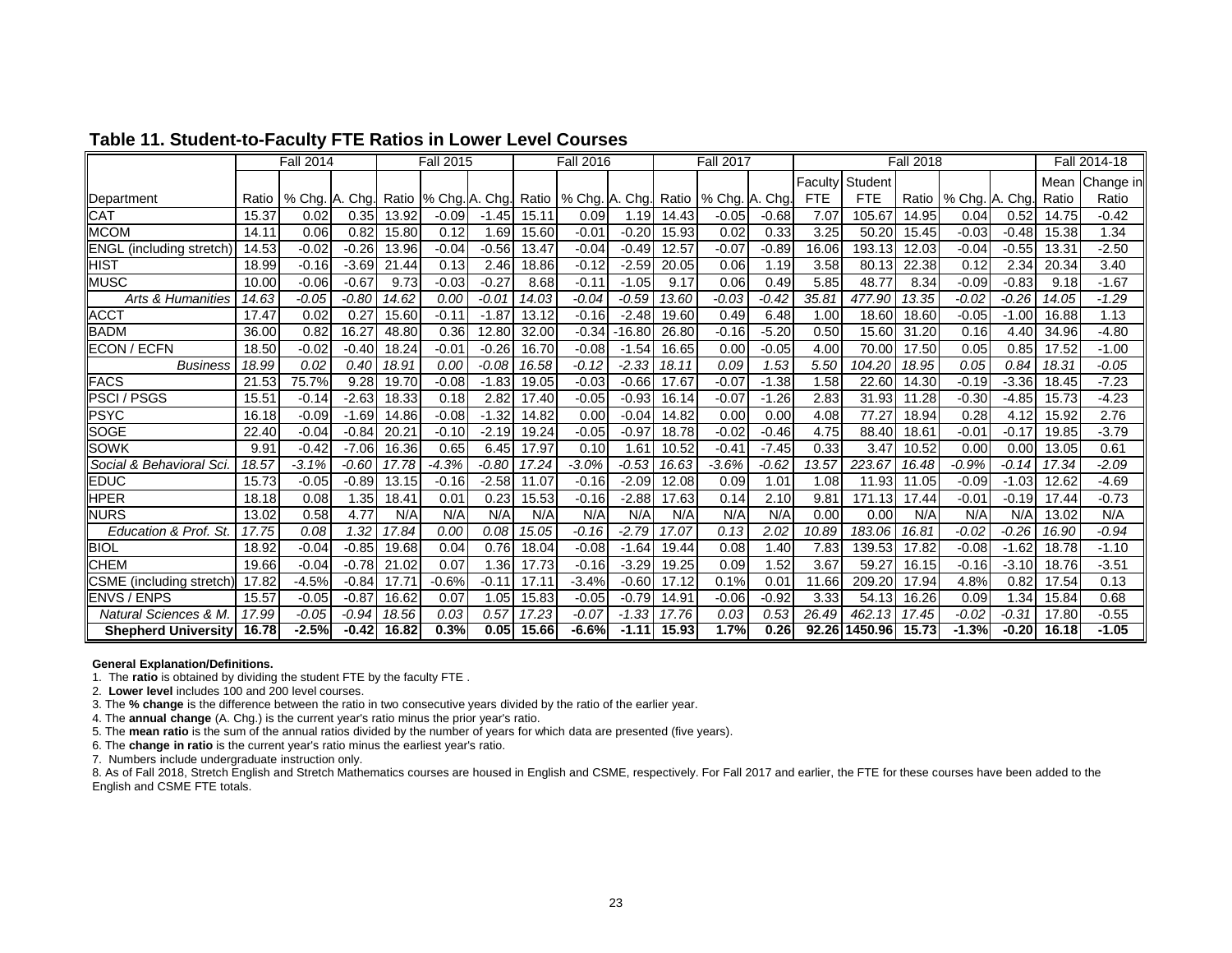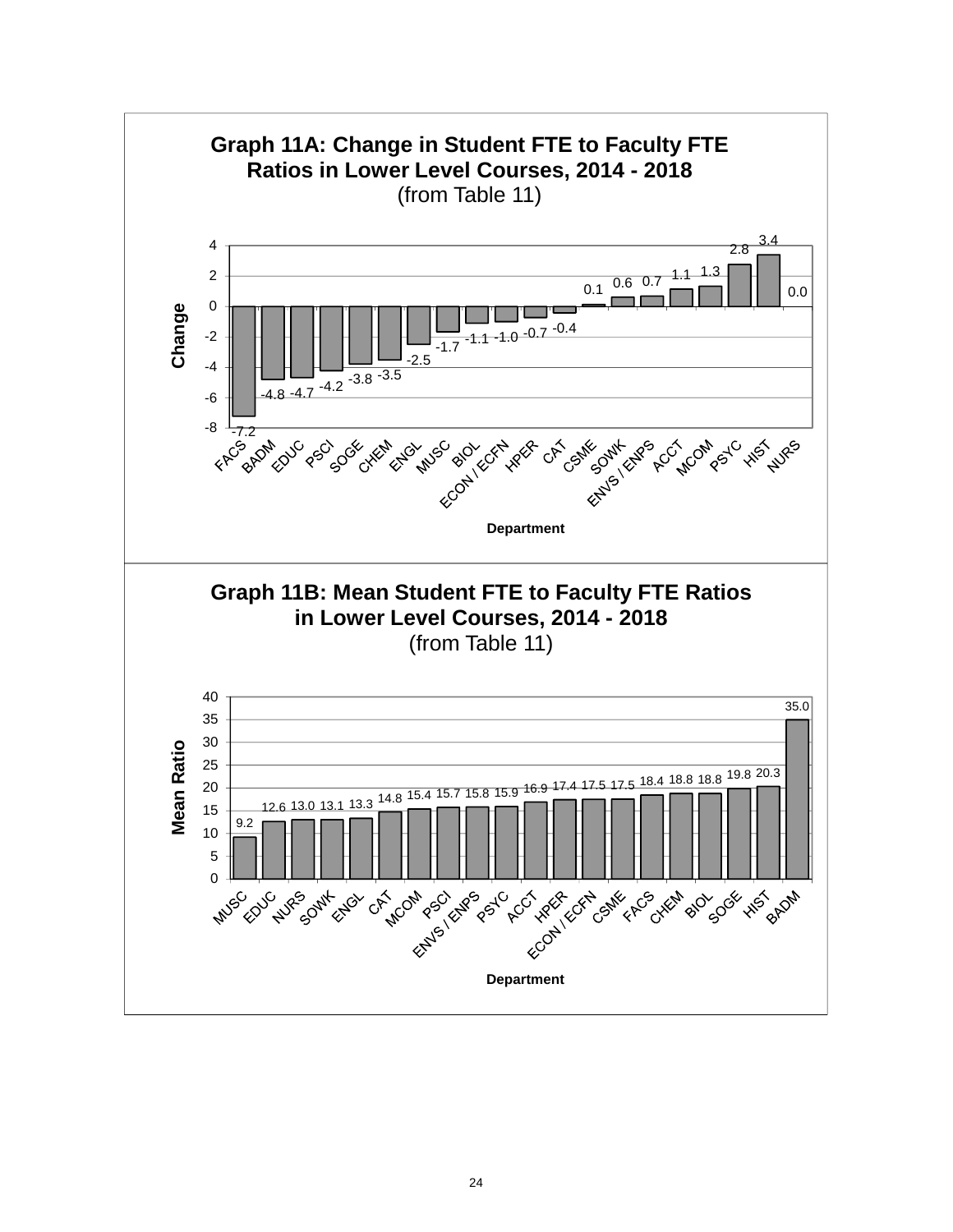|                                  |       | <b>Fall 2014</b> |         |       | <b>Fall 2015</b> |         |       | <b>Fall 2016</b>       |         |       | <b>Fall 2017</b> |         |            |                | <b>Fall 2018</b> |                |         |       | Fall 2014-18 |
|----------------------------------|-------|------------------|---------|-------|------------------|---------|-------|------------------------|---------|-------|------------------|---------|------------|----------------|------------------|----------------|---------|-------|--------------|
|                                  |       |                  |         |       |                  |         |       |                        |         |       |                  |         | Faculty    | Student        |                  |                |         | Mean  | Change in    |
| Department                       | Ratio | % Chg.           | A. Chg. | Ratio | % Chg. A. Chg.   |         |       | Ratio   % Chg. A. Chg. |         | Ratio | % Cha. A. Cha.   |         | <b>FTE</b> | FTE.           | Ratio            | % Chg. A. Chg. |         | Ratio | Ratio        |
| <b>CAT</b>                       | 10.62 | $-0.09$          | $-1.00$ | 11.68 | 0.10             | 1.06    | 9.61  | $-0.18$                | $-2.06$ | 9.24  | $-0.04$          | $-0.37$ | 5.45       | 46.00          | 8.44             | $-0.09$        | $-0.80$ | 9.92  | $-2.18$      |
| <b>MCOM</b>                      | 13.38 | 0.02             | 0.22    | 12.18 | $-0.09$          | $-1.20$ | 11.84 | $-0.03$                | $-0.34$ | 12.02 | 0.02             | 0.18    | 3.98       | 46.93          | 11.79            | $-0.02$        | $-0.23$ | 12.24 | $-1.59$      |
| ENGL                             | 10.58 | $-0.06$          | $-0.63$ | 11.45 | 0.08             | 0.87    | 10.61 | $-0.07$                | $-0.85$ | 8.69  | $-0.18$          | $-1.91$ | 4.48       | 45.40          | 10.13            | 0.17           | .44     | 10.29 | $-0.45$      |
| <b>HIST</b>                      | 18.70 | 0.27             | 4.03    | 14.75 | $-0.21$          | $-3.95$ | 11.47 | $-0.22$                | $-3.29$ | 12.24 | 0.07             | 0.77    | 2.96       | 34.80          | 11.76            | $-0.04$        | $-0.48$ | 13.78 | $-6.95$      |
| <b>MUSC</b>                      | 6.18  | $-0.22$          | $-1.75$ | 5.21  | $-0.16$          | $-0.96$ | 7.09  | 0.36                   | 1.87    | 6.36  | $-0.10$          | $-0.73$ | 5.80       | 35.17          | 6.06             | $-0.05$        | $-0.29$ | 6.18  | $-0.11$      |
| Arts & Humanities                | 10.81 | $-0.04$          | $-0.44$ | 10.24 | $-0.05$          | $-0.57$ | 9.77  | $-0.05$                | $-0.47$ | 9.08  | $-0.07$          | $-0.69$ | 22.67      | 208.30         | 9.19             | 0.01           | 0.11    | 9.82  | $-1.62$      |
| <b>ACCT</b>                      | 16.40 | $-0.17$          | $-3.26$ | 18.86 | 0.15             | 2.46    | 17.83 | $-0.05$                | $-1.03$ | 12.34 | $-0.31$          | $-5.49$ | 1.75       | 24.80          | 14.17            | 0.15           | 1.83    | 15.92 | $-2.23$      |
| <b>BADM</b>                      | 13.91 | $-0.13$          | $-2.12$ | 16.17 | 0.16             | 2.26    | 16.04 | $-0.01$                | $-0.13$ | 15.50 | $-0.03$          | $-0.55$ | 8.50       | 129.00         | 15.18            | $-0.02$        | $-0.32$ | 15.36 | 1.27         |
| <b>ECON / ECFN</b>               | 10.96 | $-0.32$          | $-5.22$ | 14.60 | 0.33             | 3.64    | 13.60 | $-0.07$                | $-1.00$ | 13.14 | $-0.03$          | $-0.46$ | 1.75       | 18.40          | 10.51            | $-0.20$        | $-2.63$ | 12.56 | $-0.45$      |
| <b>Business</b>                  | 13.71 | $-0.18$          | $-2.95$ | 16.31 | 0.19             | 2.60    | 15.89 | $-0.03$                | $-0.42$ | 14.71 | $-0.07$          | $-1.18$ | 12.00      | 172.20         | 14.35            | -0.02          | $-0.36$ | 15.00 | 0.64         |
| <b>FACS</b>                      | 15.17 | 16.7%            | $-3.04$ | 15.79 | 4.1%             | 0.63    | 16.57 | 4.9%                   | 0.77    | 14.71 | $-11.2%$         | $-1.85$ | 2.00       | 22.33          | 11.17            | $-24.1%$       | $-3.55$ | 14.68 | $-4.00$      |
| <b>PSCI/PSGS</b>                 | 15.50 | 0.65             | 6.13    | 14.00 | $-0.10$          | $-1.50$ | 9.53  | $-0.32$                | $-4.47$ | 10.25 | 0.07             | 0.71    | 2.23       | 18.00          | 8.07             | $-0.21$        | $-2.18$ | 11.47 | $-7.43$      |
| <b>PSYC</b>                      | 15.33 | $-0.05$          | $-0.88$ | 15.69 | 0.02             | 0.36    | 16.35 | 0.04                   | 0.66    | 12.76 | $-0.22$          | $-3.60$ | 4.17       | 61.20          | 14.68            | 0.15           | 1.92    | 14.96 | $-0.65$      |
| <b>SOGE</b>                      | 16.36 | 0.07             | 1.09    | 14.59 | $-0.11$          | $-1.77$ | 11.04 | $-0.24$                | $-3.55$ | 9.44  | $-0.14$          | $-1.60$ | 5.75       | 44.60          | 7.76             | $-0.18$        | $-1.68$ | 11.84 | $-8.60$      |
| <b>SOWK</b>                      | 13.31 | $-0.05$          | $-0.76$ | 11.87 | $-0.11$          | $-1.44$ | 16.19 | 0.36                   | 4.32    | 14.98 | $-0.08$          | $-1.22$ | 3.58       | 40.73          | 11.38            | $-0.24$        | $-3.60$ | 13.55 | $-1.93$      |
| Social & Behavioral Sci          | 15.23 | 5.4%             | 0.78    | 14.45 | $-5.1%$          | $-0.78$ | 13.36 | $-7.5%$                | $-1.09$ | 11.85 | $-11.3%$         | $-1.51$ | 17.73      | 186.86         | 10.54            | $-11.0%$       | $-1.31$ | 13.08 | $-4.69$      |
| <b>EDUC</b>                      | 10.79 | 0.00             | 0.00    | 9.33  | $-0.14$          | $-1.46$ | 8.68  | $-0.07$                | $-0.65$ | 8.13  | $-0.06$          | $-0.55$ | 11.37      | 92.20          | 8.11             | 0.00           | $-0.02$ | 9.01  | $-2.68$      |
| <b>HPER</b>                      | 11.63 | 0.02             | 0.22    | 11.49 | $-0.01$          | $-0.14$ | 10.42 | $-0.09$                | $-1.07$ | 10.37 | 0.00             | $-0.05$ | 12.75      | 111.80         | 8.77             | $-0.15$        | $-1.60$ | 10.54 | $-2.87$      |
| <b>NURS</b>                      | 25.81 | 0.06             | 1.50    | 24.38 | $-0.06$          | $-1.44$ | 24.25 | $-0.01$                | $-0.13$ | 23.05 | $-0.05$          | $-1.20$ | 6.58       | 177.67         | 27.00            | 0.17           | 3.95    | 24.90 | 1.19         |
| Education & Prof. St.            | 14.75 | 0.03             | 0.36    | 13.97 | -0.05            | $-0.77$ | 12.98 | $-0.07$                | $-0.99$ | 12.31 | $-0.05$          | $-0.67$ | 30.70      | 381.67         | 12.43            | 0.01           | 0.12    | 13.29 | $-2.31$      |
| <b>BIOL</b>                      | 14.49 | $-0.10$          | $-1.62$ | 16.31 | 0.13             | 1.82    | 15.91 | $-0.02$                | $-0.40$ | 12.64 | $-0.21$          | $-3.27$ | 5.01       | 54.87          | 10.95            | $-0.13$        | $-1.68$ | 14.06 | $-3.54$      |
| <b>CHEM</b>                      | 18.79 | 0.08             | 1.39    | 16.49 | $-0.12$          | $-2.29$ | 15.72 | $-0.05$                | $-0.77$ | 14.19 | $-0.10$          | $-1.53$ | 2.22       | 30.20          | 13.60            | $-0.04$        | $-0.58$ | 15.76 | $-5.18$      |
| <b>CSME</b>                      | 12.60 | $-2.0%$          | $-0.26$ | 12.10 | $-0.04$          | $-0.50$ | 11.91 | $-0.02$                | $-0.19$ | 11.98 | 0.01             | 0.07    | 6.58       | 90.27          | 13.72            | 0.14           | 1.74    | 12.46 | 1.12         |
| <b>ENVS / ENPS</b>               | 18.04 | 0.01             | 0.10    | 17.41 | $-3.4%$          | $-0.62$ | 14.58 | $-16.3%$               | $-2.83$ | 14.51 | $-0.5%$          | $-0.07$ | 3.88       | 44.13          | 11.37            | $-21.6%$       | $-3.14$ | 15.18 | $-6.66$      |
| <b>Natural Sciences &amp; M.</b> | 15.01 | $-0.01$          | $-0.13$ | 14.69 | $-2.2%$          | $-0.32$ | 13.85 | $-5.7%$                | $-0.83$ | 12.94 | $-6.6%$          | $-0.91$ | 17.69      | 219.47         | 12.41            | $-4.1%$        | $-0.53$ | 13.78 | $-2.60$      |
| <b>Shepherd University</b>       | 13.67 | $-0.01$          | $-0.19$ | 13.41 | $-1.9%$          | $-0.27$ | 12.70 | $-5.3%$                | $-0.70$ | 11.86 | $-6.6%$          | $-0.84$ |            | 100.79 1168.50 | 11.59            | $-2.3%$        | $-0.27$ | 12.65 | -2.08        |

## **Table 12. Student-to-Faculty FTE Ratios in Upper Level Courses**

#### **General Explanation/Definitions.**

1 . The **ratio** is obtained by dividing the student FTE by the faculty FTE.

2. **Upper level** includes 300 and 400 level courses.

3. The **% change** is the difference between the ratio in two consecutive years divided by the ratio of the earlier year.

4. The **annual change** (A. Chg.) is the current year's ratio minus the prior year's ratio.

5. The **mean ratio** is the sum of the annual ratios divided by the number of years for which data are presented (five years).

6. The **change in ratio** is the current year's ratio minus the earliest year's ratio.

7. Numbers include undergraduate instruction only.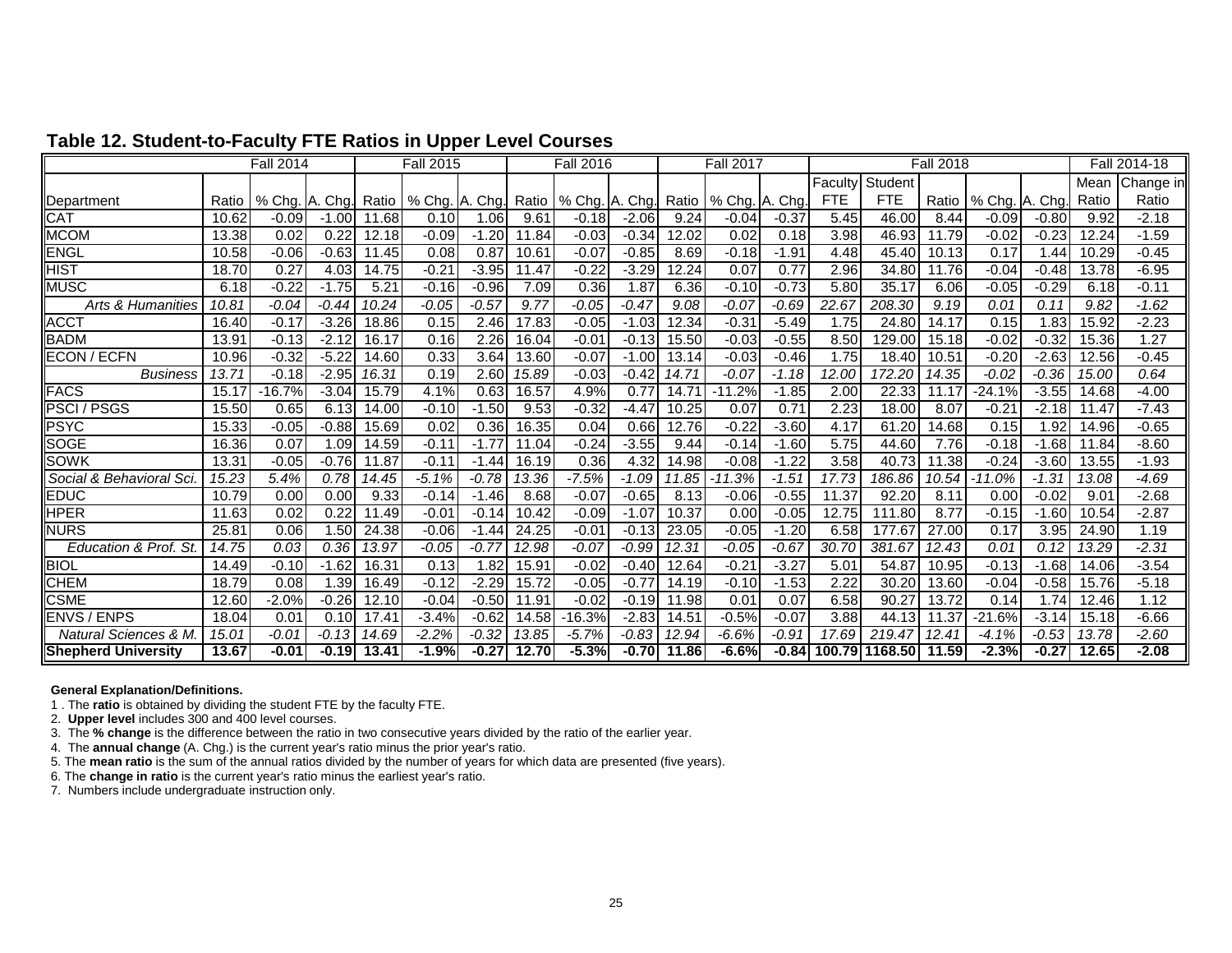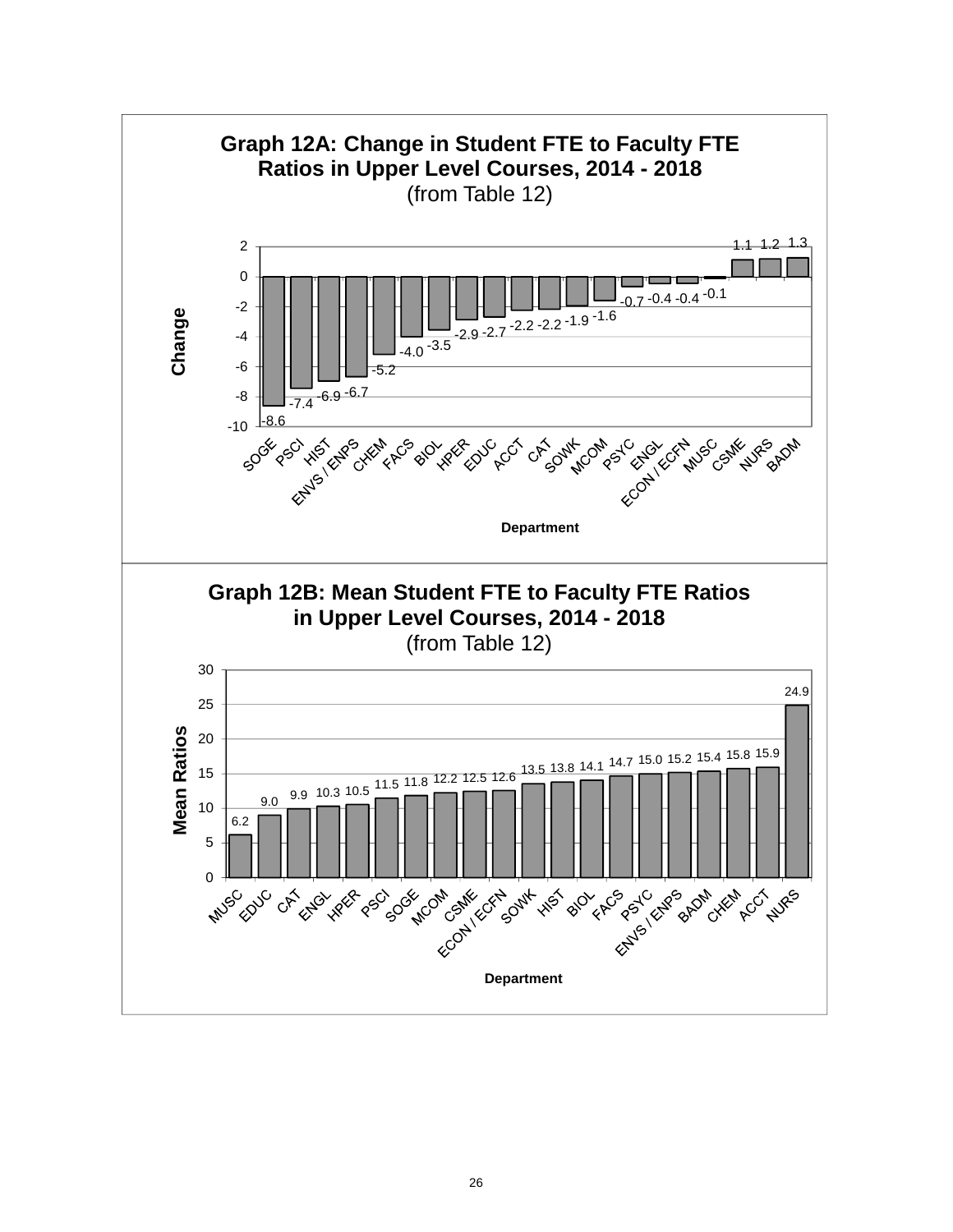|                                          |                         |                 |                                        |                 |                  |       |                | %age      |
|------------------------------------------|-------------------------|-----------------|----------------------------------------|-----------------|------------------|-------|----------------|-----------|
| MAJORS OF GRADUATES                      | 2013-14                 |                 | 2014-15 2015-16 2016-17 2017-18 Mean N |                 |                  |       | Change         | change    |
| Art                                      | 34                      | 34              | 31                                     | 37              | 30               | 33.2  | -4             | $-11.8%$  |
| Comm New Media                           | 27                      | 36              | 23                                     | 35              | 23               | 28.8  | -4             | $-14.8%$  |
| English                                  | 26                      | 19              | 21                                     | 21              | 17               | 20.8  | -9             | $-34.6%$  |
| <b>History</b>                           | 23                      | 27              | 28                                     | 21              | 16               | 23.0  | $-7$           | $-30.4%$  |
| <b>Music</b>                             | 10                      | 9               | 10                                     | 4               | 1                | 6.8   | -9             | $-90.0%$  |
| <b>Music Performance</b>                 |                         |                 |                                        | 3               | 3                | 3.0   | 3              | N/A       |
| Spanish                                  | 3                       | $\overline{4}$  | 4                                      | 7               | 1                | 3.8   | $-2$           | $-66.7%$  |
| <b>Arts and Humanities</b>               | 123                     | 129             | 117                                    | 128             | 91               | 117.6 | $-32$          | $-26.0%$  |
| Accounting                               | 14                      | 19              | 14                                     | 14              | $\overline{7}$   | 13.6  | $-7$           | $-50.0%$  |
| <b>Business Administration</b>           | 77                      | 67              | 72                                     | 61              | 70               | 69.4  | $-7$           | $-9.1%$   |
| Economics                                | 19                      | 11              | 14                                     | 8               | 10               | 12.4  | -9             | $-47.4%$  |
| <b>Business</b>                          | 110                     | 97              | 100                                    | 83              | 87               | 95.4  | -23            | $-20.9%$  |
| Family & Consumer Sciences               | 12                      | 8               | 8                                      | 11              | 11               | 10.0  | $-1$           | $-8.3%$   |
| <b>Global Studies</b>                    |                         |                 |                                        |                 | 1                | 1.0   | 1              | N/A       |
| <b>Political Science</b>                 | 19                      | 18              | 17                                     | 18              | 7                | 15.8  | $-12$          | $-63.2%$  |
|                                          | 27                      | 25              |                                        | 24              | 24               |       | $-3$           | $-11.1%$  |
| Psychology                               |                         |                 | 25                                     |                 |                  | 25.0  |                |           |
| Sociology                                | 43                      | 36              | 25                                     | 32              | 22               | 31.6  | $-21$          | $-48.8%$  |
| Social Work                              | 22                      | 24              | 19                                     | 20              | 24               | 21.8  | 2              | 9.1%      |
| Social & Behavioral Sciences             | 123                     | 111             | 94                                     | 105             | 89               | 104.4 | $-34$          | $-27.6%$  |
| <b>Elementary Education</b>              | 45                      | 54              | 28                                     | 34              | 29               | 38.0  | $-16$          | $-35.6%$  |
| <b>Early Childhood Education</b>         |                         |                 | 1                                      | $\mathbf 0$     | 3                | 1.3   | 3              | N/A       |
| <b>Secondary Education</b>               | 35                      | 44              | 47                                     | 29              | 33               | 37.6  | $-2$           | $-5.7%$   |
| <b>Art Education</b>                     | 3                       | 1               | 5                                      | $\overline{2}$  | 4                | 3.0   | $\mathbf{1}$   | 33.3%     |
| <b>Biology Education</b>                 | 1                       | 1               | 0                                      | $\mathbf 0$     | 0                | 0.4   | $-1$           | $-100.0%$ |
| <b>Chemistry Education</b>               | $\mathbf 0$             | 1               | 0                                      | $\mathbf 0$     | 0                | 0.2   | 0              | N/A       |
| <b>English Education</b>                 | 5                       | 5               | 10                                     | 6               | 3                | 5.8   | $-2$           | $-40.0%$  |
| Family & Consumer Sci Education          | 1                       | $\mathbf 0$     | 1                                      | 1               | 1                | 0.8   | 0              | 0.0%      |
| <b>General Science Education</b>         | 0                       | 0               | 1                                      | 1               | 1                | 0.6   | $\mathbf{1}$   | N/A       |
| <b>Health Education</b>                  | 9                       | 12              | 6                                      | 4               | 1                | 6.4   | -8             | $-88.9%$  |
| <b>Mathematics Education</b>             | 7                       | 7               | $\overline{2}$                         | 0               | 3                | 3.8   | -4             | $-57.1%$  |
| <b>Music Education</b>                   | 13                      | 11              | 16                                     | $\,6$           | $\boldsymbol{9}$ | 11.0  | -4             | $-30.8%$  |
| <b>Physical Education</b>                | $\boldsymbol{9}$        | 13              | $\,6$                                  | 5               | 4                | 7.4   | $-5$           | $-55.6%$  |
| Social Studies Education                 | 8                       | $\overline{7}$  | 5                                      | 8               | 9                | 7.4   | $\mathbf{1}$   | 12.5%     |
| Spanish Education                        | 0                       | $\mathbf 0$     | 1                                      | $\mathbf 0$     | 0                | 0.2   | 0              | N/A       |
| Recreation & Leisure Studies             | 55                      | $\overline{76}$ | 51                                     | $\overline{51}$ | 50               | 56.6  | $-5$           | $-9.1%$   |
| Health Promotion and Ex Sci              |                         |                 |                                        | $\overline{2}$  | 18               | 10.0  | 18             | N/A       |
| Nursing                                  | 72                      | 75              | 79                                     | 79              | 63               | 73.6  | -9             | $-12.5%$  |
| E&PS                                     | 207                     | 249             | 206                                    | 195             | 196              | 210.6 | $-11$          | $-5.3%$   |
|                                          |                         |                 |                                        |                 |                  |       |                |           |
| <b>Biology</b>                           | 36                      | 33              | 34                                     | 47              | 27               | 35.4  | -9             | $-25.0%$  |
| Chemistry                                | 13                      | 11              | 13                                     | 12              | 8                | 11.4  | $-5$           | $-38.5%$  |
| <b>Computer&amp;Information Sciences</b> | 19                      | 13              | 15                                     | 17              | 19               | 16.6  | 0              | 0.0%      |
| <b>Computer Engineering</b>              | 10                      | 11              | 5                                      | 7               | 3                | 7.2   | $-7$           | $-70.0%$  |
| <b>Computer Information Technology</b>   | 4                       | 11              | 14                                     | 11              | 13               | 10.6  | 9              | 225.0%    |
| <b>Engineering Science</b>               |                         |                 |                                        |                 | $\overline{c}$   | 2.0   | $\overline{c}$ | N/A       |
| <b>Environmental Studies</b>             | 31                      | 13              | 25                                     | 16              | 20               | 21.0  | $-11$          | $-35.5%$  |
| <b>Mathematics</b>                       | $\overline{\mathbf{c}}$ | 1               | 6                                      | 7               | 3                | 3.8   | 1              | 50.0%     |
| NS&M                                     | 115                     | 93              | 112                                    | 117             | 95               | 106.4 | $-20$          | $-17.4%$  |
| Regents BA Program                       | 91                      | 111             | 88                                     | 132             | 96               | 103.6 | 5              | 5.5%      |
| <b>Shepherd University</b>               | 769                     | 790             | 717                                    | 760             | 654              | 738.0 | $-115$         | $-15.0%$  |

# **Table 13. Graduates from Baccalaureate Programs**

1. Numbers are counts of graduates for the listed year. Here, the academic year runs from fall to summer.

2. The **mean** is the sum of the annual counts divided by the number of years presented (five years).

3. The **change** is the current year's number minus the first year's number.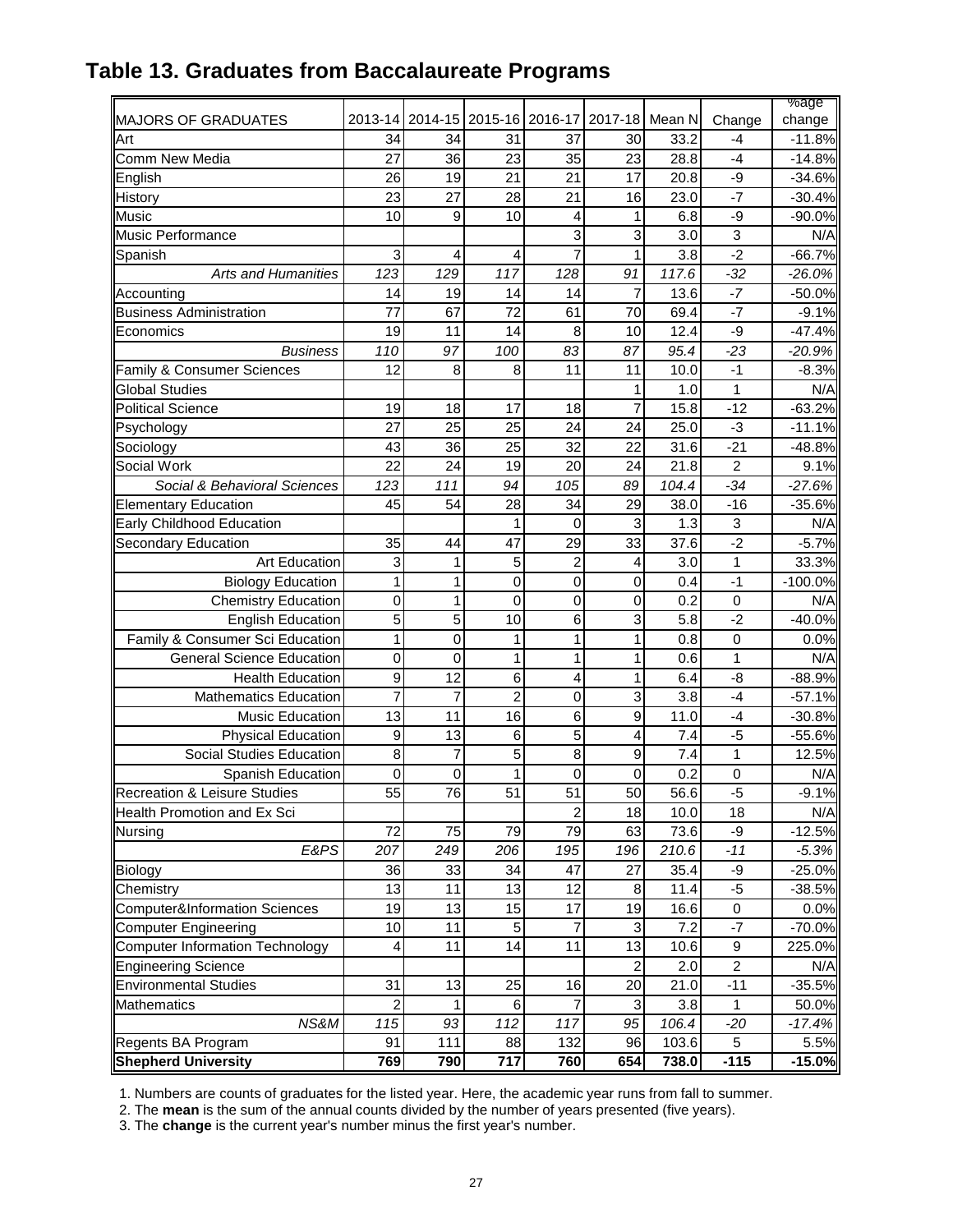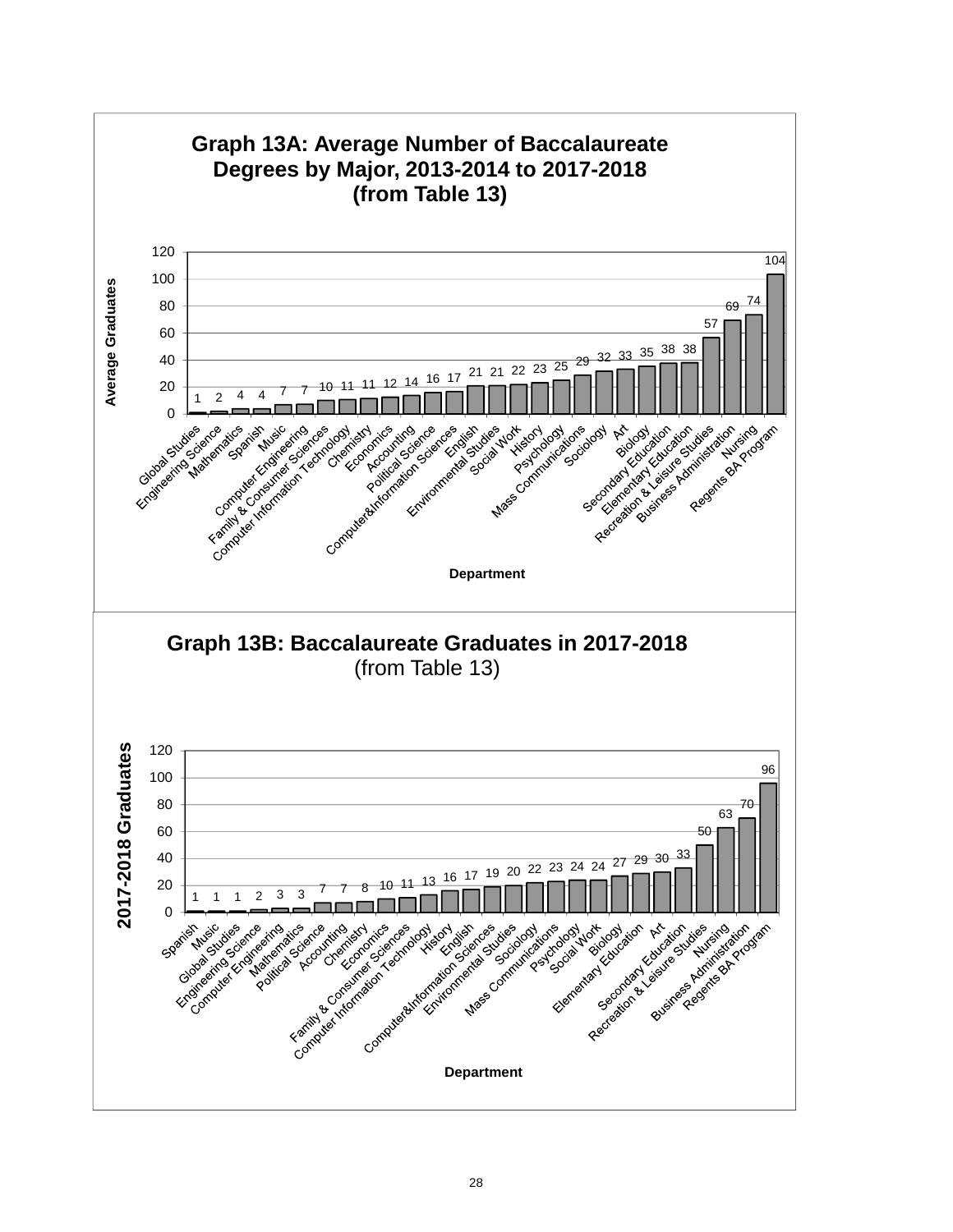# **Table 14. SCH per FTE faculty, for non-General Studies / Core Curriculum Courses**

|                                   |            |            |                                   |                |           | Fall 2014 - 2018 numbers |
|-----------------------------------|------------|------------|-----------------------------------|----------------|-----------|--------------------------|
|                                   |            |            | Fall 2018 numbers per FTE faculty |                |           | per FTE faculty          |
|                                   | <b>FTE</b> |            |                                   | SCH/FTE        | Mean      |                          |
| Department                        | fac        | <b>SCH</b> | <b>SCH/FTE</b>                    | rank           | SCH/FTE I | SCH/FTE rank             |
| <b>ACCT</b>                       | 2.75       | 651.00     | 236.73                            | 4              | 239.61    | 3                        |
| BADM                              | 9.00       | 2727.00    | 303.00                            | $\overline{2}$ | 292.98    | $\overline{2}$           |
| <b>BIOL</b>                       | 6.18       | 1296.00    | 209.71                            | 6              | 206.82    | 6                        |
| CAT                               | 9.51       | 1426.00    | 149.95                            | 16             | 141.66    | 18                       |
| <b>CHEM</b>                       | 2.55       | 529.00     | 207.45                            | $\overline{7}$ | 235.62    | 4                        |
| <b>CSME</b>                       | 10.32      | 2206.00    | 213.76                            | 5              | 175.11    | 12                       |
| <b>ECON/ECFN</b>                  | 1.75       | 276.00     | 157.71                            | 14             | 177.58    | 11                       |
| <b>EDUC</b>                       | 11.20      | 1522.00    | 135.89                            | 17             | 151.95    | 16                       |
| ENGL                              | 7.74       | 1185.00    | 153.10                            | 15             | 122.98    | 19                       |
| <b>ENVS / ENPS</b>                | 3.88       | 662.00     | 170.62                            | 11             | 195.49    | $\overline{7}$           |
| <b>FACS</b>                       | 2.83       | 476.00     | 168.20                            | 13             | 186.02    | 9                        |
| IHIST                             | 3.29       | 587.00     | 178.42                            | 8              | 156.05    | 15                       |
| <b>IHPER</b>                      | 19.81      | 3389.00    | 171.08                            | 10             | 181.87    | 10                       |
| <b>MCOM</b>                       | 3.98       | 704.00     | 176.88                            | 9              | 164.06    | 14                       |
| <b>MUSC</b>                       | 10.16      | 953.00     | 93.80                             | 20             | 98.17     | 20                       |
| <b>INURS</b>                      | 6.08       | 2712.00    | 446.05                            | 1              | 370.59    | 1                        |
| <b>PSCI/PSGS</b>                  | 2.31       | 272.00     | 117.75                            | 19             | 145.34    | 17                       |
| <b>PSYC</b>                       | 5.50       | 1411.00    | 256.55                            | 3              | 217.96    | 5                        |
| <b>SOGE</b>                       | 6.50       | 867.00     | 133.38                            | 18             | 173.27    | 13                       |
| <b>SOWK</b>                       | 3.92       | 663.00     | 169.13                            | 12             | 188.15    | 8                        |
| <b>Shepherd University 129.26</b> |            | 24514      | 189.65                            |                | 185.37    |                          |

**General Explanation/Definitions.**

1 . One faculty **FTE** (full-time equivalent) equals 12 hours of instructional responsibility.

2. **Majors** is the number of majors served by the program.

3. **Grads** is the number of graduates from the program.

4. **SCH** is the total number of credit hours taken by students in courses in the department.

5. **Rank** is a numerical ranking of the department based on the number in question. Ranks run from 1 (highest rank) to 20 (lowest rank).

6. Numbers are for paid courses in undergraduate programs only.

7. Courses are all courses **not** explicitly listed as General Studies or Core Curriculum courses in the appropriate Shepherd course catalogs. All GSPE courses are considered General Studies, but no foreign language courses are included (as these are General Studies requirements for B.A. programs only). Also, the Core Curriculum requirements in Writing in the Major and Capstone in the Major are not considered as Core Curriculum courses here.

8. Faculty FTE numbers for General Studies / Core Curriculum courses cannot be directly or indirectly calculated from available data. Therefore, the numbers used here are calculated based on credit-hours of courses as taken by students, not as calculated for faculty workload reporting. This results in numbers discrepant from those used elsewhere for some departments.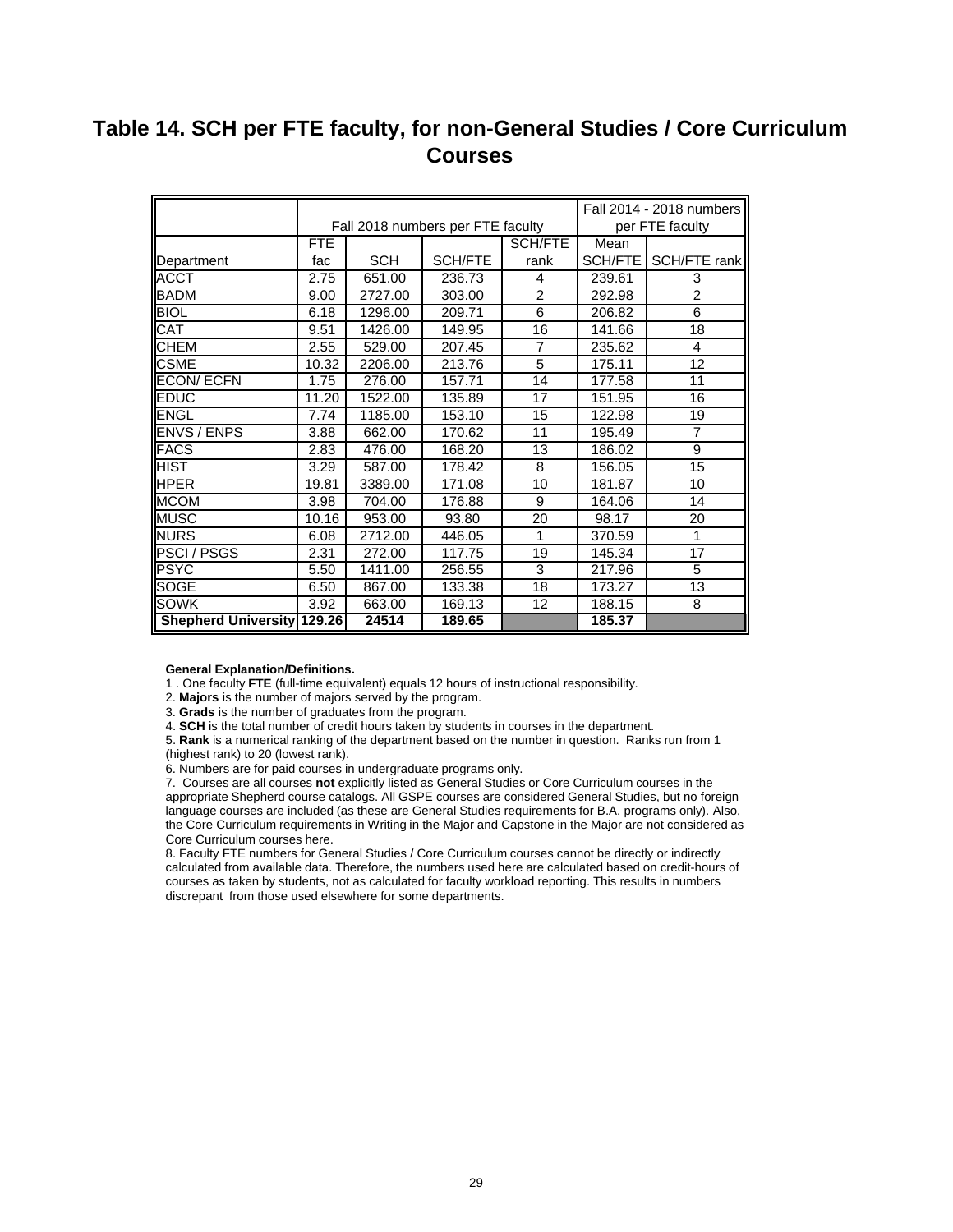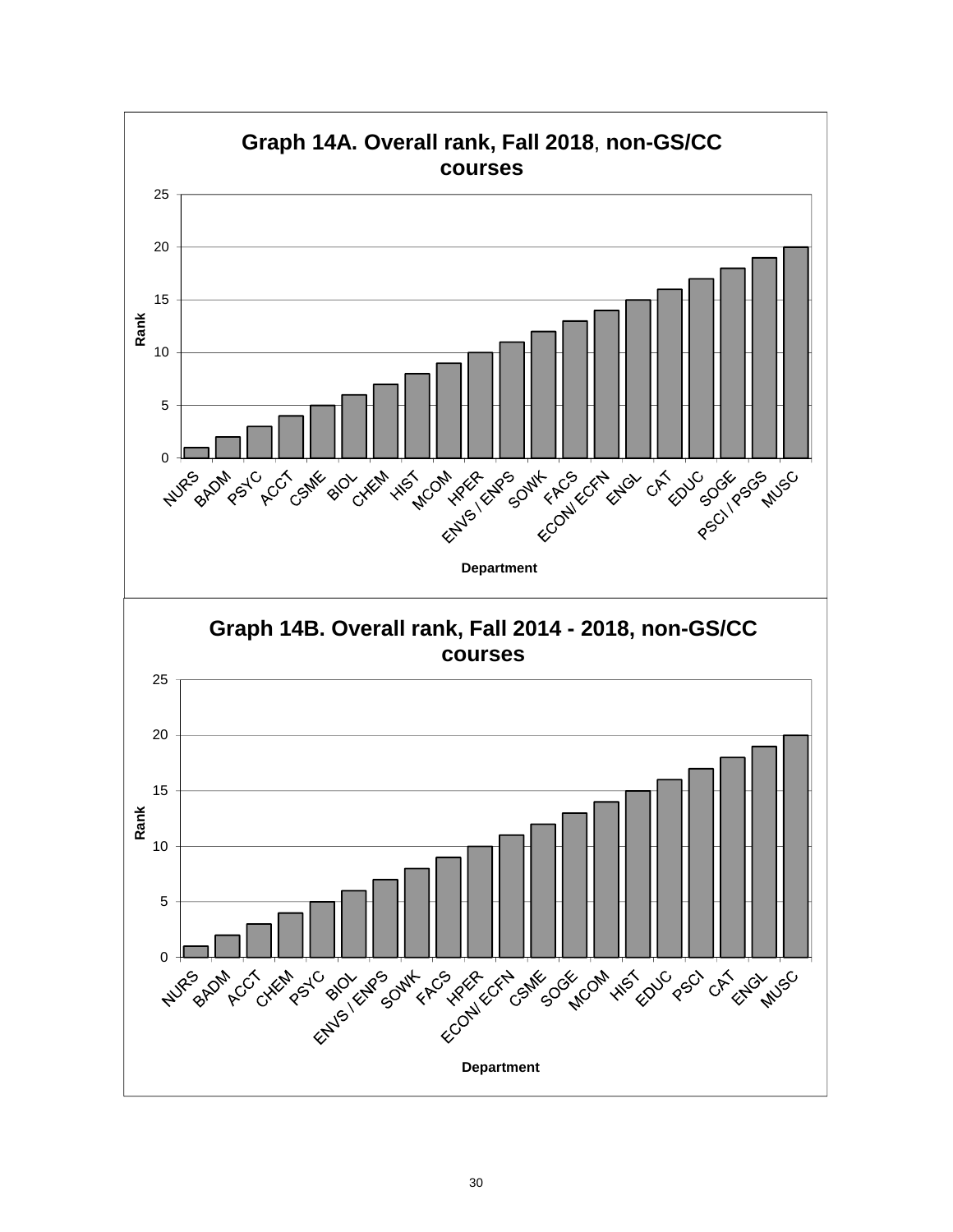# **Table 15. SCH per FTE Faculty, for General Studies / Core Curriculum Courses**

|                                 |       |            |                                   |                |        | Fall 2014 - 2018 numbers |
|---------------------------------|-------|------------|-----------------------------------|----------------|--------|--------------------------|
|                                 |       |            | Fall 2018 numbers per FTE faculty |                |        | per FTE faculty          |
|                                 | FTE   |            |                                   | <b>SCH/FTE</b> | Mean   |                          |
| Department                      | fac   | <b>SCH</b> | SCH/FTE                           | rank           |        | SCH/FTE   SCH/FTE rank   |
| <b>ACCT</b>                     |       |            |                                   |                |        |                          |
| <b>BADM</b>                     |       |            |                                   |                |        |                          |
| <b>BIOL</b>                     | 6.67  | 1620.00    | 242.88                            | 12             | 252.28 | 11                       |
| CAT                             | 3.00  | 849.00     | 283.00                            | 5              | 296.48 | 4                        |
| <b>CHEM</b>                     | 3.33  | 813.00     | 244.14                            | 10             | 284.38 | $\overline{7}$           |
| CSME (including stretch)        | 7.92  | 2337.00    | 295.08                            | 4              | 281.09 | 8                        |
| <b>ECON/ECFN</b>                | 4.00  | 1050.00    | 262.50                            | 8              | 261.68 | 10                       |
| <b>EDUC</b>                     | 1.25  | 231.00     | 184.80                            | 16             | 193.13 | 17                       |
| <b>ENGL</b> (including stretch) | 12.80 | 2402.00    | 187.66                            | 15             | 204.54 | 16                       |
| <b>ENVS / ENPS</b>              | 3.33  | 812.00     | 243.84                            | 11             | 228.35 | 14                       |
| <b>FACS</b>                     | 0.75  | 198.00     | 264.00                            | $\overline{7}$ | 358.00 | 1                        |
| <b>HIST</b>                     | 3.25  | 1137.00    | 349.85                            | 1              | 329.04 | $\overline{2}$           |
| <b>IHPER</b>                    | 2.75  | 855.00     | 310.91                            | 2              | 293.22 | $\overline{5}$           |
| <b>MCOM</b>                     | 3.25  | 753.00     | 231.69                            | 13             | 231.00 | $\overline{13}$          |
| <b>MUSC</b>                     | 1.49  | 306.00     | 205.37                            | 14             | 213.30 | 15                       |
| <b>NURS</b>                     | 0.50  | 129.00     | 258.00                            | 9              | 316.80 | 3                        |
| <b>PSCI/PSGS</b>                | 2.75  | 477.00     | 173.45                            | 17             | 238.15 | 12                       |
| <b>PSYC</b>                     | 2.75  | 852.00     | 309.82                            | 3              | 267.70 | 9                        |
| <b>SOGE</b>                     | 4.00  | 1128.00    | 282.00                            | 6              | 291.60 | 6                        |
| <b>SOWK</b>                     | 0.00  | 0.00       | N/A                               | N/A            | 115.63 | 18                       |
| <b>Shepherd University</b>      | 63.79 | 15949      | 250.02                            |                | 256.79 |                          |

#### **General Explanation/Definitions.**

1 . One faculty **FTE** (full-time equivalent) equals 12 hours of instructional responsibility.

2. **Majors** is the number of majors served by the program.

3. **Grads** is the number of graduates from the program.

4. **SCH** is the total number of credit hours taken by students in courses in the department.

5. **Rank** is a numerical ranking of the department based on the number in question. Ranks run from 1 (highest rank) to 20 (lowest rank).

6. Numbers are for paid courses in undergraduate programs only.

7. Courses are all courses explicitly listed as General Studies or Core Curriculum courses in the appropriate Shepherd course catalogs. All GSPE courses are considered General Studies, but no foreign language courses are included (as these are General Studies requirements for B.A. programs only). Also, the Core Curriculum requirements in Writing in the Major and Capstone in the Major are not considered as Core Curriculum courses here.

8. Faculty FTE numbers for General Studies / Core Curriculum courses cannot be directly or indirectly calculated from available data. Therefore, the numbers used here are calculated based on credit-hours of courses as taken by students, not as calculated for faculty workload reporting. This results in numbers discrepant from those used elsewhere for some departments.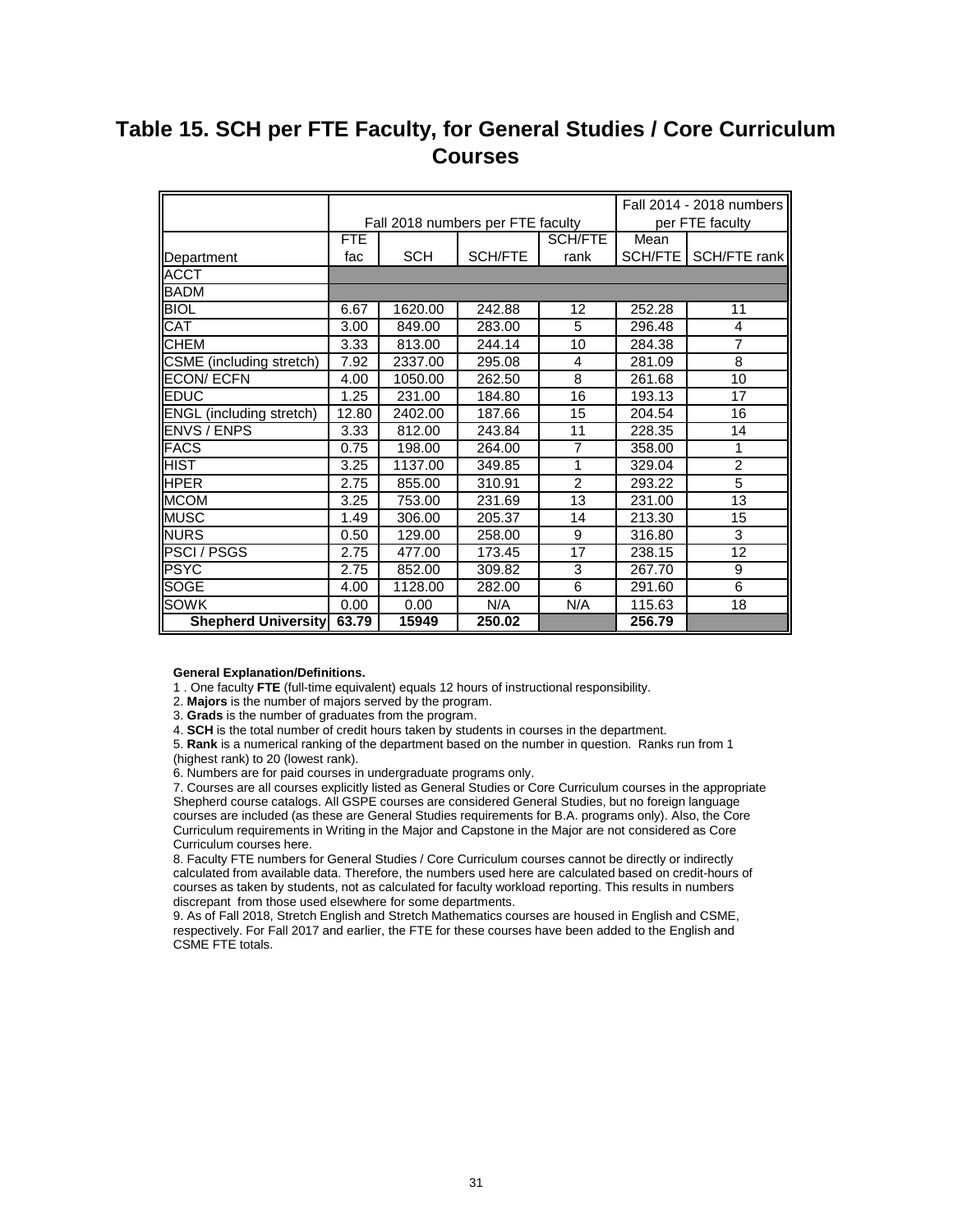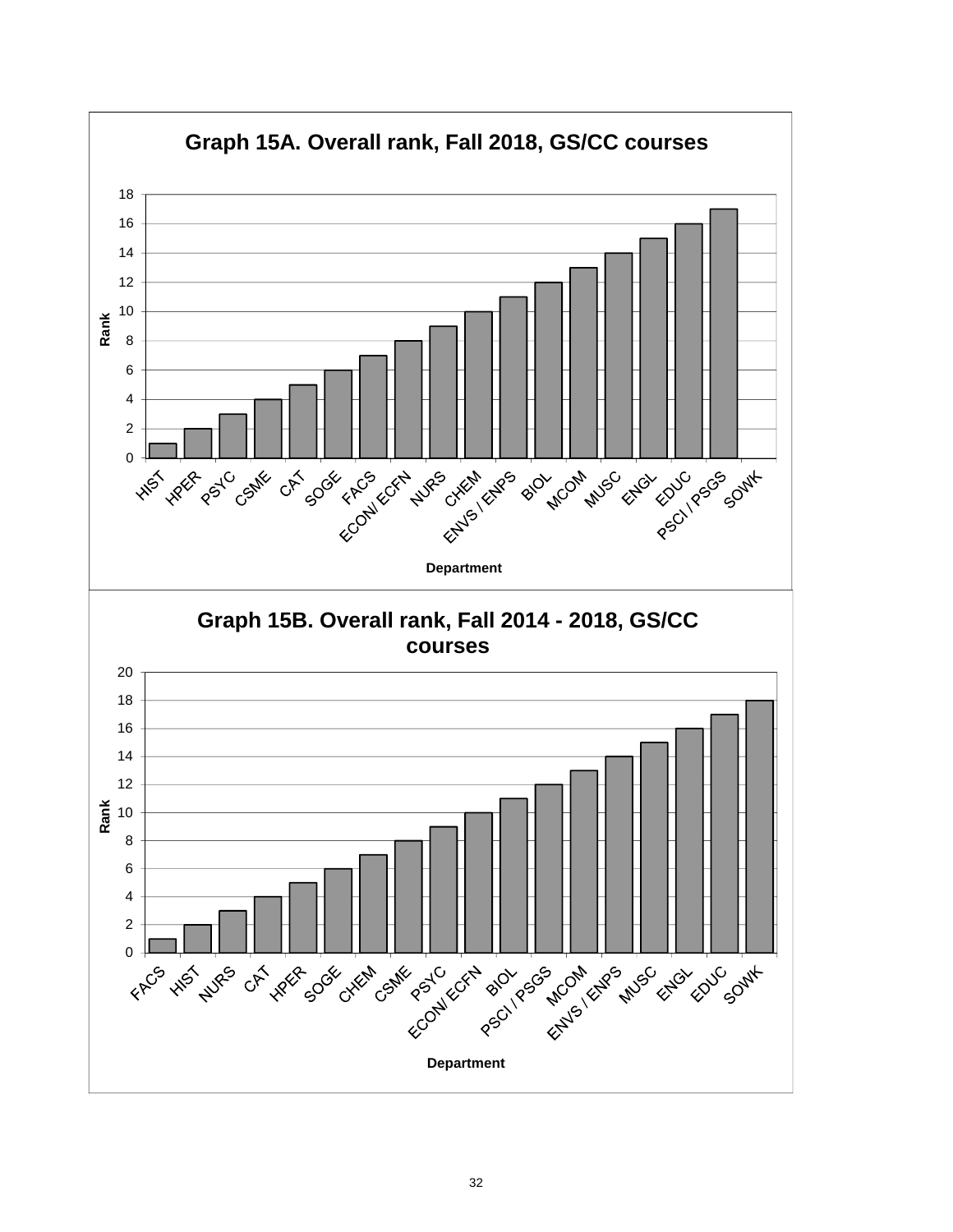|              |     |         |     |         |          |           | Weekdays |          |          |         |      |         |          | Saturday |
|--------------|-----|---------|-----|---------|----------|-----------|----------|----------|----------|---------|------|---------|----------|----------|
| Time         |     | Monday  |     | Tuesday |          | Wednesday |          | Thursday |          | Friday  |      | Total   |          |          |
|              | N   | $%$ tot | N   | $%$ tot | N        | $%$ tot   | N        | $%$ tot  | N        | $%$ tot | N    | $%$ tot | N        | $%$ tot  |
| 7:00 AM      | 0   | $0.0\%$ | 0   | 0.0%    | $\Omega$ | 0.0%      | 0        | 0.0%     | $\Omega$ | 0.0%    | 0    | 0.0%    | 0        | N/A      |
| 8:00 AM      | 16  | 4.9%    | 10  | 3.9%    | 15       | 4.5%      | 9        | 3.8%     | 14       | 5.6%    | 64   | 4.6%    | $\Omega$ | N/A      |
| 9:00 AM      | 39  | 11.9%   | 29  | 11.2%   | 37       | 11.0%     | 27       | 11.5%    | 35       | 14.1%   | 167  | 11.9%   | $\Omega$ | N/A      |
| 10:00 AM     | 53  | 16.2%   | 21  | 8.1%    | 50       | 14.9%     | 20       | 8.5%     | 43       | 17.3%   | 187  | 13.3%   | 0        | N/A      |
| 11:00 AM     | 49  | 14.9%   | 30  | 11.6%   | 50       | 14.9%     | 26       | 11.1%    | 39       | 15.7%   | 194  | 13.8%   | 0        | N/A      |
| 12:00 PM     | 38  | 11.6%   | 42  | 16.2%   | 38       | 11.3%     | 38       | 16.2%    | 33       | 13.3%   | 189  | 13.4%   | 0        | N/A      |
| 1:00 PM      | 36  | 11.0%   | 34  | 13.1%   | 37       | 11.0%     | 34       | 14.5%    | 31       | 12.4%   | 172  | 12.2%   | $\Omega$ | N/A      |
| 2:00 PM      | 37  | 11.3%   | 23  | 8.9%    | 36       | 10.7%     | 21       | 8.9%     | 29       | 11.6%   | 146  | 10.4%   | $\Omega$ | N/A      |
| 3:00 PM      | 26  | 7.9%    | 32  | 12.4%   | 24       | 7.2%      | 29       | 12.3%    | 16       | 6.4%    | 127  | 9.0%    | 0        | N/A      |
| 4:00 PM      | 11  | 3.4%    | 18  | 6.9%    | 11       | 3.3%      | 16       | 6.8%     | 5        | 2.0%    | 61   | 4.3%    | $\Omega$ | N/A      |
| 5:00 PM      | 8   | 2.4%    | 8   | 3.1%    | 10       | 3.0%      | 6        | 2.6%     | 3        | 1.2%    | 35   | 2.5%    | 0        | N/A      |
| 6:00 PM      | 6   | 1.8%    | 5   | .9%     | 11       | 3.3%      | 2        | 0.9%     |          | 0.4%    | 25   | 1.8%    | $\Omega$ | N/A      |
| 7:00 PM      | 5   | 1.5%    | 4   | 1.5%    | 9        | 2.7%      | 3        | 1.3%     | $\Omega$ | 0.0%    | 21   | 1.5%    | $\Omega$ | N/A      |
| 8:00 PM      | 3   | 0.9%    | 3   | $.2\%$  | 6        | 1.8%      | 3        | 1.3%     | 0        | 0.0%    | 15   | 1.1%    | $\Omega$ | N/A      |
| 9:00 PM      | 1   | 0.3%    | 0   | 0.0%    | 1        | 0.3%      |          | 0.4%     | $\Omega$ | 0.0%    | 3    | 0.2%    | $\Omega$ | N/A      |
| 10:00 PM     | 0   | 0.0%    | 0   | 0.0%    | $\Omega$ | $0.0\%$   | 0        | 0.0%     | $\Omega$ | 0.0%    | 0    | 0.0%    | $\Omega$ | N/A      |
| 11:00 PM     | 0   | $0.0\%$ | 0   | 0.0%    | $\Omega$ | $0.0\%$   | 0        | 0.0%     | $\Omega$ | 0.0%    | 0    | $0.0\%$ | $\Omega$ | N/A      |
| <b>Total</b> | 328 | 23.3%   | 259 | 18.4%   | 335      | 23.8%     | 235      | 16.7%    | 249      | 17.7%   | 1406 | 100.0%  | 0        | N/A      |

## **Table 16. Core Curriculum courses by time of day, Fall 2018**

Data derive from census-date Banner data.

 Courses are all courses explicitly listed as Core Curriculum courses in the current Shepherd catalog. The Core Curriculum requirements in Writing in the Major and Capstone in the Major are not included here.

"Time" indicates the timeslot in which the class is running. For example, "10:00 AM" courses are those courses that are in session from 10:00 AM to 10:59 AM. These courses may start at some point during that hour, or may have started earlier and still be in session for part or all of that hour. "% tot" is the percentage of the column total. In the "Total" line, percentages are computed based upon the line total (excepting Saturdays).

Courses with no scheduled times in Banner ("TBA") are not included here. In Fall 2018, there were 27 of these.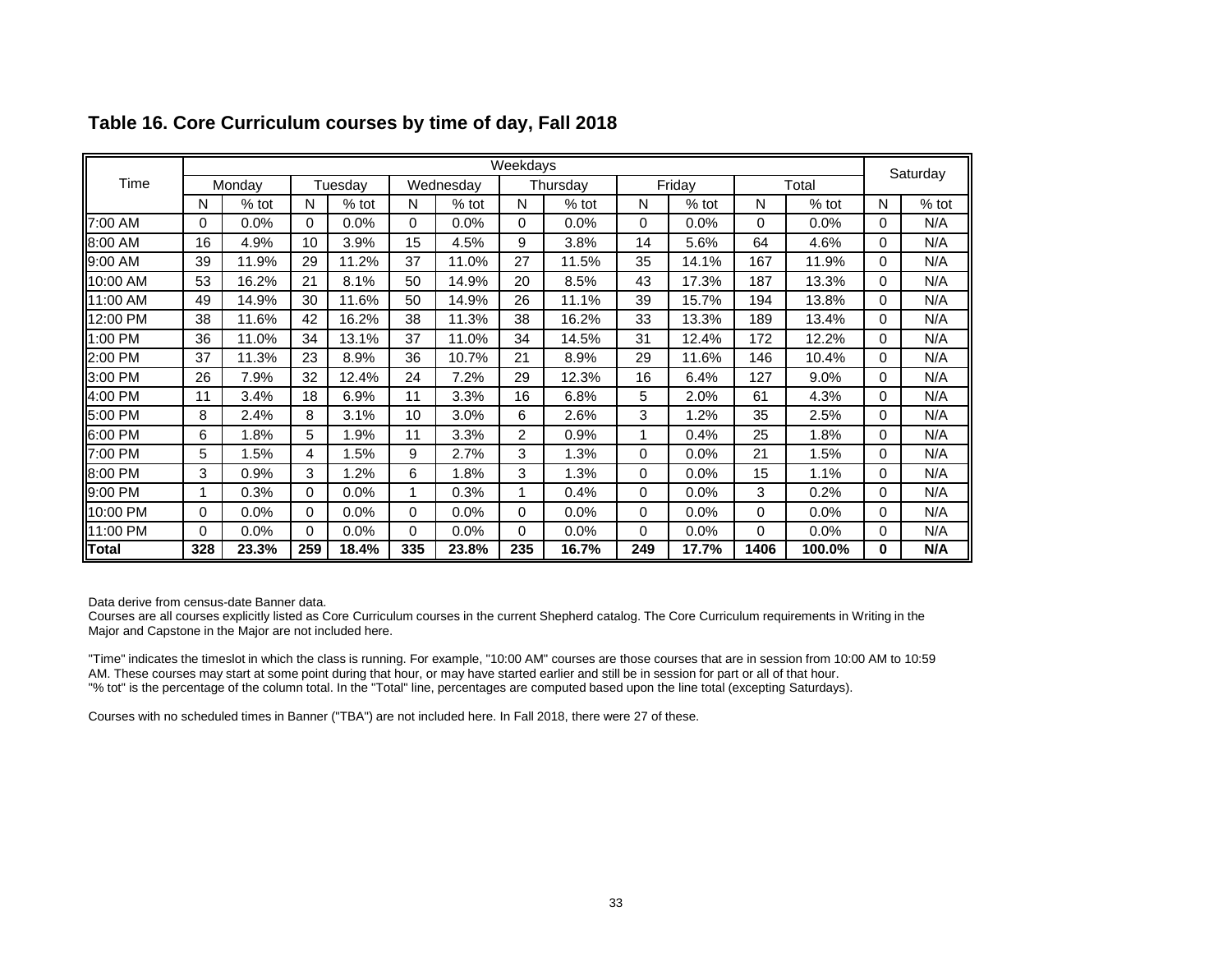

## **Graphs 16A. Core Curriculum courses by time of day, Monday - Thursda y**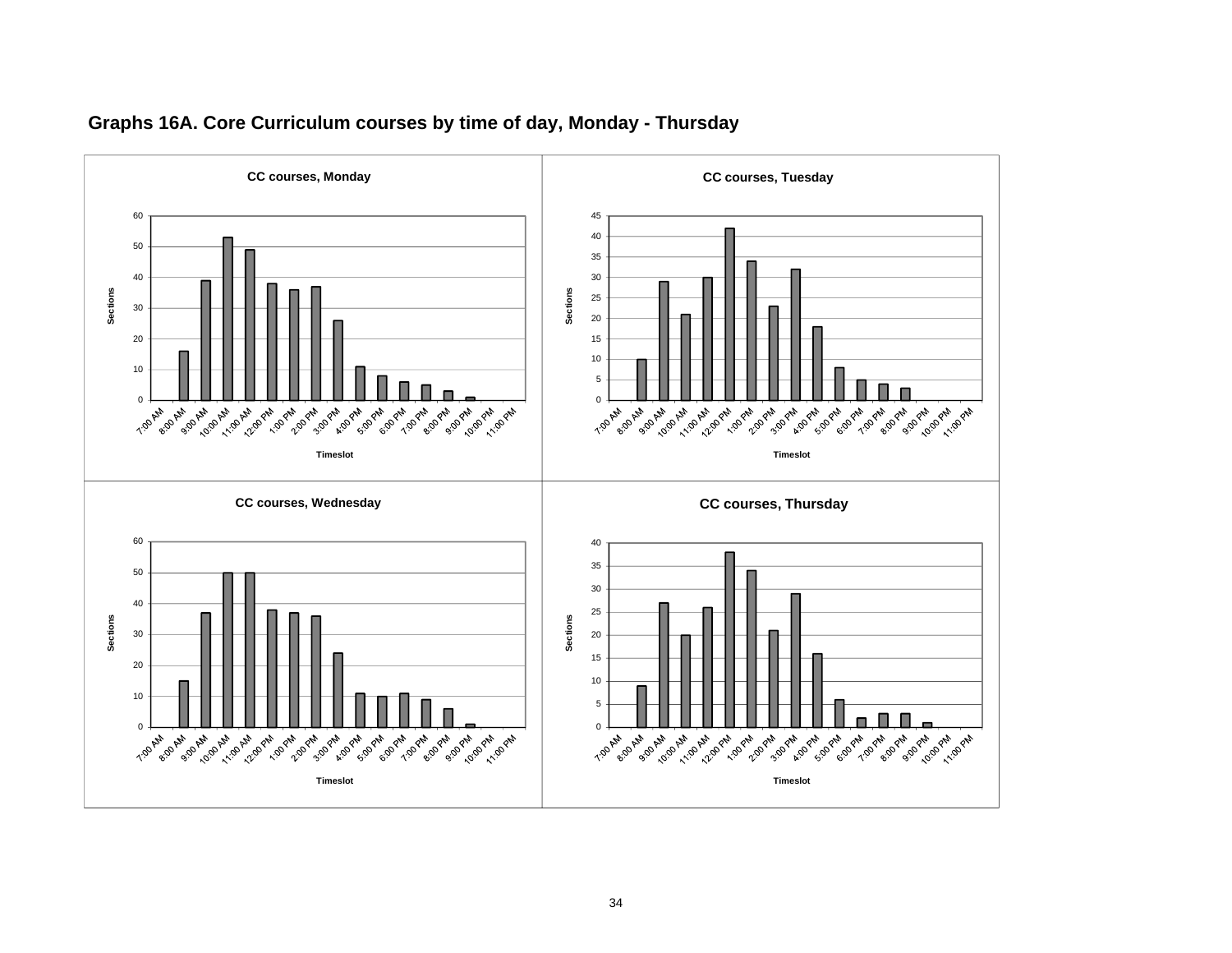

## **Graphs 16B. Core Curriculum courses by time of day, Friday, weekdays and Saturday**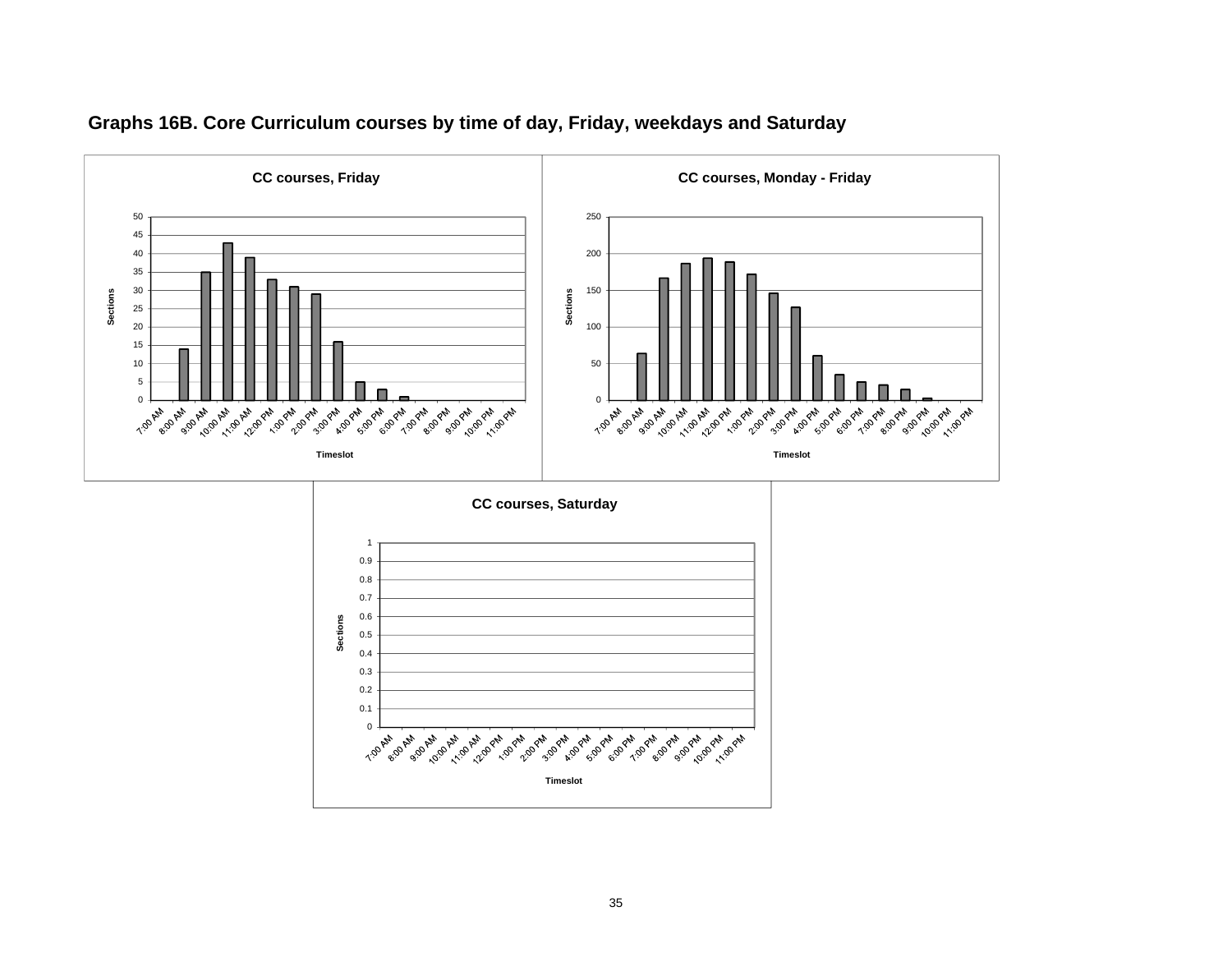| Standard start |     | Monday       |     | <sup>-</sup> uesdav |     | Wednesdav             |     | Thursday |             | Fridav |   | Saturday |     | Overall |
|----------------|-----|--------------|-----|---------------------|-----|-----------------------|-----|----------|-------------|--------|---|----------|-----|---------|
| time           | N   | %            | N   | %                   | Ν   | %                     | N   | %        | N           | %      | N | %        |     | %       |
| Nonstandard    | 14  | 8.9%         | - י | 15.5%               | 19  | .9%<br>$\overline{ }$ | 12  | 12.9%    | $\sim$<br>ບ | 2.4%   |   | N/A      | 66  | 10.1%   |
| Standard       | 144 | $.1\%$<br>91 | 93  | 84.5%               | 140 | 88.1%                 | 88  | 87.1%    | 121         | 97.6%  |   | N/A      | 586 | 89.9%   |
| Total          | 158 | 100.0%       | 110 | 100.0%              | 159 | $100.0\%$             | 101 | 100.0%   | 124         | 100.0% | 0 | N/A      | 652 | 100.0%  |

**Table 17. Core Curriculum courses offered in standard timeslots, weekdays**

Data derive from census-date Banner data.

"Standard" start times are those listed in the Fall semester course catalog with defined final exam schedules. These are: MWF: 8:10 AM, 9:10 AM, 10:10 AM, 11:10 AM, 12:10 PM, 1:10 PM, 2:10 PM, 3:10 PM. TR: 8:10 AM, 9:35 AM, 11:00 AM, 12:25 PM, 1:50 PM, 3:15 PM.

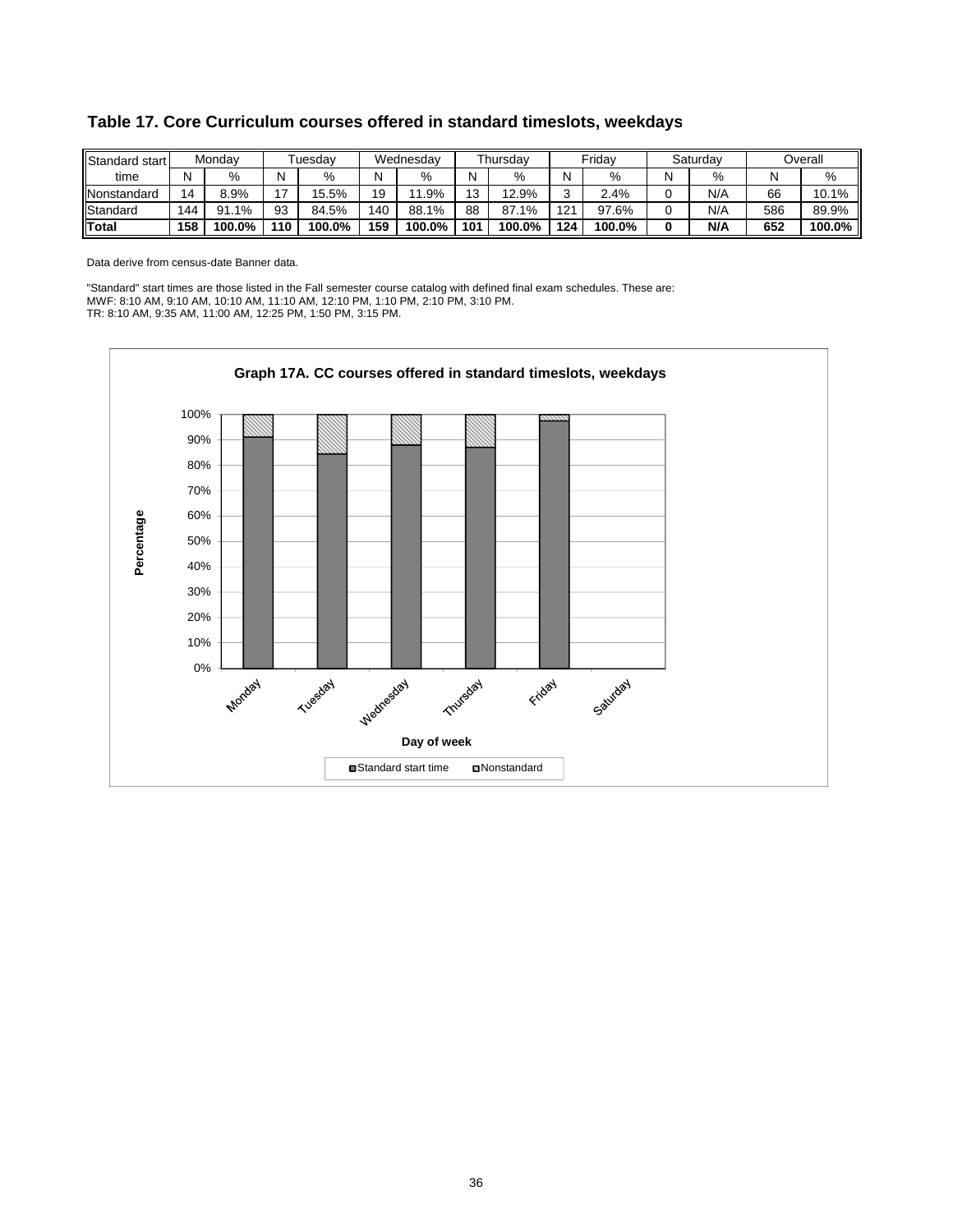#### **Table 18. Online and hybrid courses, Fall 2014 - Fall 2018**

|               |     | <b>Fall 2014</b> |      | <b>Fall 2015</b> |      | <b>Fall 2016</b> |      | <b>Fall 2017</b> |          | <b>Fall 2018</b> |                    | Total   |        | Average |
|---------------|-----|------------------|------|------------------|------|------------------|------|------------------|----------|------------------|--------------------|---------|--------|---------|
|               | N   | $%$ all          | N    | $%$ all          | IΝ   | $%$ all          |      | $%$ all          |          | $%$ all          | N                  | $%$ all |        | % all   |
| Hybrid        |     | $0.4\%$          |      | 0.5%             |      | 0.3%             |      | 0.6%             |          | 0.5%             | $\sim$<br><u>.</u> | $0.5\%$ |        | $0.5\%$ |
| <b>Online</b> | 29  | 2.5%             | 38   | 3.4%             | 64   | 5.7%             | 74   | 6.7%             | 101<br>ັ | 9.2%             | 306                | 5.5%    | 61.2   | 5.5%    |
| All courses   | 140 |                  | 1119 |                  | 1130 |                  | 1103 |                  | 1099     |                  | 5591               |         | 1118.2 |         |

All data derive from HEPC census-date data submissions.

"Hybrid" courses are courses with more than 50% online delivery.

"Online" courses are those courses taught entirely online.

"Courses" are sections which receive a unique CRN from the Registrar.

"% all" is the percentage of all courses taught that semester represented by the line. For example, for Fall 2018, the 101 online courses represent 9.2% of the total of 1099 courses taught that semester.

The HEPC data from which these numbers derive allows for four categories of online courses:

100% non-traditional delivery (labeled as "Online" here)

50% - 74% non-traditional delivery (labeled as "Hybrid" here)

75% - 99% non-traditional delivery (labeled as "Hybrid" here)

Less than 50% non-traditional delivery (included in "All courses", but not listed separately here)

"Non-traditional delivery" can include electronic or analog delivery (e.g., correspondence courses, satellite courses), but in practice usually indicates online delivery.

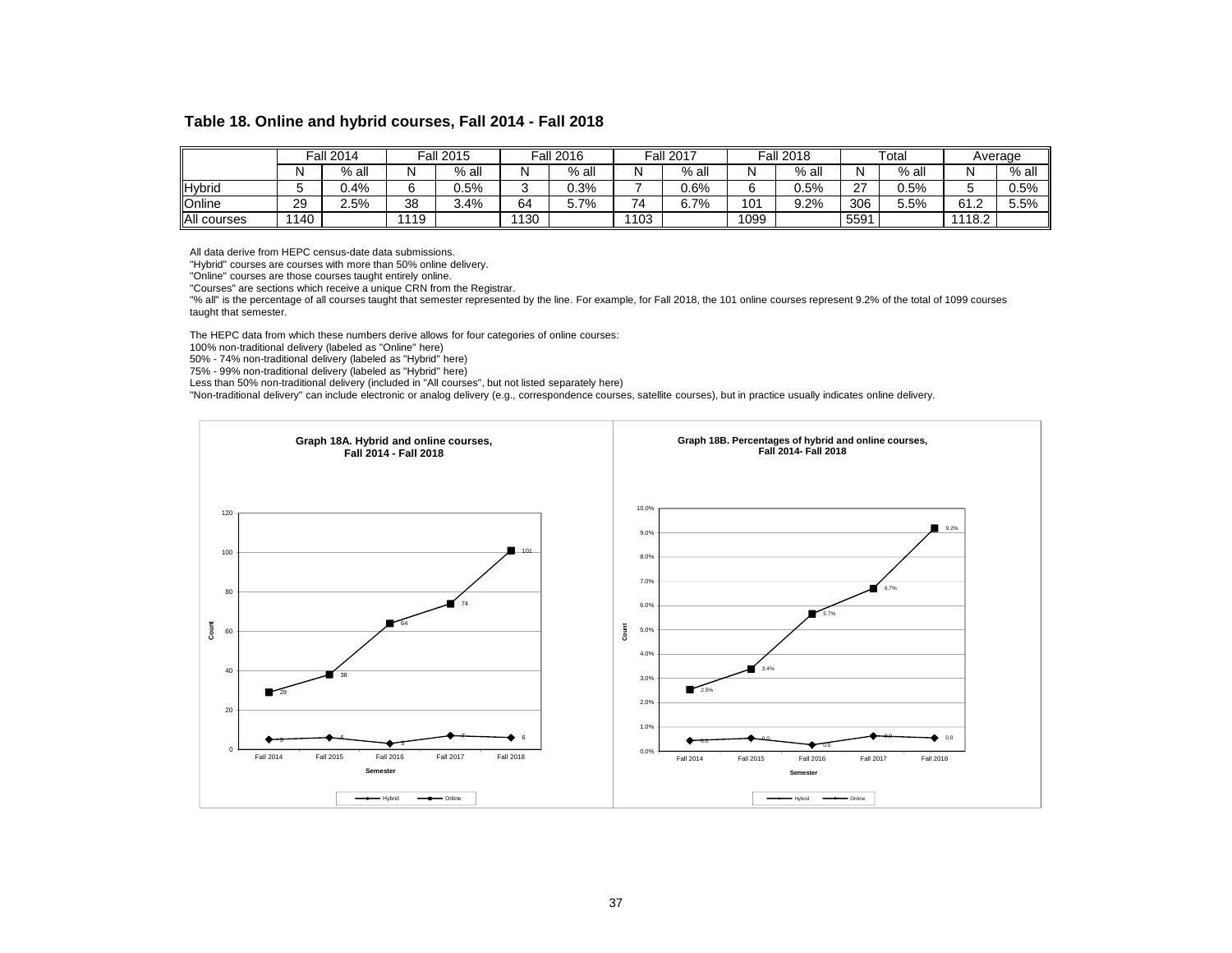|                                        | <b>Fall 2014</b> |     | <b>Fall 2015</b> |                 | <b>Fall 2016</b> |                 | <b>Fall 2017</b> |                 | <b>Fall 2018</b> |     |            | Fall 2014-18 |
|----------------------------------------|------------------|-----|------------------|-----------------|------------------|-----------------|------------------|-----------------|------------------|-----|------------|--------------|
|                                        |                  |     |                  |                 |                  |                 |                  |                 |                  |     | Mean       | Change in    |
| Program                                | <b>FTE</b>       | НC  | <b>FTE</b>       | НC              | <b>FTE</b>       | HС              | FTE              | НC              | FTE              | HС  | <b>FTE</b> | <b>FTE</b>   |
| <b>IBusiness Administration</b>        | 52.83            | 78  | 41.00            | 65              | 50.25            | 82              | 54.75            | 89              | 42.00            | 64  | 48.17      | $-10.83$     |
| Curriculum and Instruction             | 10.75            | 26  | 7.50 l           | 22 <sub>1</sub> | 7.75             | 18 <sub>1</sub> | 5.83             | 14 <sub>1</sub> | 4.25             |     | 7.22       | $-6.50$      |
| Data Analytics                         |                  |     |                  |                 |                  |                 |                  |                 | 4.25             | 6   | 4.25       | 4.25         |
| Music Education                        | 3.00             | 10  | 2.00             |                 | 0.00             |                 |                  |                 | 0.001            |     | 1.00       | $-3.00$      |
| Student Development and Administration | 21.00            | 34  | 17.83            | 27              | 17.00            | 26              | 19.25            | 28              | 17.00            | 27  | 18.42      | $-4.00$      |
| Teaching                               | 27.25            | 36  | 17.08            | 26              | 17.83            | 25              | 17.75            | 26              | 15.17            | 23  | 19.02      | $-12.08$     |
| <b>DNP</b>                             | N/A              | N/A | 12.17            | 15              | 15.92            | 22              | 19.42            | 25              | 14.92            | 18  | 15.61      | N/A          |
| <b>Shepherd University 114.83</b>      |                  | 184 | 85.41            | 1451            | 107.67           | 172             | 117              | 182             | 97.59            | 147 | 104.50     | $-17.24$     |

# **Table 19. Students Enrolled in Graduate Programs**

#### **General Explanation / Definitions.**

1. The student **FTE** (full-time equivalent) equals 12 credit hours.

2. The **HC** is the headcount of students enrolled in and taking courses in the degree program.

3. The **mean FTE** is the average FTE for the years shown.

4. The **change in FTE** is the change in the FTE from the current year to the earliest year shown.

5. Each student is counted once in each program in which s/he is enrolled. Students enrolled in multiple programs are thus counted more than once. FTE and HC totals, however, are nonduplicated - each student is counted once regardless of the number of programs s/he is enrolled in. Thus, HC and FTE totals may not match totals across the individual programs.

# **Table 20. Graduates from Graduate Programs**

| Program                                | 2013-14 | 2014-15 | 2015-16 | 2016-17 | 2017-18 | Mean N | Change |
|----------------------------------------|---------|---------|---------|---------|---------|--------|--------|
| <b>Business Administration</b>         | 35      | 40      |         | 24      | 33      | 29.8   |        |
| Curriculum and Instruction             |         |         |         |         |         | 6.2    |        |
| <b>Music Education</b>                 |         |         |         |         |         | 2.0    |        |
| Student Development and Administration |         | 19      |         |         |         | 13.0   |        |
| Teaching                               | 1 ຕ     |         |         |         |         | 11.8   |        |
| <b>DNP</b>                             |         |         |         |         |         |        |        |
| <b>Shepherd University</b>             | 64      |         | 55      | 66      | 61      | 64.6   |        |

Numbers of graduates are computed using the fall, spring, and following summer of the stated year.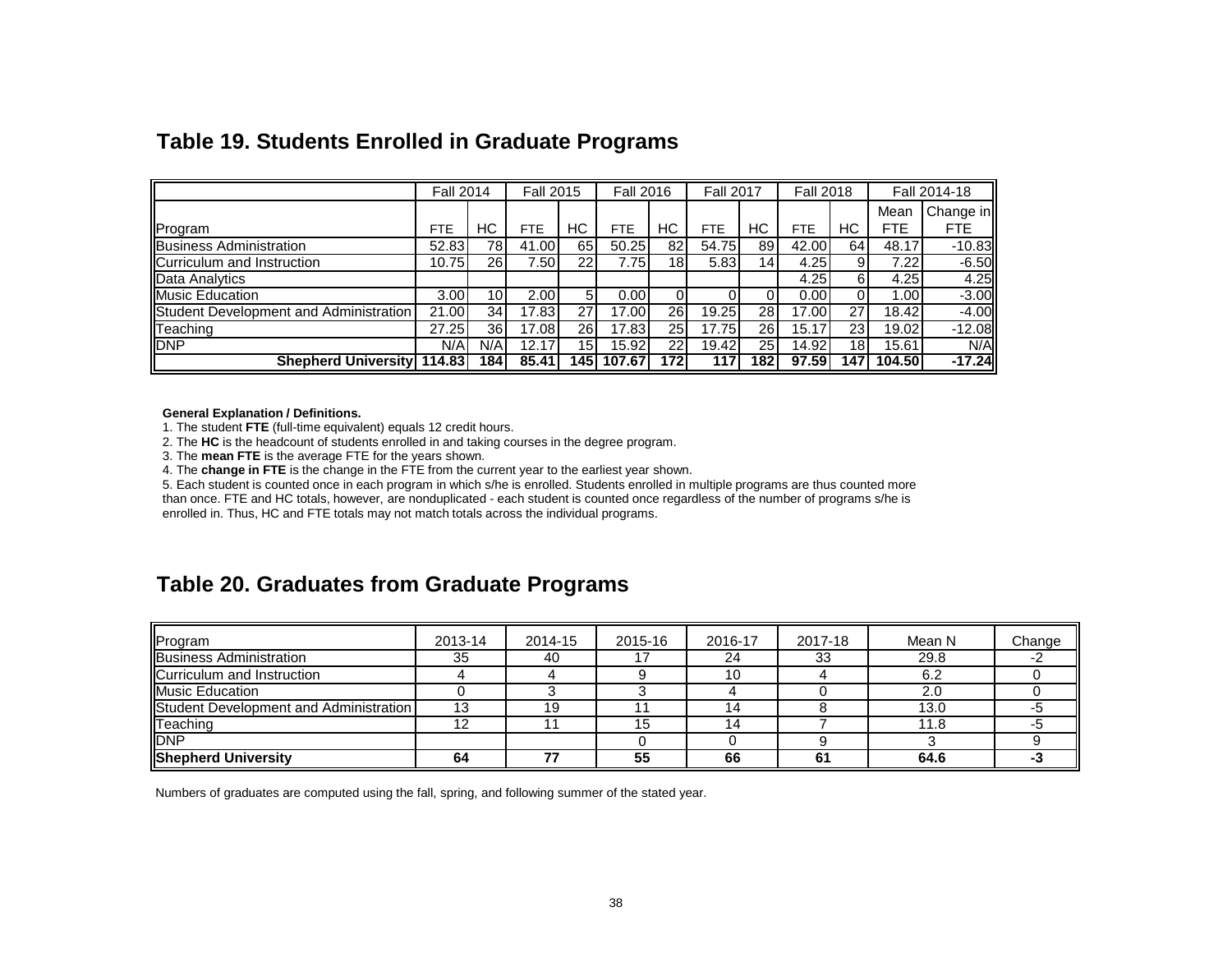# **Table 21. Graduate Student to Faculty FTE Ratios**

|                            |        | <b>Fall 2014</b> |         |                    | <b>Fall 2015</b> |       |             | <b>Fall 2016</b> |                  |             |        | <b>Fall 2017</b> |                     |       |       | <b>Fall 2018</b> |              |                  | Fall 2014-18 |
|----------------------------|--------|------------------|---------|--------------------|------------------|-------|-------------|------------------|------------------|-------------|--------|------------------|---------------------|-------|-------|------------------|--------------|------------------|--------------|
|                            |        |                  |         |                    |                  |       |             |                  |                  |             |        |                  |                     |       |       |                  |              | Mean             | Change       |
| Department                 | IF-FTE | S-FTE            |         | Ratio <b>F-FTE</b> | S-FTE            |       | Ratio F-FTE | S-FTE            |                  | Ratio F-FTE | S-FTE  |                  | Ratiol Change F-FTE |       | S-FTE |                  | Ratio Change | Ratio            | in Ratio     |
| CAT                        | 0.25   | 7.25             | ا 00. ا | 0.25               | 0.25             | 1.001 | 0.50        | 0.75             | .50 <sub>l</sub> | 0.25        | 0.25   | 1.00             | $-0.50$             | 0.00  | 0.00  | N/AI             | N/A          | $\overline{.13}$ | N/A          |
| <b>BADM</b>                | 5.48   | 54.00            | 9.85    | 5.50               | 42.75            | 7.77. | 6.56        | 52.75            | 8.04             | 5.23        | 57.50  | 10.99            | 2.95                | 5.00  | 46.50 | 9.30             | 1.69         | 9.19             | $-0.55$      |
| <b>CSME</b>                | 0.00   | 0.00             | N/A     | 0.00               | 0.00             | N/A   | 0.00        | 0.00             | N/A              | 0.50        | .25    | 2.50             | N/A                 | .25   | 4.25  | 3.40             | $0.90\,$     | 2.95             | N/A          |
| <b>EDUC</b>                | 4.25   | 33.25            | 7.82    | 5.00               | 22.00            | 4.40  | 4.50        | 21.50            | 4.78             | 4.25        | 17.50  | 4.12             | $-0.66$             | 4.33  | 15.92 | 3.68             | $-0.44$      | 4.96             | $-4.15$      |
| <b>ENGL</b>                | 0.25   | 0.50             | 2.00    | 0.00               | 0.00             | N/A   | 0.42        | .67              | 3.98             | 1.001       | .75۱   | 1.75             | $-2.23$             | 0.75  | 0.75  | .00 <sub>l</sub> | $-0.75$      | 2.18             | $-1.00$      |
| HIST                       | 0.00   | 0.00             | N/A     | 0.00               | 0.00             | N/A   | 0.00        | 0.00             | N/A              | 0.50        | 0.50   | 1.00             | N/A                 | 0.00  | 0.00  | N/A              | N/A          | 1.00             | N/A          |
| <b>HPER</b>                | 0.00   | 0.00             | N/A     | 0.00               | 0.00             | N/A   | 0.00        | 0.00             | N/A              | 0.25        | 0.25   | 1.00             | N/A                 | 0.00  | 0.00  | N/A              | N/A          | 1.00             | N/A          |
| <b>MUSC</b>                | 0.67   | 2.50             | 3.73    | 0.50               | 1.00             | 2.00  | 0.00        | 0.00             | N/A              | 0.00        | 0.00   | N/A              | N/AI                | 0.00  | 0.00  | N/A              | N/A          | 2.87             | N/A          |
| NURS                       | 0.00   | 0.00             | N/A     | .08 <sub>l</sub>   | 11.42            | 10.57 | .50         | 15.67            | 10.45            | 2.92        | 19.67  | 6.74             | $-3.71$             | 3.17  | 14.67 | 4.63             | $-2.11$      | 8.10             | N/A          |
| <b>PSYC</b>                | .50    | 21.00            | 14.00   | .50                | 16.00            | 10.67 | .501        | 18.00            | 12.00            | .501        | 19.75  | 13.17            | 1.17                | .50   | 15.50 | 10.33            | $-2.83$      | 12.03            | $-3.67$      |
| <b>Shepherd University</b> | 12.40  | 111.50           | 8.99 l  | 13.83              | 93.42            | 6.75  | 14.98       | 10.34            | 7.37             | 16.40       | 118.42 | 7.22             | 0.47                | 16.00 | 97.59 | 6.10             | $-1.12$      | 7.29             | $-2.89$      |

#### **General Explanation/Definitions.**

1 . The **ratio** is obtained by dividing the student FTE by the faculty FTE.

2. One faculty **FTE** (full-time equivalent) equals 12 hours of instructional responsibility and one student FTE equals 12 credit hours. The ratio is the student FTE divided by the faculty FTE.

3. The annual **change** is the current year's ratio minus the prior year's ratio.

4. The **mean ratio** is the sum of the annual ratios divided by the number of years for which data exist.

5. The **change in ratio** is the current year's ratio minus the first year's ratio.

6. Numbers are for paid courses only.

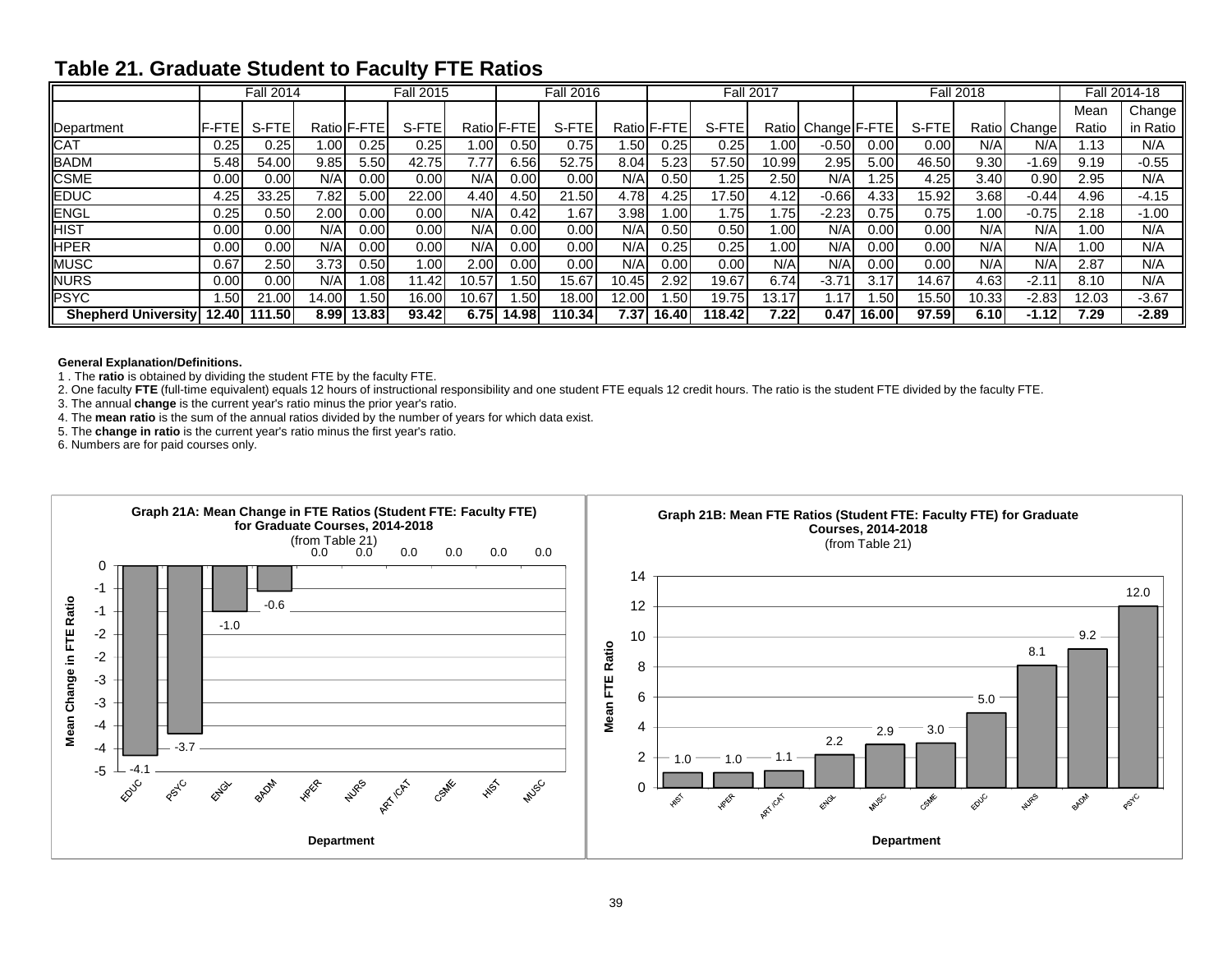*Except for Tables 22 and 29-31, all tables are for undergraduate degree-seeking students only and the census date (10/15/18) HEPC Student file is the source of data. Only credit-earning students are counted unless noted otherwise.*

# **Table 22. Degree Targets**

| I                        | Васс | None | Master's | NP⊣ | I<br>™ota⊧ |
|--------------------------|------|------|----------|-----|------------|
| $\overline{4}$ -<br>Year | 2821 | 755  | 29       | 18  | 3723       |

Bacc None Master's DNP Total *(Includes noncredit students)*

# **Table 23. ACT and ACT Equivalent Scores by Residency**

|                   | ACT  |      |     | <b>ACT Equivalent</b> |      | Total |
|-------------------|------|------|-----|-----------------------|------|-------|
|                   | N    | Mean | N   | Mean                  | N    | Mean  |
| Eastern Panhandle | 954  | 21.4 | 168 | 21.8                  | 1122 | 21.4  |
| Berkeley          | 579  | 21.2 | 76  | 21.4                  | 655  | 21.2  |
| <b>Jefferson</b>  | 328  | 21.8 | 89  | 22.0                  | 417  | 21.8  |
| Morgan            | 47   | 20.8 |     | 25.7                  | 50   | 21.1  |
| Other WV counties | 186  | 23.0 | ΩI  | N/A                   | 186  | 23.0  |
| MD.               | 78   | 21.0 | 164 | 21.6                  | 242  | 21.4  |
| VA                | 47   | 20.9 | 68  | 21.4                  | 115  | 21.2  |
| PA                | 8    | 22.1 | 21  | 22.1                  | 29   | 22.1  |
| Other US states   | 20   | 19.9 | 15  | 20.1                  | 35   | 20.0  |
| International     | າ    | 18.0 | 3   | 20.3                  | 5    | 19.4  |
| Total             | 1295 | 21.6 | 439 | 21.6                  | 1734 | 21.6  |

National ACT scores, class of 2018: WV ACT scores, class of 2018:

Mean 20.8 Mean 20.3

Note: Some students submitted both ACT and SAT scores at the time of admission. Students doing so chose one or the other as the preferred score type; only those scores are used for these tables. Some students submitted neither score.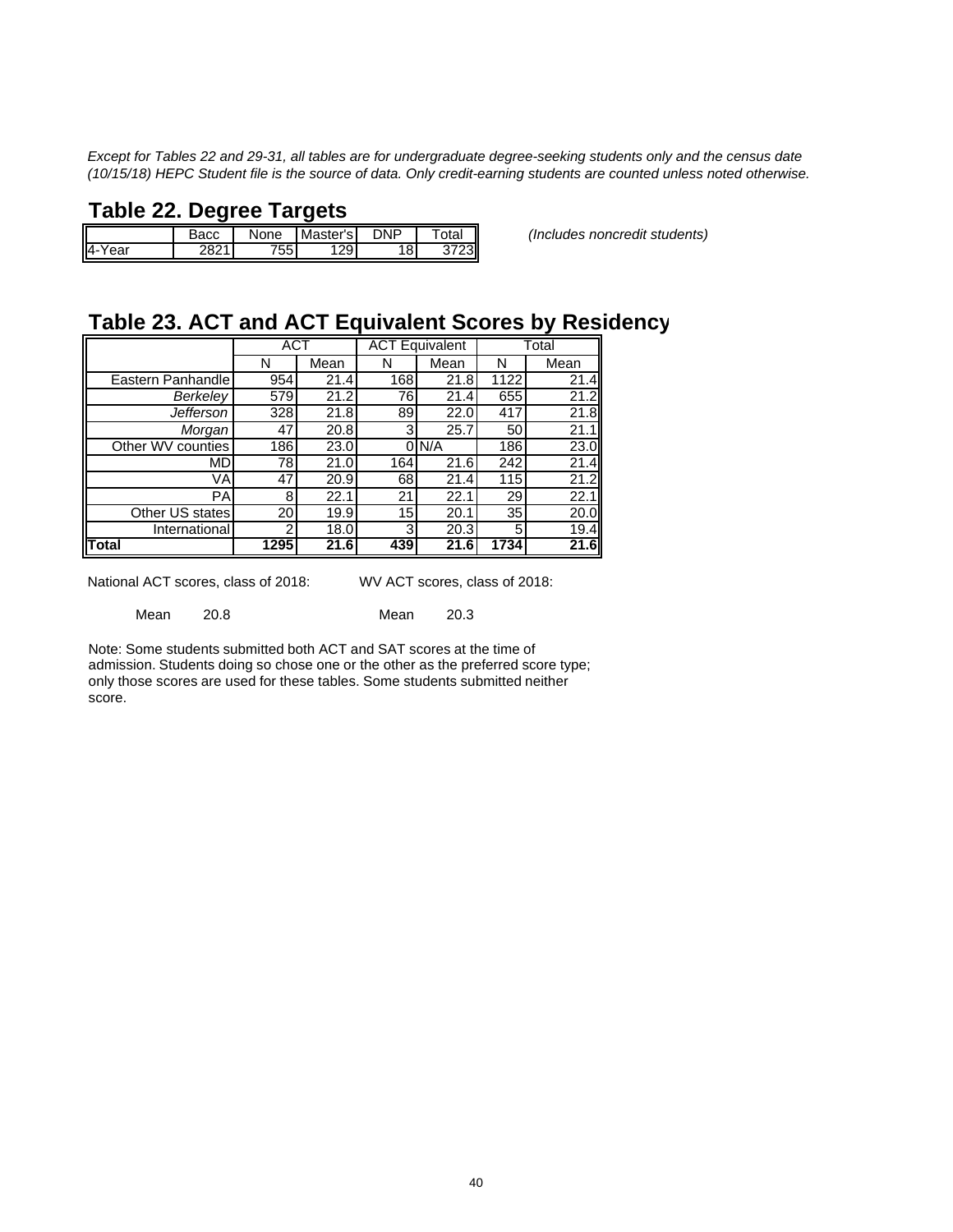|                     |      |                  |      |                  |                |                  | Full-Time |                  |      |                  |       |       |
|---------------------|------|------------------|------|------------------|----------------|------------------|-----------|------------------|------|------------------|-------|-------|
|                     |      | <b>Fall 2014</b> |      | <b>Fall 2015</b> |                | <b>Fall 2016</b> |           | <b>Fall 2017</b> |      | <b>Fall 2018</b> |       | Total |
|                     | N    | $\%$             | N    | $\overline{\%}$  | N              | $\%$             | N         | $\%$             | N    | $\%$             | N     | $\%$  |
| Eastern Panhandle   | 1631 | 46.7%            | 1550 | 46.7%            | 1472           | 47.6%            | 1487      | 50.3%            | 1445 | 51.3%            | 7585  | 48.4% |
| Berkeley            | 920  | 26.4%            | 902  | 27.2%            | 850            | 27.5%            | 865       | 29.3%            | 820  | 29.1%            | 4357  | 27.8% |
| Jefferson           | 633  | 18.1%            | 581  | 17.5%            | 551            | 17.8%            | 563       | 19.0%            | 566  | 20.1%            | 2894  | 18.5% |
| Morgan <sup>®</sup> | 78   | 2.2%             | 67   | 2.0%             | 71             | 2.3%             | 59        | 2.0%             | 59   | 2.1%             | 334   | 2.1%  |
| Other WV counties   | 255  | 7.3%             | 251  | 7.6%             | 231            | 7.5%             | 217       | 7.3%             | 221  | 7.8%             | 1175  | 7.5%  |
| MD                  | 745  | 21.4%            | 718  | 21.6%            | 631            | 20.4%            | 555       | 18.8%            | 532  | 18.9%            | 3181  | 20.3% |
| VA                  | 300  | 8.6%             | 263  | 7.9%             | 228            | 7.4%             | 217       | 7.3%             | 206  | 7.3%             | 1214  | 7.7%  |
| PA                  | 56   | 1.6%             | 61   | 1.8%             | 60             | 1.9%             | 54        | 1.8%             | 58   | 2.1%             | 289   | 1.8%  |
| Other US states     | 89   | 2.6%             | 81   | 2.4%             | 66             | 2.1%             | 62        | 2.1%             | 58   | 2.1%             | 356   | 2.3%  |
| International       | 14   | 0.4%             | 10   | 0.3%             | 9 <sub>l</sub> | 0.3%             | 19        | 0.6%             | 22   | 0.8%             | 74    | 0.5%  |
| <b>Total</b>        | 3090 | 88.6%            | 2934 | 88.4%            | 2697           | 87.2%            | 2611      | 88.3%            | 2542 | 90.2%            | 13874 | 88.5% |
|                     |      |                  |      |                  |                |                  |           |                  |      |                  |       |       |
|                     |      |                  |      |                  |                |                  | Part-Time |                  |      |                  |       |       |
|                     |      | <b>Fall 2014</b> |      | <b>Fall 2015</b> |                | <b>Fall 2016</b> |           | <b>Fall 2017</b> |      | <b>Fall 2018</b> |       | Total |
|                     | N    | %                | N    | %                | N              | %                | N         | %                | N    | %                | N     | %     |
| Eastern Panhandle   | 279  | 8.0%             | 282  | 8.5%             | 277            | 9.0%             | 239       | 8.1%             | 198  | 7.0%             | 1275  | 8.1%  |
| Berkeley            | 150  | 4.3%             | 164  | 4.9%             | 166            | 5.4%             | 157       | 5.3%             | 122  | 4.3%             | 759   | 4.8%  |

# **Table 24. Status by Residency, Five-Year Trends**

|                   |                   | <b>Fall 2014</b> |       | <b>Fall 2015</b> |      | Fall 2016 |                 | <b>Fall 2017</b> |     | Fall 2018 |      | Гоtal |
|-------------------|-------------------|------------------|-------|------------------|------|-----------|-----------------|------------------|-----|-----------|------|-------|
|                   | N                 | %                | N     | %                | N    | %         | N               | $\%$             | N   | $\%$      | N    | %     |
| Eastern Panhandle | 279               | 8.0%             | 282   | 8.5%             | 277  | 9.0%      | 239             | 8.1%             | 198 | 7.0%      | 1275 | 8.1%  |
| Berkelev          | 150               | 4.3%             | 164 I | 4.9%             | 166I | 5.4%      | 157             | 5.3%             | 122 | 4.3%      | 759  | 4.8%  |
| <b>Jefferson</b>  | 119 <sup>l</sup>  | 3.4%             | 107   | 3.2%             | 103  | 3.3%      | 74              | 2.5%             | 69  | 2.4%      | 472  | 3.0%  |
| Morgan I          | 10 <sup>1</sup>   | 0.3%             | 11    | 0.3%             | 81   | 0.3%      | 8               | 0.3%             |     | 0.2%      | 44   | 0.3%  |
| Other WV counties | 14                | 0.4%             | 14    | 0.4%             | 12   | 0.4%      | 14 <sup>1</sup> | 0.5%             | 8   | 0.3%      | 62   | 0.4%  |
| <b>MD</b>         | 52 I              | 1.5%             | 49    | 1.5%             | 69I  | 2.2%      | 66              | 2.2%             | 33  | 1.2%      | 269  | 1.7%  |
| VAI               | 37 I              | 1.1%             | 34 I  | 1.0%             | 27   | 0.9%      | 18 <sup>l</sup> | 0.6%             | 29  | 1.0%      | 145I | 0.9%  |
| PAI               | 10 <sup>1</sup>   | 0.3%             |       | 0.1%             |      | 0.1%      |                 | 0.0%             | 3   | 0.1%      | 21   | 0.1%  |
| Other US states   | 61                | 0.2%             |       | 0.1%             |      | 0.2%      |                 | 0.1%             |     | 0.1%      | 23   | 0.1%  |
| International     |                   | 0.0%             |       | 0.0%             |      | 0.1%      |                 | 0.1%             |     | 0.0%      |      | 0.0%  |
| <b>Total</b>      | 399               | 11.4%            | 386   | 11.6%            | 397  | 12.8%     | 345             | 11.7%            | 275 | 9.8%      | 1802 | 11.5% |
|                   |                   |                  |       |                  |      |           |                 |                  |     |           |      |       |
|                   | T <sub>ofol</sub> |                  |       |                  |      |           |                 |                  |     |           |      |       |

|                   |      |                  |      |                  |      |                  | Total |                  |      |                  |       |        |
|-------------------|------|------------------|------|------------------|------|------------------|-------|------------------|------|------------------|-------|--------|
|                   |      | <b>Fall 2014</b> |      | <b>Fall 2015</b> |      | <b>Fall 2016</b> |       | <b>Fall 2017</b> |      | <b>Fall 2018</b> |       | Total  |
|                   | N    | $\%$             | N    | $\%$             | N    | $\%$             | N     | $\%$             | N    | %                | N     | %      |
| Eastern Panhandle | 1910 | 54.7%            | 1832 | 55.2%            | 1749 | 56.5%            | 1726  | 58.4%            | 1643 | 58.3%            | 8860  | 56.5%  |
| Berkelev          | 1070 | 30.7%            | 1066 | 32.1%            | 1016 | 32.8%            | 1022  | 34.6%            | 942  | 33.4%            | 5116  | 32.6%  |
| Jefferson         | 752  | 21.6%            | 688  | 20.7%            | 654  | 21.1%            | 637   | 21.5%            | 635  | 22.5%            | 3366  | 21.5%  |
| Morgan            | 88   | 2.5%             | 78   | 2.3%             | 79   | 2.6%             | 67    | 2.3%             | 66   | 2.3%             | 378   | 2.4%   |
| Other WV counties | 269  | 7.7%             | 265  | 8.0%             | 243  | 7.9%             | 231   | 7.8%             | 229  | 8.1%             | 1237  | 7.9%   |
| MD.               | 797  | 22.8%            | 767  | 23.1%            | 700  | 22.6%            | 621   | 21.0%            | 565  | 20.1%            | 3450  | 22.0%  |
| VAI               | 337  | 9.7%             | 297  | 8.9%             | 255  | 8.2%             | 235   | 7.9%             | 235  | 8.3%             | 1359  | 8.7%   |
| <b>PA</b>         | 66   | .9%              | 65   | 2.0%             | 63I  | 2.0%             | 55    | 1.9%             | 61   | 2.2%             | 310   | 2.0%   |
| Other US states   | 95   | 2.7%             | 84   | 2.5%             | 731  | 2.4%             | 66    | 2.2%             | 61   | 2.2%             | 379   | 2.4%   |
| International     | 15   | 0.4%             | 10   | 0.3%             | 111  | 0.4%             | 22    | 0.7%             | 23   | 0.8%             | 81    | 0.5%   |
| <b>Total</b>      | 3489 | 100.0%           | 3320 | 100.0%           | 3094 | 100.0%           | 2956  | 100.0%l          | 2817 | 100.0%           | 15676 | 100.0% |

All percentages for each year are computed based upon the total students for each year. For example, for Fall 2018, the 1445 full-time students in the Eastern Panhandle are 51.3% of the total number of students in Fall 2018 (2817). Tables include undergraduate degree-seeking credit students only.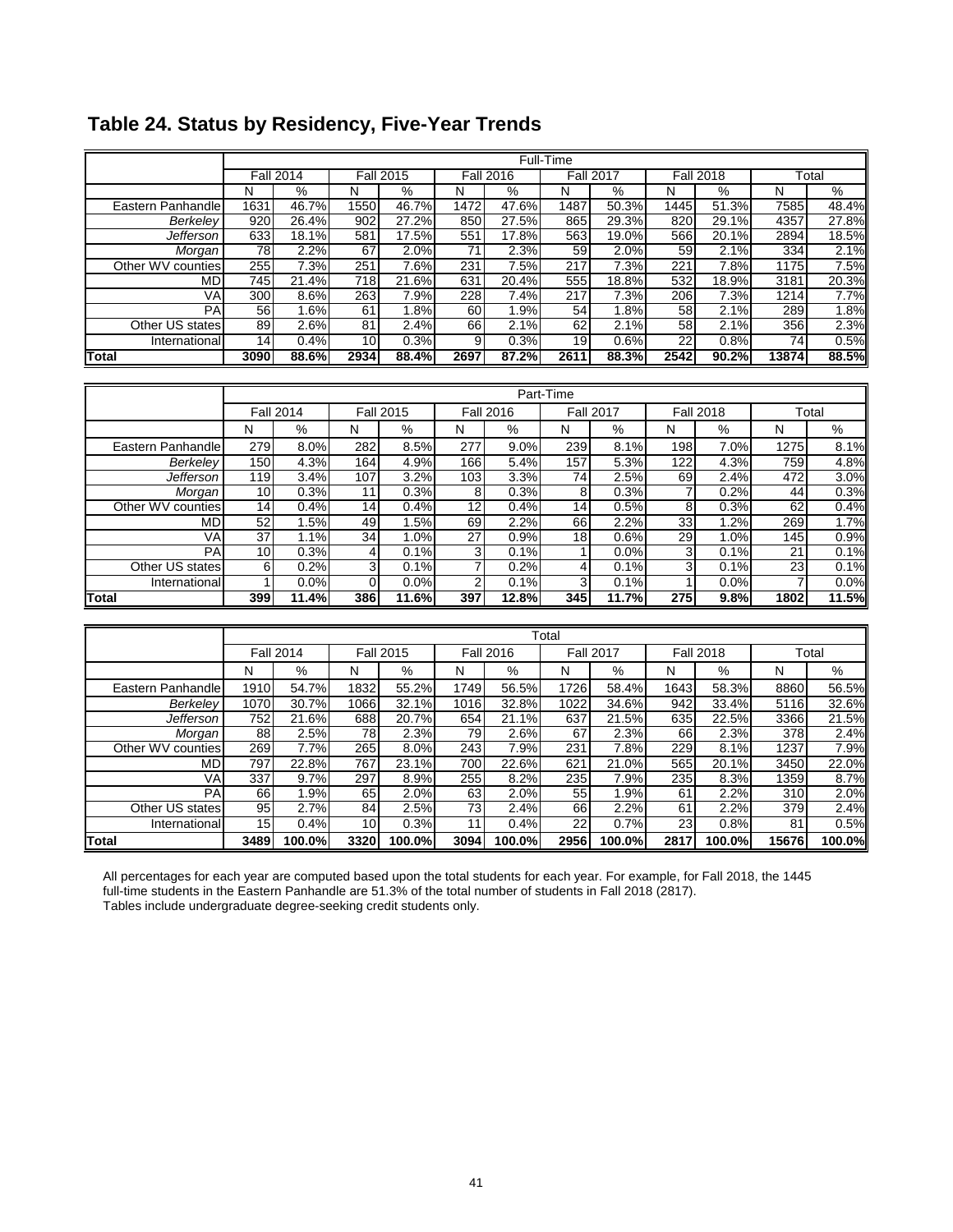|                 |       |     |                 |                  |     | <b>ACT or ACT Equivalent</b> |     |           |       |         | Total           | Mean |
|-----------------|-------|-----|-----------------|------------------|-----|------------------------------|-----|-----------|-------|---------|-----------------|------|
|                 | 16 or |     |                 |                  |     |                              |     |           |       | $31$ or |                 |      |
|                 | lower | 17  | 18              | 19               | 20  | 21                           | 22  | 23-25     | 26-30 | higher  | N               |      |
| <b>WV</b>       | 71    | 96  | 93              | 130 <sub>1</sub> | 128 | 138                          | 129 | 340       | 162   | 21      | 1308            | 21.7 |
| <b>MD</b>       | 15    | 24  | 22              | 33               | 23  | 16                           | 27  | 42        | 36    |         | 242             | 21.4 |
| VA <sub>I</sub> |       | 6   | 18 <sub>l</sub> | 21               |     | 11                           |     | <b>28</b> | 12    |         | 115             | 21.2 |
| PA <sub>I</sub> |       |     |                 |                  | 3   |                              |     | 9         |       |         | 29              | 22.1 |
| Other US states |       | 5   | 5               |                  | 4   |                              |     | 5         |       |         | 35 <sub>l</sub> | 20.0 |
| International   |       |     |                 |                  | 0   |                              |     |           |       |         |                 | 19.4 |
| Total           | 94    | 134 | 140             | 195              | 165 | 171                          | 167 | 426       | 216   | 26      | 1734            | 21.6 |

# **Table 25. ACT and ACT Equivalent Scores by Residency**

Note: Some students submitted both ACT and SAT scores at the time of admission. Students doing so chose one or the other as the preferred score type; only those scores are used for these tables. Some students submitted neither score.

# **Table 26. Class Level by Residency**

|                   | Freshmen |         |     | Sophomore       |     | Junior  | Senior          |                 |                | Unclassified |      | Total   |
|-------------------|----------|---------|-----|-----------------|-----|---------|-----------------|-----------------|----------------|--------------|------|---------|
|                   | N        | Percent | N   | <b>IPercent</b> | N   | Percent | N               | <b>IPercent</b> | N              | Percent      | N    | Percent |
| Panhandle         | 442      | 15.7%   | 337 | 12.0%           | 355 | 12.6%   | 500             | 17.7%           | 9              | 0.3%         | 1643 | 58.3%   |
| Berkeley          | 242      | 8.6%    | 185 | 6.6%            | 211 | 7.5%    | 300             | 10.6%           | $\overline{4}$ | 0.1%         | 942  | 33.4%   |
| <b>Jefferson</b>  | 183      | 6.5%    | 141 | 5.0%            | 126 | 4.5%    | 181             | 6.4%            | $\overline{4}$ | 0.1%         | 635  | 22.5%   |
| Morgan            | 17       | 0.6%    | 11  | 0.4%            | 18  | 0.6%    | 19              | 0.7%            |                | 0.0%         | 66   | 2.3%    |
| Other WV counties | 65       | 2.3%    | 55  | 2.0%            | 51  | 1.8%    | 58              | 2.1%            | 0              | 0.0%         | 229  | 8.1%    |
| <b>MD</b>         | 148      | 5.3%    | 93  | 3.3%            | 130 | 4.6%    | 194             | 6.9%            | 0              | 0.0%         | 565  | 20.1%   |
| VA                | 66       | 2.3%    | 36  | 1.3%            | 49  | 1.7%    | 83              | 2.9%            |                | 0.0%         | 235  | 8.3%    |
| PA                | 20       | 0.7%    | 10  | 0.4%            | 13  | 0.5%    | 17              | 0.6%            |                | 0.0%         | 61   | 2.2%    |
| Other US states   | 19       | 0.7%    | 13  | 0.5%            | 14  | 0.5%    | 15 <sub>l</sub> | 0.5%            | $\Omega$       | 0.0%         | 61   | 2.2%    |
| International     | 8        | 0.3%    | 2   | 0.1%            | 8   | 0.3%    | 5               | 0.2%            | $\Omega$       | 0.0%         | 23   | 0.8%    |
| <b>Total</b>      | 768      | 27.3%   | 546 | 19.4%           | 620 | 22.0%   | 872             | 31.0%l          | 11             | 0.4%         | 2817 | 100.0%  |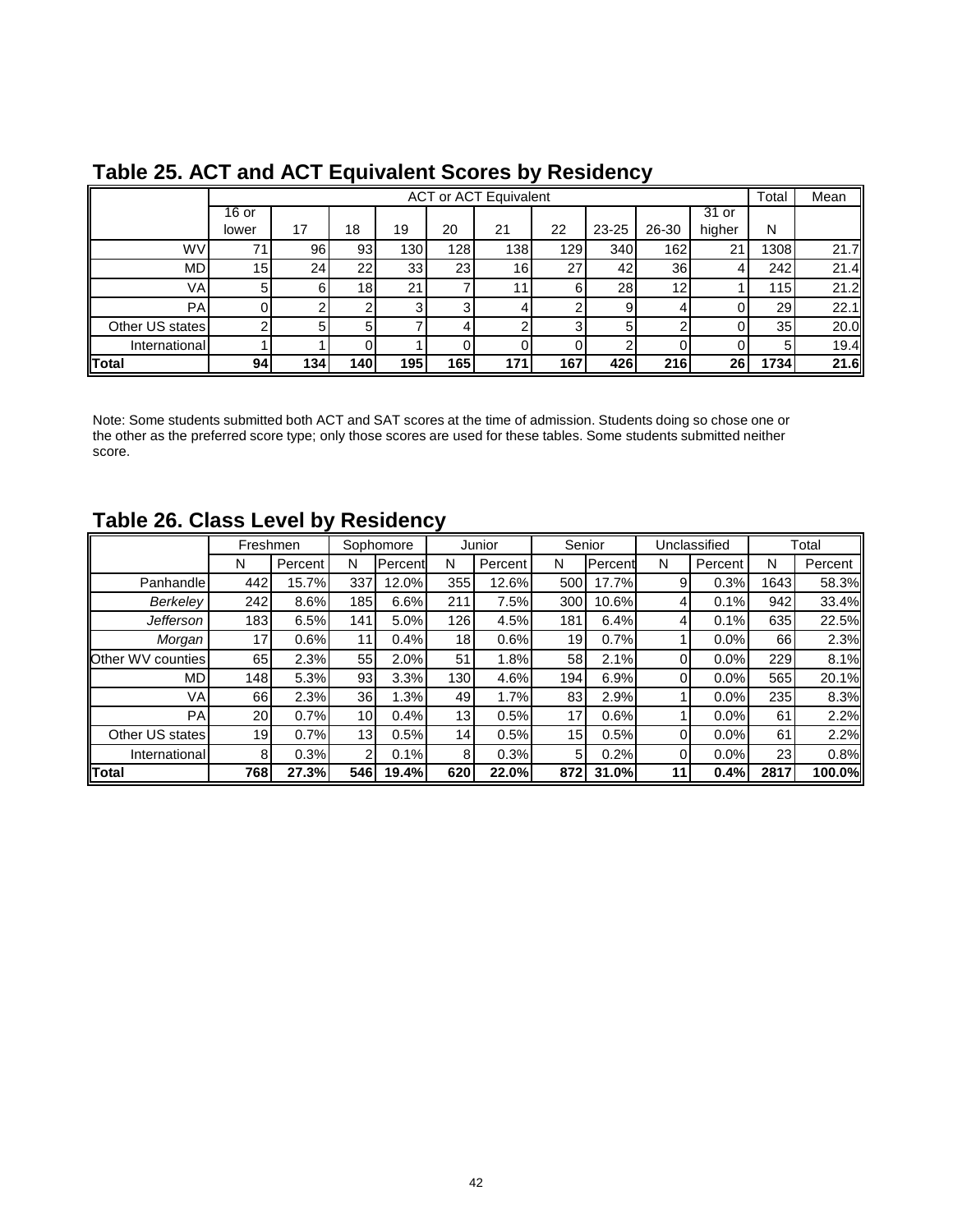|                   | Freshmen | Returned | Percent |
|-------------------|----------|----------|---------|
| Eastern Panhandle | 354      | 245      | 69.2%   |
| Berkeley          | 210      | 144      | 68.6%   |
| <b>Jefferson</b>  | 136      | 94       | 69.1%   |
| Morgan            | 8        | 7        | 87.5%   |
| Other WV counties | 53       | 41       | 77.4%   |
| МD                | 113      | 82       | 72.6%   |
| VA                | 39       | 27       | 69.2%   |
| PA                | 12       | 5        | 41.7%   |
| Other US states   | 14       | 6        | 42.9%   |
| International     | 5        | 1        | 20.0%   |
| <b>otal</b>       | 590      | 407      | 69.0%   |

# **Table 27. Retention of Fall 2017 Freshman Cohort by Residency**

Full-time first-time-in-college freshmen who enrolled in Fall 2017 and were still enrolled as of Fall 2018. Students who withdrew after enrolling this semester are included.

# **Table 28. Graduation of Fall 2012 Freshman Cohort by Residency**

|                   | Bacc. grads | Percent |
|-------------------|-------------|---------|
| Eastern Panhandle | 178         | 49.4%   |
| Berkelev          | 104         | 28.9%   |
| Jefferson         | 70          | 19.4%   |
| Morgan            | 4           | 1.1%    |
| Other WV counties | 37          | 10.3%   |
| MD                | 86          | 23.9%   |
| VA                | 37          | 10.3%   |
| РA                | 6           | 1.7%    |
| Other US states   | 15          | 4.2%    |
| International     |             | N/A     |
| ⊺otal             | 360         | 100.0%  |

In Fall 2012, 747 entering full-time, first-time-incollege freshmen declared that they were seeking baccalaureate degrees. From this group,360 students (48.2%) were awarded baccalaureate degrees by August 2018.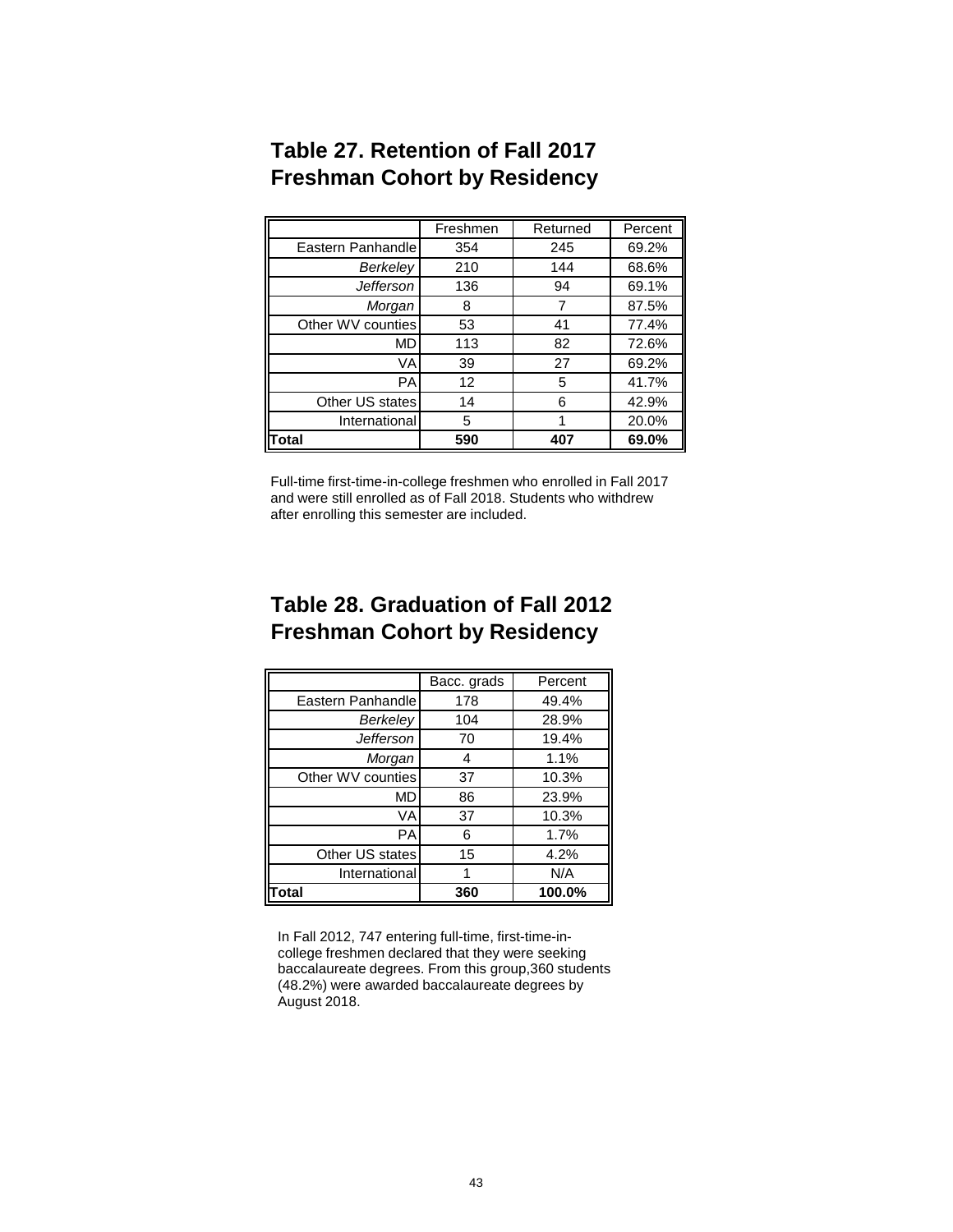|                            |                 |                  |                  |          |                  |                | . .              |         |                  |                |                       |          |
|----------------------------|-----------------|------------------|------------------|----------|------------------|----------------|------------------|---------|------------------|----------------|-----------------------|----------|
|                            |                 | <b>Fall 2014</b> | <b>Fall 2015</b> |          | <b>Fall 2016</b> |                | <b>Fall 2017</b> |         | <b>Fall 2018</b> |                | <b>Change 2014-18</b> |          |
| <b>Type</b>                | Head            | Percent          | Headl            | Percentl | Head             | <b>Percent</b> | Head             | Percent | Head             | <b>Percent</b> | N                     | Percent  |
| Returning                  | 2602            | 64.4%            | 2364             | 61.2%    | 2221             | 58.8%          | 2083             | 55.8%   | 2006             | 55.0%          | $-596$                | $-22.9%$ |
| New Freshmen               | 642             | 15.9%            | 638              | 16.5%    | 564              | 14.9%          | 598              | 16.0%   | 593              | 16.3%          | -491                  | $-7.6%$  |
| Readmitted                 | 43 <sub>l</sub> | 1.1%             | 44               | 1.1%     | 51               | 1.3%           | 25               | 0.7%    | 35 <sub>l</sub>  | 1.0%           | -8                    | $-18.6%$ |
| Transient/Special          | 356             | 8.8%             | 361              | 9.3%     | 495              | 13.1%          | 532              | 14.2%   | 590              | 16.2%          | 234                   | 65.7%    |
| <b>High School</b>         | 13 <sup>l</sup> | 0.3%             | 21 <sup>1</sup>  | 0.5%     | 15               | 0.4%           | 64               | 1.7%    | 94               | 2.6%           | 81                    | 623.1%   |
| Transfer                   | 322             | 8.0%             | 370              | 9.6%     | 362              | 9.6%           | 359              | 9.6%    | 286              | 7.8%           | -361                  | $-11.2%$ |
| <b>First Time Master's</b> | 63              | 1.6%             | 48               | $1.2\%$  | 58               | .5%            | 64               | 1.7%    | 35 <sub>l</sub>  | 1.0%           | $-28$                 | $-44.4%$ |
| <b>First Time Doctoral</b> |                 | $0.0\%$          | 15 <sup>1</sup>  | 0.4%     | 13 <sub>l</sub>  | 0.3%           | 11               | 0.3%    |                  | 0.2%           | 9                     | N/A      |
| <b>Total</b>               | 4041            | 100.0%l          | 3861             | 100.0%   | 3779             | <b>100.0%</b>  | 3736l            | 100.0%  | 3648             | 100.0%         | $-393$                | $-9.7%$  |
|                            |                 |                  |                  |          |                  |                |                  |         |                  |                |                       |          |

# **Table 29. Student Headcount by Registration Type**

# **Table 30. Student FTE by Registration Type**

| Registration               |                 | <b>Fall 2014</b> |      | <b>Fall 2015</b> |      | <b>Fall 2016</b> |                  | <b>Fall 2017</b> |      | <b>Fall 2018</b> |                 | Change 2014-18 |
|----------------------------|-----------------|------------------|------|------------------|------|------------------|------------------|------------------|------|------------------|-----------------|----------------|
| <b>Type</b>                | ΠЕ              | <b>Percent</b>   | Head | <b>Percent</b>   | Head | <b>Percent</b>   | Head             | <b>Percent</b>   | Head | <b>Percent</b>   |                 | Percentl       |
| Returning                  | 2395            | 69.3%            | 2181 | 66.5%            | 2029 | 65.6%            | 1906             | 63.5%            | 1873 | 63.9%            | $-522$          | $-21.8%$       |
| New Freshmen               | 639             | 18.5%            | 645  | 19.6%            | 566  | 18.3%            | 600              | 20.0%            | 604  | 20.6%            | -351            | $-5.5%$        |
| Readmitted                 | 30 <sub>l</sub> | 0.9%             | 23   | 0.7%             | 33   | $1.1\%$          | 16               | 0.5%             | 24   | 0.8%             | -5              | $-17.9%$       |
| Transient/Special          |                 | 2.1%             | 73   | 2.2%             | 1061 | 3.4%             | 109 <sub>1</sub> | 3.6%             | 121  | 4.1%             | 491             | 69.5%          |
| <b>High School</b>         |                 | $0.1\%$          |      | 0.1%             |      | 0.1%             |                  | 0.6%             | 28   | 1.0%             | 25 <sub>l</sub> | 832.3%         |
| Transfer                   | 276             | 8.0%             | 313  | 9.5%             | 307  | 9.9%             | 303              | 10.1%            | 250  | 8.5%             | -261            | $-9.4%$        |
| <b>First Time Master's</b> | 44              | .3%              | 31   | 0.9%             | 39   | .3%              | 43               | 1.4%             | 25   | 0.8%             | -19             | $-43.5%$       |
| <b>First Time Doctoral</b> |                 | $0.0\%$          | 12   | 0.4%             | 10   | 0.3%             |                  | 0.3%             |      | 0.3%             |                 | N/A            |
| Total                      | 3458            | 100.0%l          | 3282 | 100.0%           | 3094 | 100.0%           | 3002             | 100.0%           | 2933 | 100.0%           | $-525$          | $-15.2%$       |

# **Table 31. Student Headcount by Race and Ethnicity**

|                    |                 | <b>Fall 2014</b> |      | <b>Fall 2015</b> |                 | <b>Fall 2016</b> |                 | <b>Fall 2017</b> |                 | <b>Fall 2018</b> |                 | Change 2014-18 |
|--------------------|-----------------|------------------|------|------------------|-----------------|------------------|-----------------|------------------|-----------------|------------------|-----------------|----------------|
| Race / ethnicity   | Head            | <b>Percent</b>   | Head | Percentl         | Head            | Percentl         | Head            | <b>Percentl</b>  | Headl           | <b>Percent</b>   |                 | <b>Percent</b> |
| Hispanic           | l 16 I          | 2.9%             | 107  | 2.8%             | 126             | 3.3%             | 156             | 4.2%             | 204             | 5.6%             | 88              | 75.9%          |
| Am Ind/Alaskan     | <b>26</b>       | 0.6%             | 21   | 0.5%             | 23 <sub>l</sub> | 0.6%             | 18 <sub>l</sub> | 0.5%             | 25 <sub>l</sub> | 0.7%             |                 | $-3.8%$        |
| <b>Black</b>       | 324             | 8.0%             | 342  | 8.9%             | 306             | 8.1%             | 296             | 7.9%             | 278             | 7.6%             | -461            | $-14.2%$       |
| White              | 3394            | 84.0%            | 3177 | 82.3%            | 3101            | 82.1%            | 3000            | 80.3%            | 2835            | 77.7%            | $-559$          | $-16.5%$       |
| Asian              | 74              | .8%              | 94   | 2.4%             | 75              | 2.0%             | 72              | .9%              | 68              | l.9%             | -6              | $-8.1%$        |
| Nat HI / OPI       |                 | 0.1%             | 31   | 0.1%             |                 | 0.1%             |                 | 0.1%             | 15 <sub>1</sub> | 0.4%             | 12              | 400.0%         |
| <b>Two or more</b> | 35 <sub>l</sub> | 0.9%             | 63   | .6%              | 68I             | .8%              | <b>100</b>      | 2.7%             | 118I            | 3.2%             | 831             | 237.1%         |
| <b>Unknown</b>     | 69              | $.7\%$           | 54   | .4%              | 78              | 2.1%             | 90              | 2.4%             | 105             | 2.9%             | 36 <sup>l</sup> | 52.2%          |
| <b>Total</b>       | 4041            | 100.0%           | 3861 | 100.0%           | 3779            | 100.0%           | 3736            | 100.0%           | 3648            | 100.0%l          | $-481$          | $-9.7%$        |

Sources for these tables are census date HEPC files. Data are for credit students only.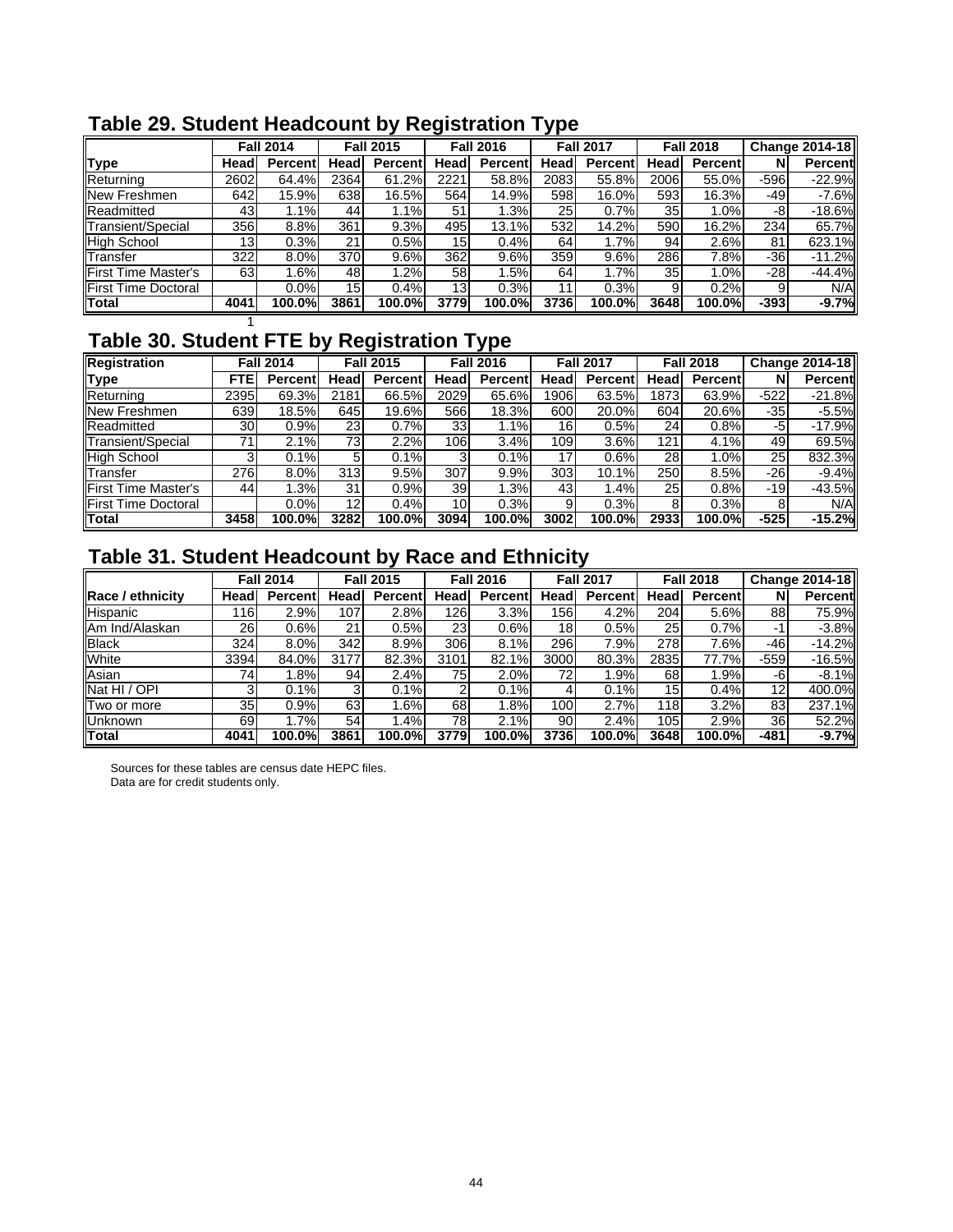# **Table 32. Shepherd University FTE by Department and Instructor**

| Dept                     | L_name          | F_name      | Faculty UG<br>${\rm FTE}$ | Student UG<br>FTE | UG S/F<br>Ratio | Faculty G<br>FTE | Student G<br>FTE | $G$ $S/F$<br>Ratio   |
|--------------------------|-----------------|-------------|---------------------------|-------------------|-----------------|------------------|------------------|----------------------|
| 0000                     | ALEXANDER       | KEITH       | .25                       | 2.40              | 9.60            |                  |                  |                      |
|                          | ANDERSON        | SCOTT       | .08                       | .67               | 8.00            |                  |                  |                      |
|                          | <b>BRASHER</b>  | SALLY       | . 25                      | 3.40              | 13.60           |                  |                  | $\bullet$            |
|                          | CANTRELL        | MARK        | .25                       | 2.80              | 11.20           |                  |                  | $\bullet$            |
|                          | COPNEY          | CYNTHIA     | .08                       | 1.07              | 12.80           |                  |                  | $\bullet$            |
|                          | ELLZEY          | MARY        | .25                       | 3.40              | 13.60           |                  |                  | $\bullet$            |
|                          | FRANKS          | JULIA       | .08                       | .93               | 11.20           |                  |                  | $\bullet$            |
|                          | GROSS           | EMILY       | .17                       | 1.70              | 10.20           |                  |                  |                      |
|                          | HOLLIDAY        | SHANNON     | .17                       | 2.20              | 13.20           |                  |                  | $\bullet$            |
|                          | KRANTZ          | RACHEL      | .08                       | 1.00              | 12.00           |                  |                  |                      |
|                          | MARKEY          | MELISSA     | .08                       | 1.00              | 12.00           |                  |                  | $\bullet$            |
|                          | MEADS           | RACHAEL     | .08                       | 1.27              | 15.20           |                  |                  | $\bullet$            |
|                          | NIXON           | TIMOTHY     | .25                       | 2.40              | 9.60            |                  |                  | $\bullet$            |
|                          | NUREDINOSKI     | YILDIZ      | .08                       | .60               | 7.20            |                  |                  | ٠                    |
|                          | REICH           | CHRISTINA   | .08                       | 1.00              | 12.00           |                  |                  | $\bullet$            |
|                          | RICKETTS        | MICHELLE    | .17                       | 1.63              | 9.80            |                  |                  | $\bullet$            |
|                          | ROWE            | TAJMARIE    | .08                       | 1.33              | 16.00           |                  |                  | $\bullet$            |
|                          | SANDY           | JULIA       | .25                       | 2.80              | 11.20           |                  |                  | $\bullet$            |
|                          | SANTANA         | BRIAN       | .08                       | 1.60              | 19.20           |                  |                  | $\bullet$            |
|                          | SEFFERS         | TRACY       | .08                       | .47               | 5.60            |                  |                  | $\bullet$            |
|                          | SHAFFER         | STEVEN      | .08                       | 1.27              | 15.20           |                  |                  |                      |
|                          | SKOWRONSKI      | MARIA       | .08                       | .07               | .80             |                  |                  |                      |
|                          | STAR            | YIN         | .08                       | 1.27              | 15.20           |                  |                  |                      |
|                          | WILLIAMS-MCNAME | HANNAH      | .08                       | 1.13              | 13.60           |                  |                  | $\ddot{\phantom{0}}$ |
|                          | WILSON          | CHRISTOPHER | .17                       | 3.07              | 18.40           |                  |                  |                      |
| Subtotal dept            |                 |             | 3.42                      | 40.47             |                 |                  |                  |                      |
| $\mathop{\mathrm{ACCT}}$ | FILES           | MICHELLE    | .75                       | 9.60              | 14.00           |                  |                  |                      |
|                          | HAMOOD          | $\tt ROGER$ | .75                       | 11.40             | 13.80           |                  |                  |                      |
|                          | <b>SLOUGH</b>   | JOHN        | .25                       | 5.00              | 20.00           |                  |                  | $\ddot{\phantom{0}}$ |
|                          | VANCE           | CYNTHIA     | 1.00                      | 17.40             | 18.53           |                  |                  |                      |
| Subtotal dept            |                 |             | 2.75                      | 43.40             |                 | $\bullet$        | $\bullet$        |                      |
| BADM                     | AYTAC           | BERRIN      |                           |                   |                 | .75              | 7.00             | 9.33                 |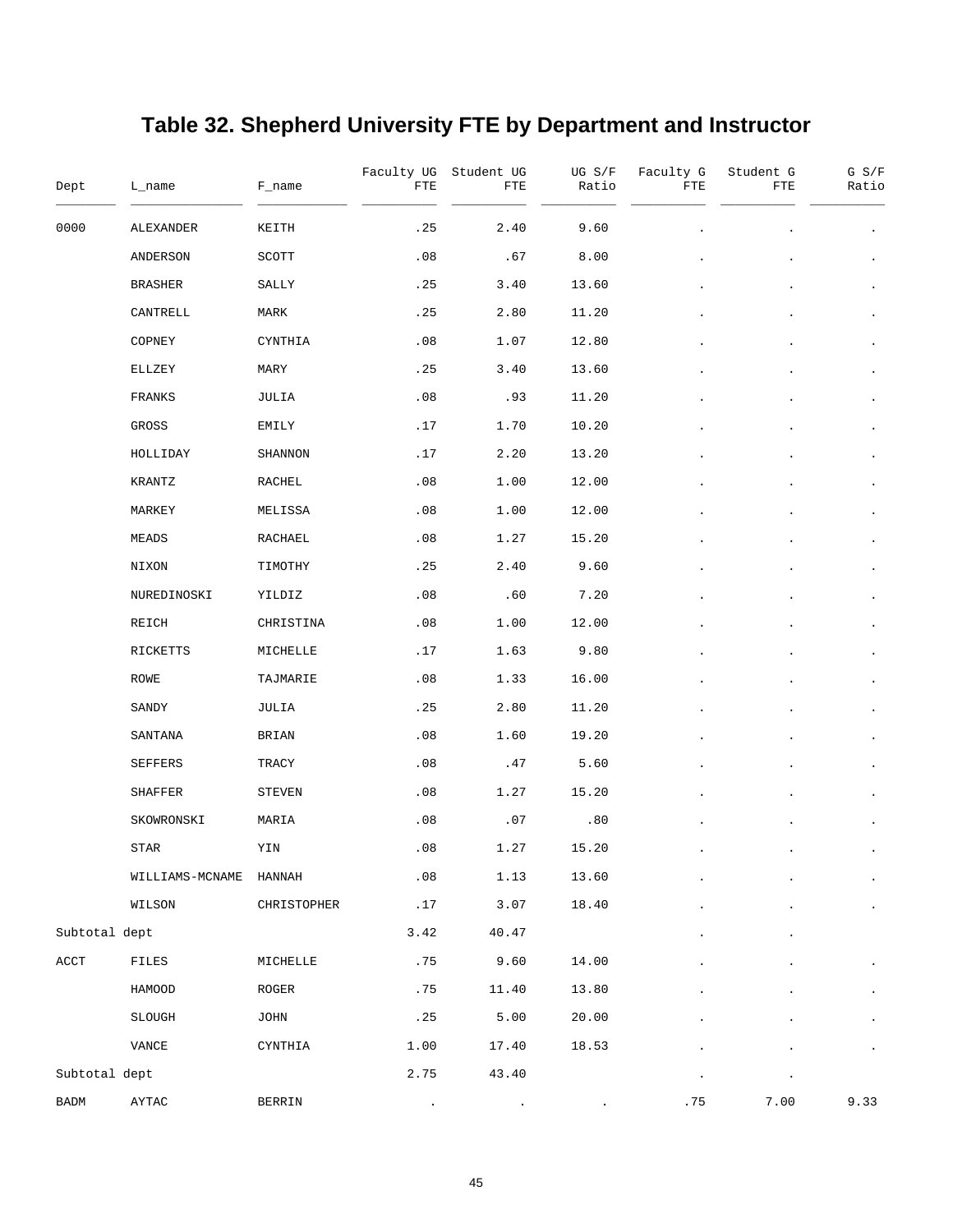| Dept          | L_name               | F_name   | FTE           | Faculty UG Student UG<br>FTE | UG S/F<br>Ratio           | Faculty G<br>FTE | Student G<br>FTE      | $G$ $S/F$<br>Ratio    |
|---------------|----------------------|----------|---------------|------------------------------|---------------------------|------------------|-----------------------|-----------------------|
|               | <b>BARNETT</b>       | ANDRO    |               |                              |                           | .25              | 1.50                  | 6.00                  |
|               | BUTLER               | RANDOLPH | $\bullet$     |                              |                           | .50              | 7.00                  | 14.00                 |
|               | DAILEY               | MICHAEL  | .75           | 9.80                         | 13.07                     | $\sim$ $\sim$    | $\sim 100$ $\mu$      | <b>Contract</b>       |
|               | DIXON                | MICHAEL  | .50           | 9.20                         | 18.40                     | .25              | 5.00                  | 20.00                 |
|               | FILES                | MICHELLE | $\sim$ $\sim$ | $\sim 100$ km $^{-1}$        | <b>Contract Advised</b>   | .25              | 1.25                  | 5.00                  |
|               | FLORA                | JENNIFER | .50           | 6.80                         | 13.60                     | $\blacksquare$   |                       | $\bullet$             |
|               | FRYE                 | HOLLY    | .25           | 3.40                         | 13.60                     | $\bullet$        |                       | $\sim 100$            |
|               | GOCMEN               | TUNCER   | $\sim 100$    | $\sim 100$ km $^{-1}$        | $\sim 100$ km s $^{-1}$   | .50              | 4.50                  | 9.00                  |
|               | GOOLSBY              | CAROL    | 1.00          | 18.40                        | 16.80                     | $\bullet$        |                       | $\bullet$             |
|               | GROSS                | DAVID    | .75           | 14.80                        | 19.73                     | $\bullet$        |                       | $\sim$ 100 $\pm$      |
|               | GROVES               | MICHAEL  | $\sim$ $\sim$ | $\sim$ $\sim$                | $\sim 10^{11}$ km $^{-1}$ | . 25             | 2.00                  | 8.00                  |
|               | HILLMAN              | DONALD   | .50           | 10.00                        | 20.00                     | .25              | 1.75                  | 7.00                  |
|               | <b>ISHERWOOD</b>     | ALEX     | $\sim$ $\sim$ | $\sim 100$                   | $\sim 100$                | .50              | 3.50                  | 7.00                  |
|               | LARSON               | LINDSEY  | .50           | 9.20                         | 18.40                     | $\sim$ $\sim$    | $\sim 100$ km $^{-1}$ | $\sim 100$ km $^{-1}$ |
|               | LEGGETT              | LANA     | $\sim$ $\sim$ | $\sim 100$ km                | $\sim 100$                | . 25             | 3.75                  | 15.00                 |
|               | LYNCH                | MICHAEL  | .75           | 9.20                         | 12.27                     | .25              | 2.75                  | 11.00                 |
|               | MARTZ                | WILLIAM  | $\sim$ $\sim$ | $\sim 100$                   | $\sim 100$                | .25              | 1.50                  | 6.00                  |
|               | REID                 | KATHLEEN | .25           | 12.20                        | 48.80                     | $\sim 100$       | $\sim 100$            | $\sim 100$            |
|               | SANDSTROM            | DIRK     | $\sim$ $\sim$ | $\sim 100$                   | $\sim 100$ km s $^{-1}$   | .50              | 3.50                  | 7.00                  |
|               | SCALES               | CINDA    | .75           | 9.80                         | 13.07                     | $\bullet$        |                       | $\bullet$             |
|               | SCOTT                | JANINE   | 1.00          | 15.40                        | 15.40                     |                  |                       | $\bullet$             |
|               | SHERWOOD             | PATRICIA | .25           | 1.00                         | 4.00                      |                  |                       |                       |
|               | TOUHIDI              | BEHZAD   | .50           | 5.80                         | 11.60                     |                  |                       |                       |
|               | VANCE                | CYNTHIA  | $\cdot$       |                              |                           | .25              | 1.50                  | 6.00                  |
|               | WEST                 | JIMMIE   | .50           | 6.00                         | 12.00                     |                  |                       | $\bullet$             |
|               | YORK                 | JUDY     | .25           | 3.60                         | 14.40                     |                  |                       | $\bullet$             |
| Subtotal dept |                      |          | 9.00          | 144.60                       |                           | 5.00             | 46.50                 |                       |
| BIOL          | AMSBERRY             | LINDSAY  | .67           | 11.47                        | 17.20                     |                  |                       |                       |
|               | ANDERSEN             | ELLEN    | .33           | 5.87                         | 17.60                     |                  |                       |                       |
|               | CONLEY               | RUTH     | 1.39          | 14.80                        | 10.83                     |                  |                       | $\bullet$             |
|               | DOMENICK             | MARIA    | .33           | 1.07                         | 3.20                      |                  |                       |                       |
|               | GILKERSON            | JONATHAN | 1.17          | 17.60                        | 14.60                     |                  |                       | $\bullet$             |
|               | HENDRICKSON-LAM SHER |          | .67           | 12.53                        | 18.80                     |                  |                       |                       |
|               | MCKENNA              | KERRY    | .67           | 12.00                        | 18.00                     |                  |                       |                       |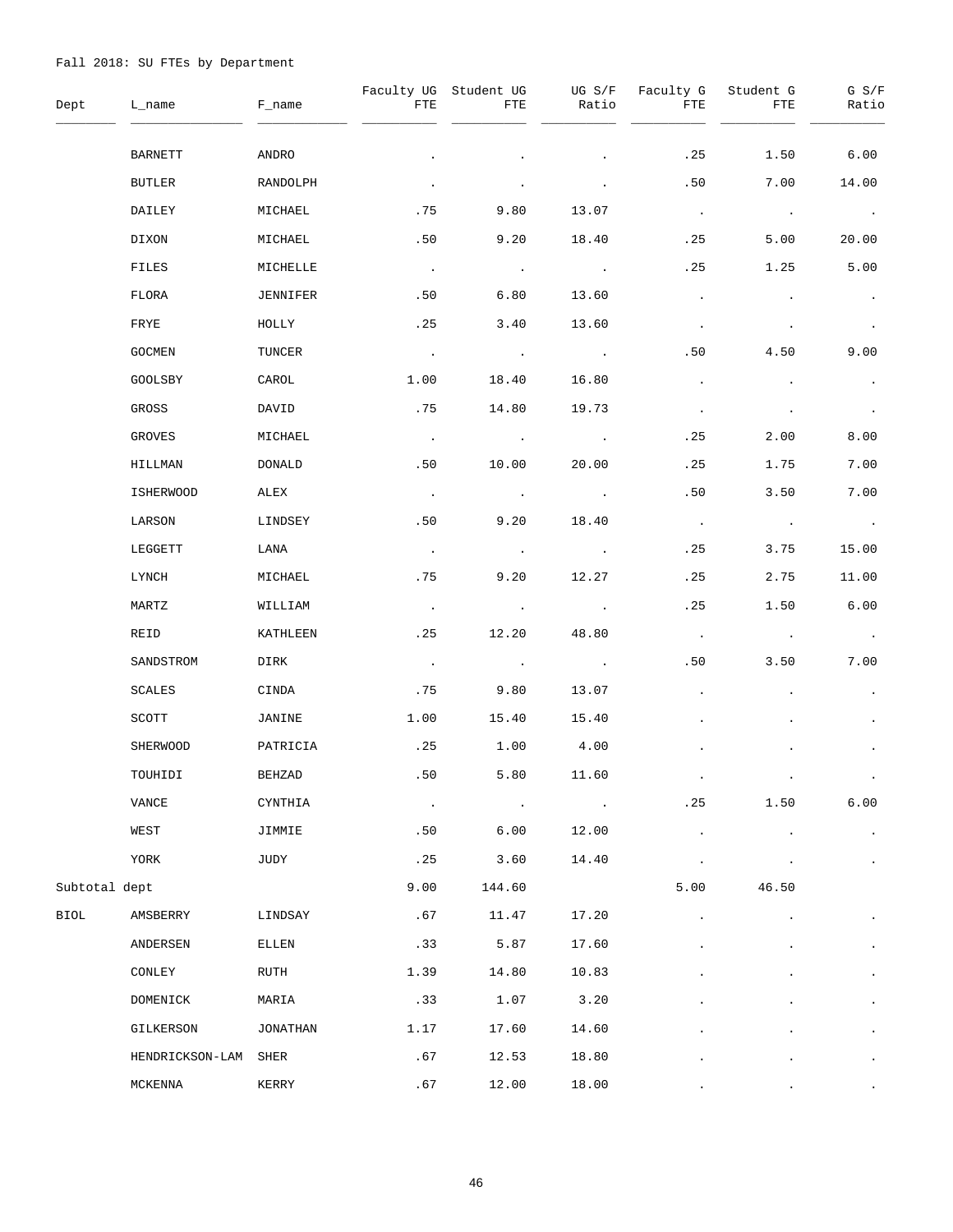| Dept          | L_name                     | F_name          | FTE   | Faculty UG Student UG<br>FTE | UG S/F<br>Ratio | Faculty G<br>FTE | Student G<br>FTE | $G$ $S/F$<br>Ratio |
|---------------|----------------------------|-----------------|-------|------------------------------|-----------------|------------------|------------------|--------------------|
|               | MENKE                      | JAY             | 1.17  | 31.53                        | 27.03           |                  |                  | $\bullet$          |
|               | NOLAN                      | COLLEEN         | 1.00  | 14.93                        | 14.93           |                  |                  |                    |
|               | PENNOCK                    | DAVID           | .67   | 10.67                        | 16.00           |                  |                  | $\bullet$          |
|               | PLAUTZ                     | CAROL           | 1.21  | 13.80                        | 14.08           |                  |                  |                    |
|               | ROBERTSON                  | LAURA           | 1.33  | 17.60                        | 13.60           |                  |                  | $\bullet$          |
|               | STEFFEN                    | JOHN            | 1.00  | 16.00                        | 16.00           |                  |                  |                    |
|               | WARD                       | MARY            | .33   | 5.87                         | 17.60           |                  |                  | $\bullet$          |
|               | WING                       | DAVID           | .92   | 8.67                         | 9.45            |                  |                  |                    |
| Subtotal dept |                            |                 | 12.85 | 194.40                       |                 |                  |                  |                    |
| CAT           | BENEFIEL                   | CHRISTIAN       | .71   | 7.80                         | 9.40            |                  |                  |                    |
|               | <b>BOGGESS</b>             | EVAN            | .75   | 8.60                         | 11.47           |                  |                  | $\bullet$          |
|               | <b>BRUNER</b>              | RICK            | .25   | 3.20                         | 12.80           |                  |                  |                    |
|               | COHEN-REISMAN              | PAUL            | .50   | 5.20                         | 10.40           |                  |                  | $\bullet$          |
|               | COLTRIN                    | CHRISTOPHER     | 1.00  | 16.40                        | 14.13           |                  |                  | $\bullet$          |
|               | CRAIG                      | JAMES           | .75   | 19.80                        | 26.40           |                  |                  | $\bullet$          |
|               | DAY                        | NICHOLAS        | .25   | 1.60                         | 6.40            |                  |                  | $\bullet$          |
|               | EVANISKO                   | SONYA           | 1.00  | 8.20                         | 10.27           |                  |                  | $\bullet$          |
|               | FARMER                     | ROBERT          | .75   | 8.00                         | 11.20           |                  |                  | $\bullet$          |
|               | <b>HAMANN</b>              | <b>BRADFORD</b> | 1.00  | 14.40                        | 14.40           |                  |                  | $\bullet$          |
|               | HERENDEEN                  | EDWARD          | .33   | .27                          | .80             |                  |                  | $\bullet$          |
|               | KAINEG                     | KRISTIN         | 1.25  | 12.80                        | 12.10           |                  |                  | $\bullet$          |
|               | KUGLER                     | TRENT           | .25   | .40                          | 1.60            |                  |                  |                    |
|               | MENDEZ                     | MICHAEL         | .75   | 15.40                        | 20.53           |                  |                  |                    |
|               | MODLER                     | DAVID           | .75   | 6.00                         | 8.40            |                  |                  | $\blacksquare$     |
|               | NEVE                       | ERIN            | 1.23  | 11.20                        | 8.35            |                  |                  |                    |
|               | SMITH                      | RHONDA          | .73   | 10.40                        | 13.83           |                  |                  |                    |
|               | WELTI                      | STEVEN          | .25   | 2.00                         | 8.00            |                  |                  |                    |
| Subtotal dept |                            |                 | 12.51 | 151.67                       |                 |                  |                  |                    |
| ${\tt CHEM}$  | BOZENKO                    | JOSEPH          | .25   | 1.20                         | 4.80            |                  |                  |                    |
|               | COLE                       | JACQUELYN       | 1.00  | 16.40                        | 16.40           |                  |                  |                    |
|               | DILELLA                    | DAN             | .89   | 11.60                        | 14.51           |                  |                  |                    |
|               | HASSLER                    | KYLE            | 1.25  | 17.53                        | 14.03           |                  |                  |                    |
|               | KEARNEY                    | BRIAN           | .08   | 1.07                         | 12.80           |                  |                  |                    |
|               | $\mathop{\rm LT}\nolimits$ | MENGYANG        | 1.00  | 17.53                        | 17.53           |                  |                  |                    |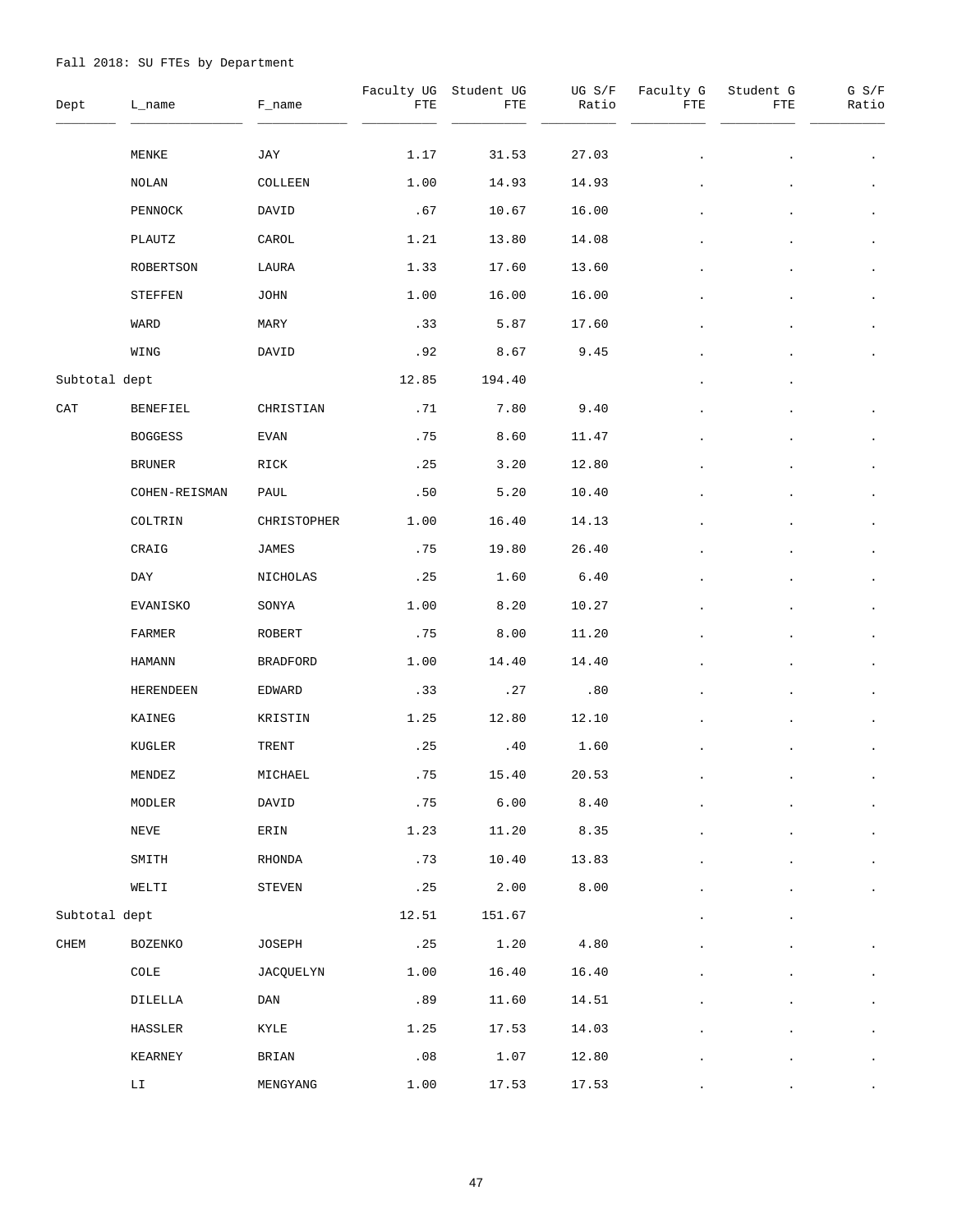| Dept          | L_name       | F_name       | FTE  | Faculty UG Student UG<br>FTE | UG S/F<br>Ratio | Faculty G<br>FTE | Student G<br>FTE      | G S/F<br>Ratio        |
|---------------|--------------|--------------|------|------------------------------|-----------------|------------------|-----------------------|-----------------------|
|               | MADER        | JORDAN       | 1.00 | 17.60                        | 17.60           |                  |                       |                       |
|               | WARBURTON    | ROBERT       | .42  | 6.53                         | 15.68           |                  |                       |                       |
| Subtotal dept |              |              | 5.89 | 89.47                        |                 |                  |                       |                       |
| COMM          | BLACK        | THOMAS       | .50  | 7.80                         | 15.60           |                  |                       |                       |
|               | CAMPBELL     | TODD         | .75  | 10.80                        | 13.00           |                  |                       | $\ddot{\phantom{0}}$  |
|               | FRIDGEN      | PATRICIA     | .50  | 7.40                         | 14.80           |                  |                       |                       |
|               | KUSHIN       | MATTHEW      | 1.00 | 15.00                        | 15.33           |                  |                       | $\bullet$             |
|               | LEVINE       | MONICA       | 1.00 | 11.73                        | 11.73           |                  |                       |                       |
|               | MASON        | CECELIA      | .25  | 2.60                         | 10.40           |                  |                       |                       |
|               | MCKAHAN      | JASON        | .98  | 10.40                        | 10.59           |                  |                       |                       |
|               | MESSERLI     | SHERRI       | .75  | 11.20                        | 14.93           |                  |                       |                       |
|               | REILLY       | CHERYL       | .50  | 8.40                         | 16.80           |                  |                       |                       |
|               | WILLIAMS     | KEVIN        | 1.00 | 11.80                        | 11.60           |                  |                       | $\bullet$             |
| Subtotal dept |              |              | 7.23 | 97.13                        |                 |                  |                       |                       |
| CSME          | ADAMS        | KAREN        | .92  | 18.67                        | 20.00           |                  |                       |                       |
|               | BAILEY       | WILLIAM      | .58  | 11.67                        | 20.00           |                  |                       |                       |
|               | CELIK        | ISMAIL       | .25  | 6.20                         | 24.80           |                  |                       | $\bullet$             |
|               | DESTEFANO    | DAVID        | .25  | 1.80                         | 7.20            |                  |                       | $\bullet$             |
|               | GEESAMAN     | MARY         | .50  | 7.20                         | 14.40           |                  |                       | $\bullet$             |
|               | GHAHREMANI   | MOHAMMADREZA | .67  | 3.87                         | 5.80            |                  |                       |                       |
|               | GIL-ZAMBRANO | JOSE         | .75  | 12.60                        | 16.80           |                  |                       | $\bullet$             |
|               | GRANT        | KAREN        | .25  | 3.00                         | 12.00           |                  |                       |                       |
|               | GUZIDE       | OSMAN        | 1.08 | 15.87                        | 14.00           |                  |                       |                       |
|               | HASSO        | SARGON       | 1.08 | 12.60                        | 11.63           | .50              | 2.00                  | 4.00                  |
|               | HULSE        | JONATHAN     | .67  | 14.13                        | 21.20           | $\sim 100$       | $\sim 100$ km $^{-1}$ | $\sim 100$ km $^{-1}$ |
|               | LIAO         | WEIDONG      | 1.08 | 16.40                        | 15.14           | .25              | 1.00                  | 4.00                  |
|               | MARTIN       | NICHOLAS     | 1.00 | 10.80                        | 10.80           |                  |                       | $\bullet$             |
|               | MILLER       | JASON        | .99  | 18.00                        | 19.32           |                  |                       | $\bullet$             |
|               | MILLS        | DONALD       | 1.25 | 17.27                        | 15.21           |                  |                       | $\bullet$             |
|               | MIRDAMADI    | REZA         | .83  | 10.93                        | 10.74           |                  |                       | $\bullet$             |
|               | MORTENSEN    | YOONJA       | .75  | 20.80                        | 27.73           |                  |                       |                       |
|               | NELLES       | FRANCOISE    | 1.33 | 29.73                        | 22.30           |                  |                       | $\bullet$             |
|               | RAY          | JEFFREY      | .25  | 2.80                         | 11.20           | . 25             | 1.00                  | 4.00                  |
|               | RAY          | GEORGE       | .75  | 17.40                        | 24.20           | .25              | .25                   | 1.00                  |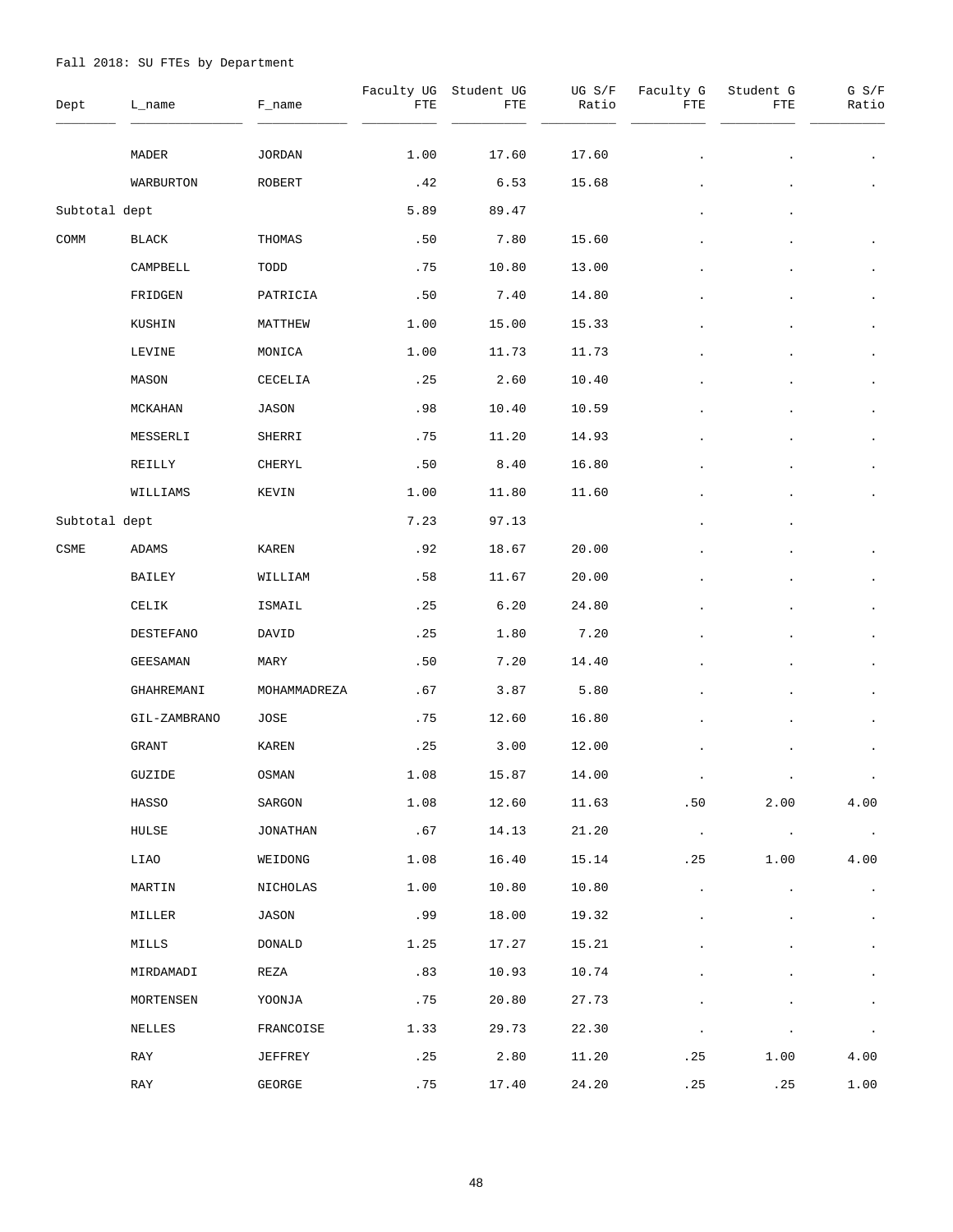| Dept          | L_name          | F_name         | Faculty UG<br>FTE | Student UG<br>FTE    | UG S/F<br>Ratio | Faculty G<br>FTE | Student G<br>FTE | G S/F<br>Ratio        |
|---------------|-----------------|----------------|-------------------|----------------------|-----------------|------------------|------------------|-----------------------|
|               | SPURIA          | LORI           | .50               | 10.60                | 21.20           |                  |                  |                       |
|               | WANG            | QING           | 1.00              | 16.93                | 17.10           |                  |                  |                       |
|               | WEAVER          | DAVID          | .25               | 3.80                 | 15.20           |                  |                  | $\bullet$             |
|               | WOJTOWICZ       | RALPH          | 1.25              | 16.40                | 13.07           |                  |                  |                       |
| Subtotal dept |                 |                | 18.24             | 299.47               |                 | 1.25             | 4.25             |                       |
| ECFN          | BROPLEH         | RUDOLPH        | .75               | 13.80                | 18.40           |                  |                  |                       |
|               | <b>GOCMEN</b>   | TUNCER         | .75               | 8.20                 | 11.20           |                  |                  | $\bullet$             |
|               | HOY             | KYLE           | 1.00              | 15.00                | 12.93           |                  |                  |                       |
|               | MANDZIK         | AMANDA         | 1.00              | 14.20                | 12.13           |                  |                  |                       |
|               | REID            | KATHLEEN       | .50               | 9.40                 | 18.80           |                  |                  |                       |
|               | <b>SCHARMER</b> | ROBERT         | .50               | 6.80                 | 13.60           |                  |                  |                       |
|               | SWEENEY         | CAROL          | .25               | 4.00                 | 16.00           |                  |                  |                       |
|               | XIE             | YUYING         | 1.00              | 17.00                | 17.00           |                  |                  |                       |
| Subtotal dept |                 |                | 5.75              | 88.40                |                 |                  |                  |                       |
| <b>EDUC</b>   | BAKER           | HELEN          | 3.88              | 21.60                | 8.71            | 1.00             | 1.50             | 1.50                  |
|               | <b>BURKE</b>    | DAWNE          | .75               | 8.80                 | 12.20           | .25              | 2.00             | 8.00                  |
|               | CABLE           | DANETTE        | .25               | 2.80                 | 11.20           | .25              | .75              | 3.00                  |
|               | COLE            | TAUNA          | 1.00              | 12.07                | 12.07           |                  |                  |                       |
|               | <b>GEESAMAN</b> | MARY           | .25               | .80                  | 3.20            |                  |                  | $\bullet$             |
|               | HANNAH          | CORNEILA       | 1.08              | 10.60                | 10.32           |                  |                  |                       |
|               | HARGROVE        | DORI           | 1.00              | 9.33                 | 9.33            |                  |                  | $\bullet$             |
|               | JOHNSON         | LEANN          | .50               | 4.60                 | 9.20            |                  |                  |                       |
|               | KENNARD         | <b>DOUGLAS</b> | .50               | 5.60                 | 11.20           |                  |                  |                       |
|               | KEPNER          | TERRESA        | 1.15              | 4.07                 | 3.52            | $\cdot$          | $\cdot$          | $\sim 100$            |
|               | KIRBY           | LINDA          |                   |                      |                 | .25              | .25              | 1.00                  |
|               | LUTMAN          | MARGARET       |                   |                      |                 | .25              | .50              | 2.00                  |
|               | MITCHELL        | BELINDA        | 1.00              | 14.60                | 14.60           | .50              | 2.25             | 4.50                  |
|               | MODLER          | DAVID          | .25               | .80                  | 3.20            | $\sim$ $\sim$    | $\sim$           | $\sim 100$ km $^{-1}$ |
|               | MORREALE        | DIEDRE         | $\cdot$           | $\ddot{\phantom{a}}$ |                 | .25              | .75              | 3.00                  |
|               | PENLAND         | JENNIFER       | $\cdot$           |                      |                 | .50              | 1.25             | 2.50                  |
|               | SHETLER         | SANDRA         | .33               | 4.07                 | 12.20           | .33              | .92              | 2.75                  |
|               | TOOLE           | GEORGIANN      | $\sim$            | $\sim$               | $\sim$          | .25              | 2.75             | 11.00                 |
|               | TUTTLE          | JAMES          | .50               | 4.40                 | 8.80            | .50              | 3.00             | 6.00                  |
| Subtotal dept |                 |                | 12.45             | 104.13               |                 | 4.33             | 15.92            |                       |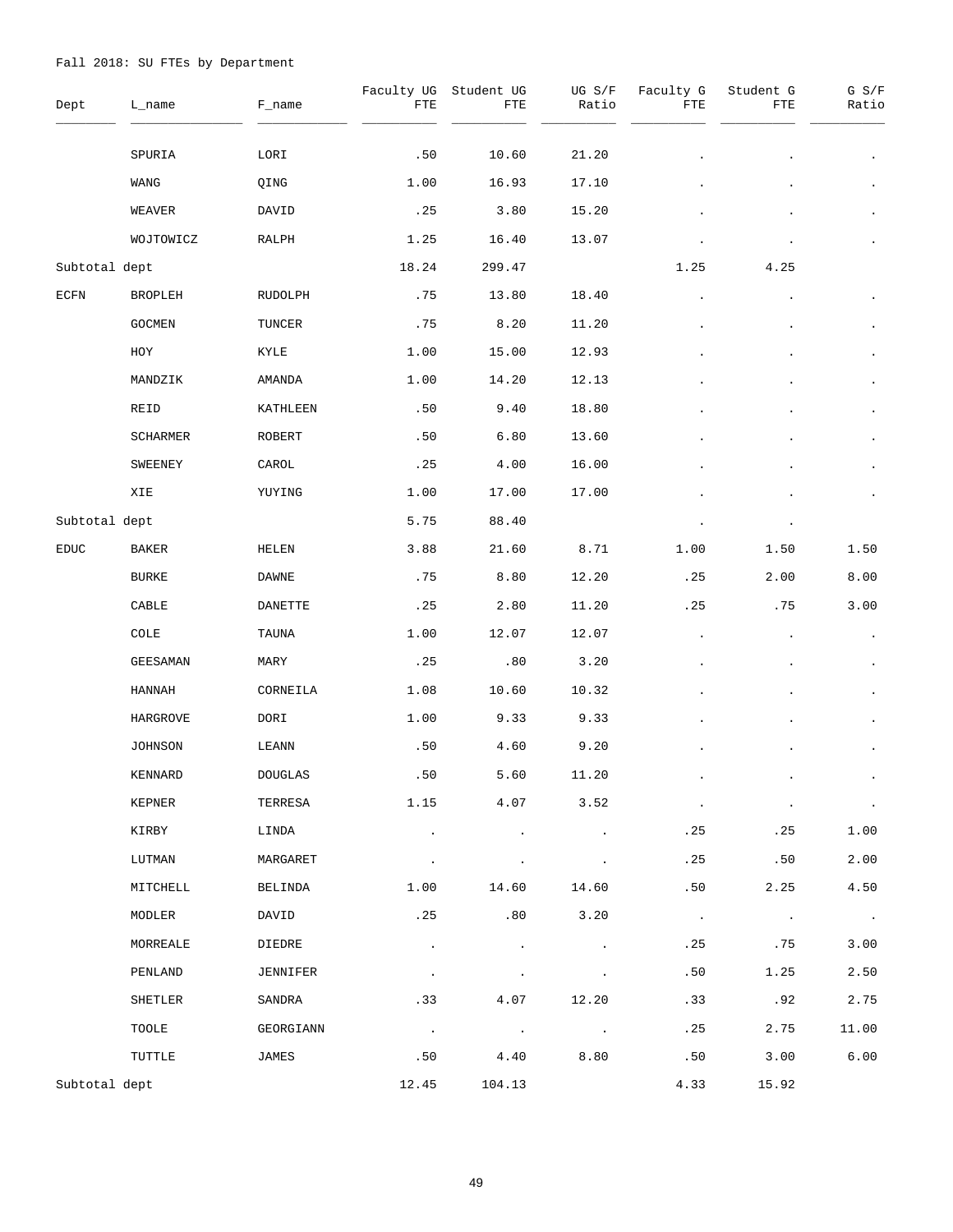| Dept          | L_name          | F_name      | FTE   | Faculty UG Student UG<br>FTE | UG S/F<br>Ratio | Faculty G<br>FTE | Student G<br>FTE | $G$ $S/F$<br>Ratio |
|---------------|-----------------|-------------|-------|------------------------------|-----------------|------------------|------------------|--------------------|
| ENGL          | BARRETT         | JOYCE       | .75   | 8.00                         | 8.40            |                  |                  | $\bullet$          |
|               | BERENSCHOT      | DENNIS      | .99   | 15.80                        | 12.26           |                  |                  | $\bullet$          |
|               | BRASHER         | SALLY       | .25   | .88                          | 3.54            |                  |                  | $\bullet$          |
|               | CANTRELL        | MARK        | .25   | 3.00                         | 12.00           |                  |                  | $\bullet$          |
|               | DEWITT          | AMY         | .25   | .86                          | 3.43            |                  |                  | $\bullet$          |
|               | ELLZEY          | MARY        | .50   | 2.80                         | 5.60            |                  |                  | $\bullet$          |
|               | <b>ELMORE</b>   | JONATHAN    | .25   | 2.80                         | 11.20           |                  |                  | $\bullet$          |
|               | HANRAHAN        | HEIDI       | 1.25  | 14.06                        | 11.84           | .25              | .25              | 1.00               |
|               | JARMAN          | LOIS        | .50   | 2.80                         | 5.60            |                  |                  | $\bullet$          |
|               | KRANTZ          | RACHEL      | 1.00  | 11.80                        | 11.80           |                  |                  |                    |
|               | LAWRENSON       | WILLIAM     | .75   | 10.20                        | 13.60           |                  |                  | $\bullet$          |
|               | MASINI-LARSEN   | FREDERICA   | .75   | 9.00                         | 12.00           |                  |                  |                    |
|               | MESSENGER       | CARRIE      | 1.00  | 15.60                        | 15.60           |                  |                  | $\bullet$          |
|               | NIXON           | TIMOTHY     | .75   | 9.80                         | 12.20           |                  |                  |                    |
|               | NUREDINOSKI     | YILDIZ      | 1.08  | 10.27                        | 9.48            |                  |                  | $\bullet$          |
|               | PACI            | JAMIE       | .25   | 3.20                         | 12.80           |                  |                  |                    |
|               | PATE            | JAMES       | 1.00  | 14.20                        | 15.87           |                  |                  | $\bullet$          |
|               | RICHARDS        | MARYBETH    | .50   | 7.60                         | 15.20           |                  |                  | $\bullet$          |
|               | SANTANA         | BRIAN       | 1.17  | 9.87                         | 9.45            |                  |                  | $\bullet$          |
|               | SCHIERA         | ANTHONY     | 1.17  | 13.47                        | 11.54           |                  |                  |                    |
|               | SHORR-PARKS     | SADIE       | . 75  | 11.60                        | 15.47           |                  |                  |                    |
|               | SHURBUTT        | SYLVIA      | .48   | 2.40                         | 5.03            | .50              | .50              | 1.00               |
|               | SKOWRONSKI      | MARIA       | .25   | 3.60                         | 14.40           |                  |                  |                    |
|               | SNIDER          | CARA        | .75   | 8.00                         | 10.67           |                  |                  | $\bullet$          |
|               | STINSON         | SAMUEL      | 1.25  | 18.80                        | 15.04           |                  |                  | $\bullet$          |
|               | SUAREZ BUDENBEN | EVA-MARIA   | .99   | 11.20                        | 10.24           |                  |                  | $\bullet$          |
|               | WENGER          | CHRISTY     | .67   | 6.53                         | 10.56           |                  |                  | $\bullet$          |
|               | WILSON          | CHRISTOPHER | 1.00  | 10.40                        | 10.40           |                  |                  | $\bullet$          |
| Subtotal dept |                 |             | 20.54 | 238.53                       |                 | .75              | .75              |                    |
| <b>ENPS</b>   | BEST            | JASON       | .67   | 9.87                         | 14.80           |                  |                  | $\bullet$          |
|               | GROFF           | JEFFREY     | .81   | 11.07                        | 9.55            |                  |                  | $\bullet$          |
|               | MADISON         | MARK        | .25   | 2.20                         | 8.80            |                  |                  | $\bullet$          |
|               | MELTON          | CECILIA     | .98   | 14.87                        | 15.10           |                  |                  | $\bullet$          |
|               | MURPHY          | SYTIL       | 1.08  | 15.80                        | 12.84           |                  |                  |                    |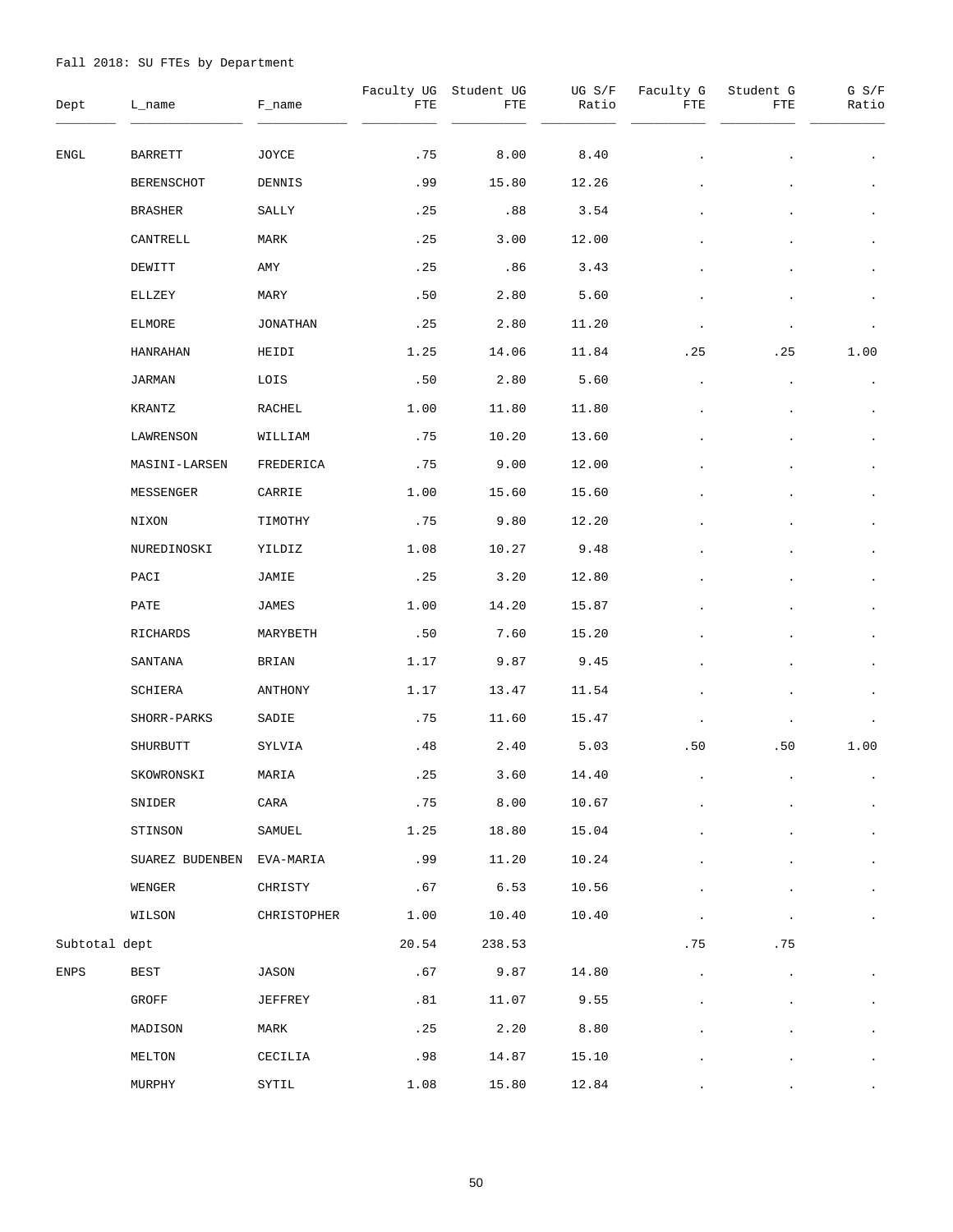| Dept               | L_name          | F_name        | Faculty UG<br>FTE | Student UG<br>${\tt FTE}$ | UG S/F<br>Ratio | Faculty G<br>FTE | Student G<br>FTE | $G$ $S/F$<br>Ratio |
|--------------------|-----------------|---------------|-------------------|---------------------------|-----------------|------------------|------------------|--------------------|
|                    | RAY             | GEORGE        | .33               | .80                       | 2.40            |                  |                  |                    |
|                    | SHAFFER         | STEVEN        | 1.00              | 17.20                     | 17.40           |                  |                  |                    |
|                    | SNYDER          | EDWARD        | 1.00              | 12.27                     | 11.60           |                  |                  | $\bullet$          |
|                    | VANCE           | JOSHUA        | .33               | 5.07                      | 15.20           |                  |                  | $\bullet$          |
|                    | VILA            | PETER         | .75               | 9.13                      | 12.18           |                  |                  |                    |
| Subtotal dept      |                 |               | 7.21              | 98.27                     |                 |                  |                  |                    |
| $_{\mathrm{FACS}}$ | <b>BECKNER</b>  | JACLYN        | .25               | 1.60                      | 6.40            |                  |                  |                    |
|                    | CORPUS          | KATHLEEN      | .25               | 3.40                      | 13.60           |                  |                  |                    |
|                    | DAY             | <b>DONNA</b>  | .25               | 5.40                      | 21.60           |                  |                  | $\bullet$          |
|                    | EGRESS          | AMY           | .50               | 6.60                      | 13.20           |                  |                  | $\bullet$          |
|                    | FILES           | AMY           | .25               | 3.20                      | 12.80           |                  |                  | $\bullet$          |
|                    | <b>FLETCHER</b> | ARNETTA       | 1.00              | 11.73                     | 11.73           |                  |                  | $\bullet$          |
|                    | HOUSTON         | SUZANNE       | .25               | 2.40                      | 9.60            |                  |                  | $\bullet$          |
|                    | MILLER          | JENNIFER      | .58               | 6.40                      | 10.97           |                  |                  | $\cdot$            |
|                    | STAYMAN         | <b>BRANDY</b> | .25               | 4.20                      | 16.80           |                  |                  | $\bullet$          |
| Subtotal dept      |                 |               | 3.58              | 44.93                     |                 |                  |                  |                    |
| HIST               | ALEXANDER       | KEITH         | .73               | 7.00                      | 9.58            |                  |                  |                    |
|                    | BANKHURST       | BENJAMIN      | 1.07              | 22.93                     | 21.44           |                  |                  |                    |
|                    | <b>BRASHER</b>  | SALLY         | .49               | 7.40                      | 15.20           |                  |                  | $\bullet$          |
|                    | BROOMALL        | JAMES         | .50               | 3.80                      | 7.60            |                  |                  |                    |
|                    | GORDON          | DAVID         | 1.00              | 21.80                     | 20.13           |                  |                  |                    |
|                    | MARJENHOFF      | WILLIAM       | .75               | 18.40                     | 24.53           |                  |                  |                    |
|                    | MEADS           | RACHAEL       | .25               | 1.80                      | 7.20            |                  |                  |                    |
|                    | PEREGO          | ELIZABETH     | 1.00              | 19.60                     | 16.00           |                  |                  | $\bullet$          |
|                    | SANDY           | JULIA         | .50               | 8.00                      | 16.00           |                  |                  |                    |
|                    | WYATT           | JAMES         | .25               | 4.20                      | 16.80           |                  |                  |                    |
| Subtotal dept      |                 |               | 6.54              | 114.93                    |                 |                  |                  |                    |
| HPER               | ANDROZZI        | JARED         | 1.00              | 14.80                     | 14.80           |                  |                  |                    |
|                    | <b>BARNETT</b>  | ANDRO         | 2.08              | 23.53                     | 14.19           |                  |                  |                    |
|                    | <b>BATTS</b>    | BRITTANY      | .50               | 9.80                      | 19.60           |                  |                  | $\bullet$          |
|                    | BOSLEY          | CASSIE        | .15               | 1.73                      | 11.27           |                  |                  |                    |
|                    | CATER           | MONTE         | .25               | .80                       | 3.20            |                  |                  | $\bullet$          |
|                    | DANIELS         | SAMUEL        | .17               | 1.07                      | $6.40\,$        |                  |                  |                    |
|                    | DUDASH          | VALERIE       | .08               | .60                       | 7.20            |                  |                  |                    |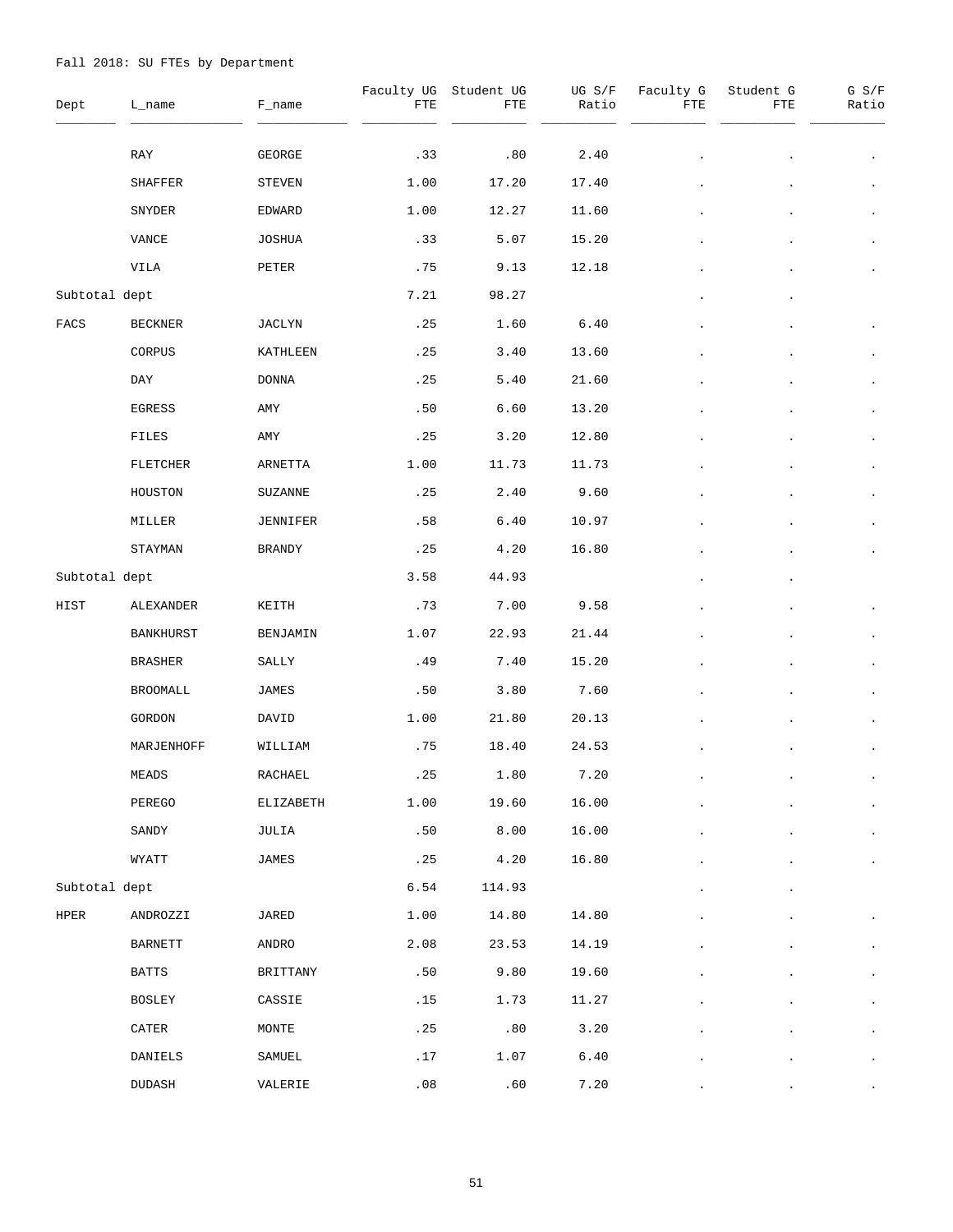| Dept          | L_name           | F_name        | FTE   | Faculty UG Student UG<br>FTE | UG S/F<br>Ratio | Faculty G<br>FTE | Student G<br>FTE | G S/F<br>Ratio |
|---------------|------------------|---------------|-------|------------------------------|-----------------|------------------|------------------|----------------|
|               | DUDASH           | MICHAEL       | .08   | .67                          | 8.00            |                  |                  |                |
|               | ECKLEBERRY       | JENNA         | .25   | 2.67                         | 10.67           |                  |                  |                |
|               | EICHELBERGER     | DARRELL       | .50   | 6.00                         | 12.00           |                  |                  | $\bullet$      |
|               | FINCHAM          | DAVID         | .25   | 4.80                         | 19.20           |                  |                  | $\bullet$      |
|               | GRAHAM           | JESSICA       | 1.50  | 18.40                        | 15.36           |                  |                  | $\bullet$      |
|               | HALL             | MELISSA       | 1.75  | 16.00                        | 8.00            |                  |                  | $\bullet$      |
|               | <b>HAMANN</b>    | JANE          | .50   | 8.80                         | 17.60           |                  |                  | $\bullet$      |
|               | HIATT            | TIRELL        | .17   | 1.33                         | 8.00            |                  |                  | $\bullet$      |
|               | HOEKSTRA         | ALEXANDER     | .25   | 4.80                         | 19.20           |                  |                  | $\bullet$      |
|               | HOVATTER         | RHONDA        | .75   | 15.60                        | 18.20           |                  |                  | $\bullet$      |
|               | <b>JONES</b>     | ALEXANDER     | .50   | 5.00                         | 10.00           |                  |                  | $\bullet$      |
|               | KENDIG           | STACEY        | 2.25  | 13.00                        | 5.70            |                  |                  | $\bullet$      |
|               | KLINE            | <b>JOSHUA</b> | .25   | 6.53                         | 26.13           |                  |                  | $\bullet$      |
|               | LANE             | SHATORA       | .25   | 3.00                         | 12.00           |                  |                  | $\bullet$      |
|               | LAWLESS          | DESMOND       | 1.83  | 21.80                        | 12.44           |                  |                  | $\bullet$      |
|               | LESLIE           | MARISSA       | .50   | 9.80                         | 19.60           |                  |                  | $\bullet$      |
|               | LEWIS            | BRYAN         | .50   | 9.40                         | 18.80           |                  |                  | $\bullet$      |
|               | <b>LIVENGOOD</b> | JENNIFER      | .25   | 3.00                         | 12.00           |                  |                  |                |
|               | MCCOOK           | ERNEST        | .25   | 6.20                         | 24.80           |                  |                  | $\bullet$      |
|               | MILLER           | MATTHEW       | .25   | 2.80                         | 11.20           |                  |                  |                |
|               | NAMOLIK          | JUSTIN        | .50   | 4.00                         | 8.00            |                  |                  |                |
|               | PIACQUADIO       | LESLIE        | .75   | 12.20                        | 16.60           |                  |                  |                |
|               | PLACE            | GREGORY       | 2.00  | 19.20                        | 12.53           |                  |                  |                |
|               | SAMPSELL         | ERIC          | .25   | 4.40                         | 17.60           |                  |                  | $\bullet$      |
|               | SUTHERLAND       | DYLAN         | .25   | 3.80                         | 15.20           |                  |                  |                |
|               | TRACY            | JULIA         | .50   | 8.40                         | 16.80           |                  |                  | $\bullet$      |
|               | WILHELM          | MARY JO KELL  | .25   | 2.20                         | 8.80            |                  |                  |                |
|               | WILLAUER         | TRACY         | .75   | 13.60                        | 18.13           |                  |                  | $\bullet$      |
|               | WOLF             | KARL          | .24   | 3.20                         | 13.60           |                  |                  |                |
| Subtotal dept |                  |               | 22.56 | 282.93                       |                 |                  |                  |                |
| MUSC          | ADAMS            | KURTIS        | .98   | 6.83                         | 6.76            |                  |                  |                |
|               | CAMERON          | WAYNE         | .33   | 1.20                         | 3.60            |                  |                  | $\bullet$      |
|               | CARLSON          | RACHEL        | .65   | 4.80                         | 7.51            |                  |                  |                |
|               | CARTER           | DANIEL        | .17   | .73                          | $4\,.40$        |                  |                  |                |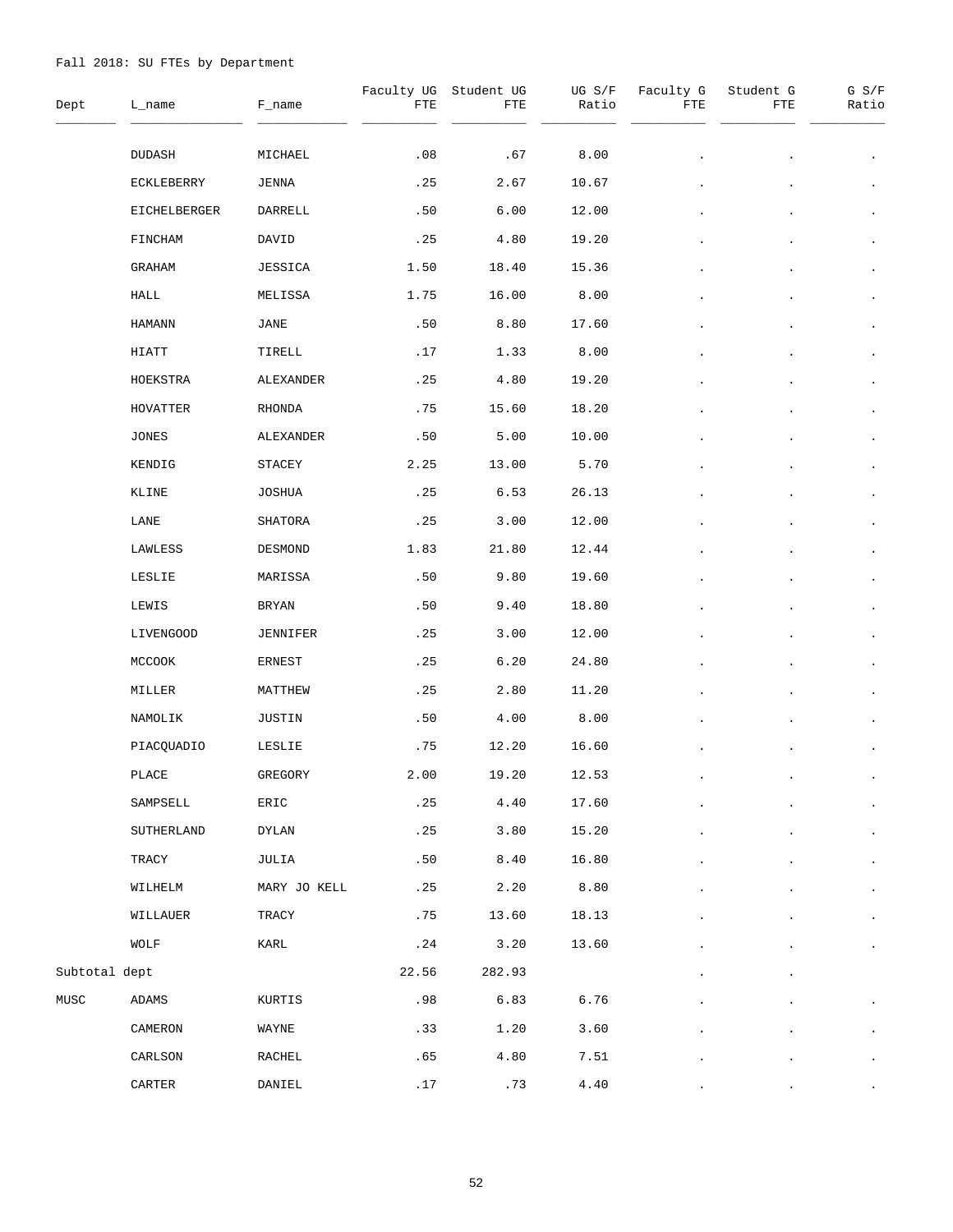| Dept          | L_name          | F_name        | FTE        | Faculty UG Student UG<br>FTE | UG S/F<br>Ratio          | Faculty G<br>FTE | Student G<br>FTE | $G$ $S/F$<br>Ratio   |
|---------------|-----------------|---------------|------------|------------------------------|--------------------------|------------------|------------------|----------------------|
|               | COOK            | MARK          | 1.05       | 11.90                        | 11.37                    |                  |                  |                      |
|               | DROSINOS        | DAVID         | .25        | 1.33                         | 5.00                     |                  |                  | $\bullet$            |
|               | FEASLEY         | WILLIAM       | .17        | .80                          | 4.80                     |                  |                  | $\bullet$            |
|               | GONZOL          | DAVID         | .75        | 8.80                         | 11.73                    |                  |                  | $\bullet$            |
|               | HIPPENSTEEL     | SCOTT         | .71        | 10.00                        | 17.31                    |                  |                  | $\bullet$            |
|               | HUENGER         | THOMAS        | .50        | 3.40                         | 6.80                     |                  |                  | $\ddot{\phantom{0}}$ |
|               | $\verb KING $   | MARK          | .08        | .13                          | 1.60                     |                  |                  | $\bullet$            |
|               | KOCH            | JEREMY        | .25        | .73                          | 2.60                     |                  |                  | $\bullet$            |
|               | LEAF            | EDWARD        | .08        | .07                          | .80                      |                  |                  | $\cdot$              |
|               | LIAO            | YU-HSUAN      | .66        | 2.33                         | 3.55                     |                  |                  | $\ddot{\phantom{0}}$ |
|               | LOY II          | WILLIAM       | .17        | .60                          | 3.60                     |                  |                  | $\cdot$              |
|               | MARTIN          | JAMES         | .08        | .13                          | 1.60                     |                  |                  |                      |
|               | MOORE           | <b>BROOKE</b> | .42        | 2.53                         | 5.30                     |                  |                  | $\ddot{\phantom{0}}$ |
|               | MUNRO           | ANNE          | .33        | .67                          | 2.00                     |                  |                  |                      |
|               | OWEN            | <b>STEVEN</b> | .25        | .80                          | 2.60                     |                  |                  | $\ddot{\phantom{0}}$ |
|               | $\texttt{PACE}$ | KEVIN         | .69        | 1.10                         | 1.52                     |                  |                  |                      |
|               | PEREZ-MEJIA     | CAMILO        | .17        | .67                          | 4.00                     |                  |                  | $\cdot$              |
|               | PETZOLD-CARPENT | SUSAN         | .74        | 11.20                        | 15.19                    |                  |                  |                      |
|               | POLONCHAK       | RICHARD       | .17        | .33                          | 2.00                     |                  |                  |                      |
|               | ${\tt REGAN}$   | MELANIE       | .24        | .77                          | 2.58                     |                  |                  |                      |
|               | RENNINGER       | LAURA         | .25        | 4.00                         | 16.00                    |                  |                  |                      |
|               | ROBINSON        | ROBERT        | .50        | 4.87                         | 8.50                     |                  |                  |                      |
|               | SHAW            | RONNIE        | .08        | .20                          | 2.40                     |                  |                  |                      |
|               | SHOOK           | GREGORY       | .15        | .17                          | 1.20                     |                  |                  | $\bullet$ .          |
|               | TUDOR           | ROBERT        | .42        | 2.40                         | 5.33                     |                  |                  | $\bullet$            |
|               | WALKER          | JOSHUA        | .13        | .10                          | .80                      |                  |                  | $\bullet$            |
|               | WILDMAN         | SIMON         | .25        | .33                          | 1.20                     |                  |                  |                      |
| Subtotal dept |                 |               | 11.65      | 83.93                        |                          |                  |                  |                      |
| NURS          | ALBRIGHT        | CAROLYN       | .42        | 18.53                        | 44.48                    |                  |                  |                      |
|               | ANDERSON        | CHARLOTTE     | .33        | 2.67                         | 8.00                     |                  |                  |                      |
|               | <b>BURKEY</b>   | DORIS         | $\sim 100$ | $\sim 100$ km $^{-1}$        | <b>Contract Contract</b> | .92              | 5.00             | 5.45                 |
|               | CLAYTON         | LAURA         | .42        | 9.00                         | 21.60                    | .92              | 3.42             | 3.73                 |
|               | <b>DUFFEY</b>   | TAMMY         | .33        | 2.13                         | 6.40                     |                  |                  | $\sim 10^{-1}$       |
|               | FETTY           | ANGELA        | .75        | 19.40                        | 25.87                    |                  |                  |                      |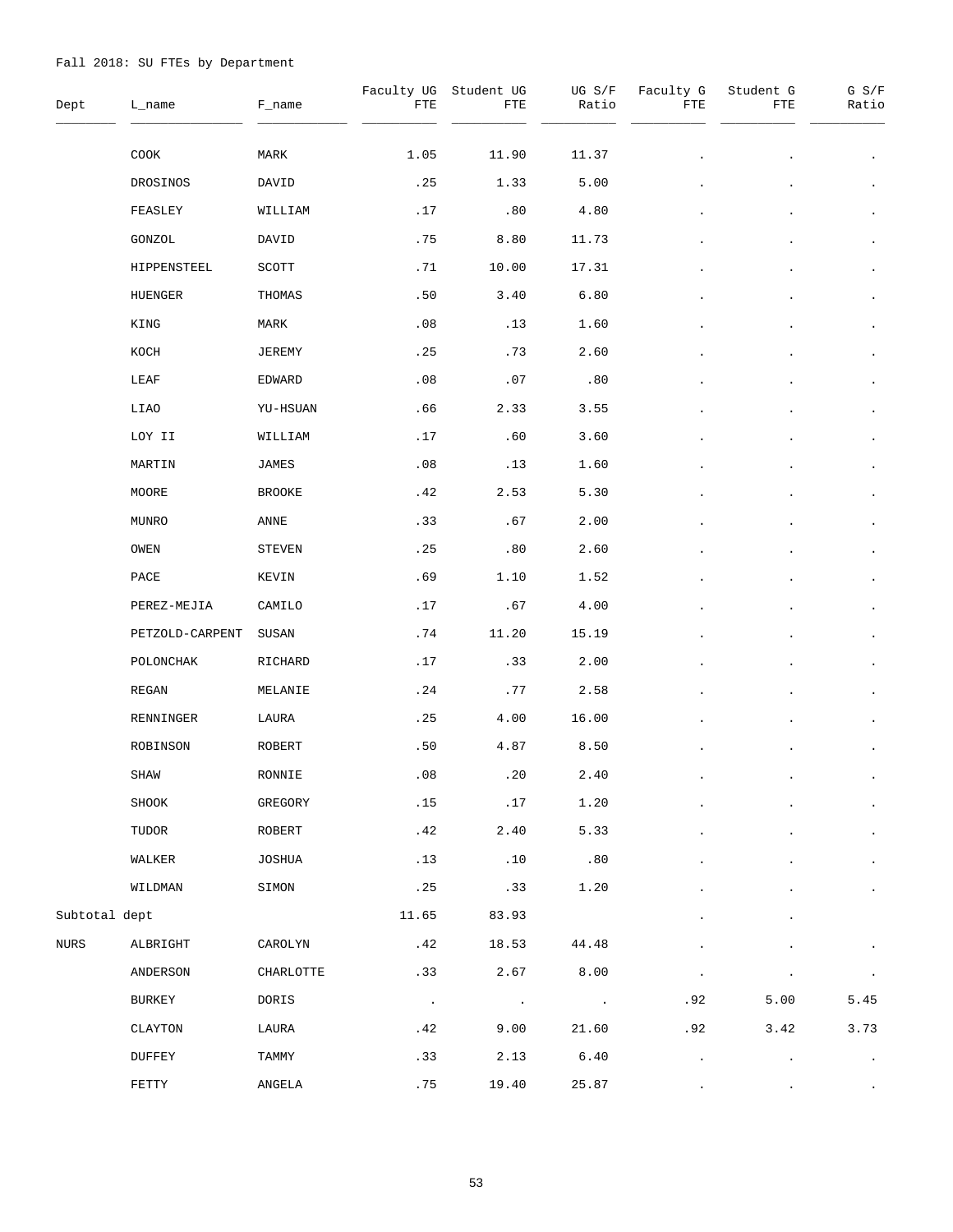| Dept          | L_name                | F_name         | Faculty UG<br>FTE       | Student UG<br>FTE | UG S/F<br>Ratio | Faculty G<br>FTE | Student G<br>FTE | G S/F<br>Ratio       |
|---------------|-----------------------|----------------|-------------------------|-------------------|-----------------|------------------|------------------|----------------------|
|               | GALEN                 | LAURIE         | .42                     | 11.00             | 26.40           |                  |                  |                      |
|               | GROVES                | MICHAEL        | .58                     | 12.67             | 21.71           | .33              | 1.08             | 3.25                 |
|               | HANCOCK               | MARY           | .50                     | 20.60             | 41.20           | .25              | 2.00             | 8.00                 |
|               | MAILEY                | SHARON         | .08                     | 1.80              | 21.60           | $\bullet$        |                  |                      |
|               | MOTT                  | <b>BARBARA</b> | .42                     | 15.67             | 37.60           |                  |                  | $\bullet$            |
|               | PELFREY               | AMY            | .33                     | 2.40              | 7.20            |                  |                  |                      |
|               | RINI                  | ELIZABETH      | 1.25                    | 39.20             | 31.36           |                  |                  |                      |
|               | SHERMAN               | BARBARA        |                         |                   |                 | .25              | 1.00             | 4.00                 |
|               | SPENCER               | BARBARA        |                         |                   |                 | .17              | .83              | 5.00                 |
|               | WATSON HUFFER         | KELLY          | .75                     | 22.60             | 30.13           | .33              | 1.33             | 4.00                 |
| Subtotal dept |                       |                | 6.58                    | 177.67            |                 | 3.17             | 14.67            |                      |
| PSGS          | ADAMS-SQUARE          | GRACE          | .25                     | 4.40              | 17.60           |                  |                  |                      |
|               | AKOPIAN               | MARAT          | 1.00                    | 10.80             | 12.27           |                  |                  | $\bullet$            |
|               | DELLIGATTI            | ANTHONY        | .50                     | 4.00              | 8.00            |                  |                  |                      |
|               | GREENE                | SAMUEL         | 1.00                    | 12.60             | 12.67           |                  |                  | $\bullet$            |
|               | GUIRGUIS              | MAGED          | .75                     | 6.60              | 8.80            |                  |                  | $\bullet$            |
|               | HOLTSLAG              | AREND          | 1.31                    | 10.33             | 8.31            |                  |                  | $\bullet$            |
|               | ISNER                 | JOHN           | .25                     | 1.20              | 4.80            |                  |                  |                      |
| Subtotal dept |                       |                | 5.06                    | 49.93             |                 |                  |                  |                      |
| $_{\rm PSYC}$ | <b>BERGER</b>         | ETANA          | .50                     | 7.60              | 15.20           |                  |                  |                      |
|               | DAILY                 | LARRY          | 1.08                    | 11.87             | 11.45           |                  |                  | $\bullet$            |
|               | DOBISH                | HEIDI          | .50                     | 10.20             | 20.40           |                  |                  |                      |
|               | GAVLAS                | JOHN           | $\boldsymbol{\cdot}$ 75 | 16.40             | 21.40           |                  |                  |                      |
|               | HOUSTON               | <b>SUZANNE</b> | .25                     | 5.00              | 20.00           |                  |                  | $\bullet$            |
|               | LEVITAN               | LINDSEY        | 1.17                    | 15.20             | 12.40           |                  |                  | $\blacksquare$       |
|               | LOVELACE              | CHRISTOPHER    | .75                     | 14.20             | 19.00           |                  |                  | $\ddot{\phantom{0}}$ |
|               | MCCAULEY-TOKACH DEBRA |                | .25                     | 5.20              | 20.80           |                  |                  | $\ddot{\phantom{0}}$ |
|               | MERZ                  | JOSEPH         | 1.00                    | 19.60             | 19.60           |                  |                  | $\blacksquare$       |
|               | MILLS                 | MARSHA         | .50                     | 7.20              | 14.40           |                  |                  |                      |
|               | ROWE                  | KIMBERLY       | .50                     | 8.60              | 17.20           |                  |                  |                      |
|               | RUIZ                  | SUSAN          | .25                     | 4.40              | 17.60           |                  |                  | $\bullet$            |
|               | SECHLER               | ELIZABETH      |                         |                   |                 | .25              | 1.25             | 5.00                 |
|               | SEGAR                 | THOMAS         |                         |                   |                 | .25              | 3.25             | 13.00                |
|               | SPENCER               | SHANAN         | .25                     | 4.60              | 18.40           |                  |                  |                      |